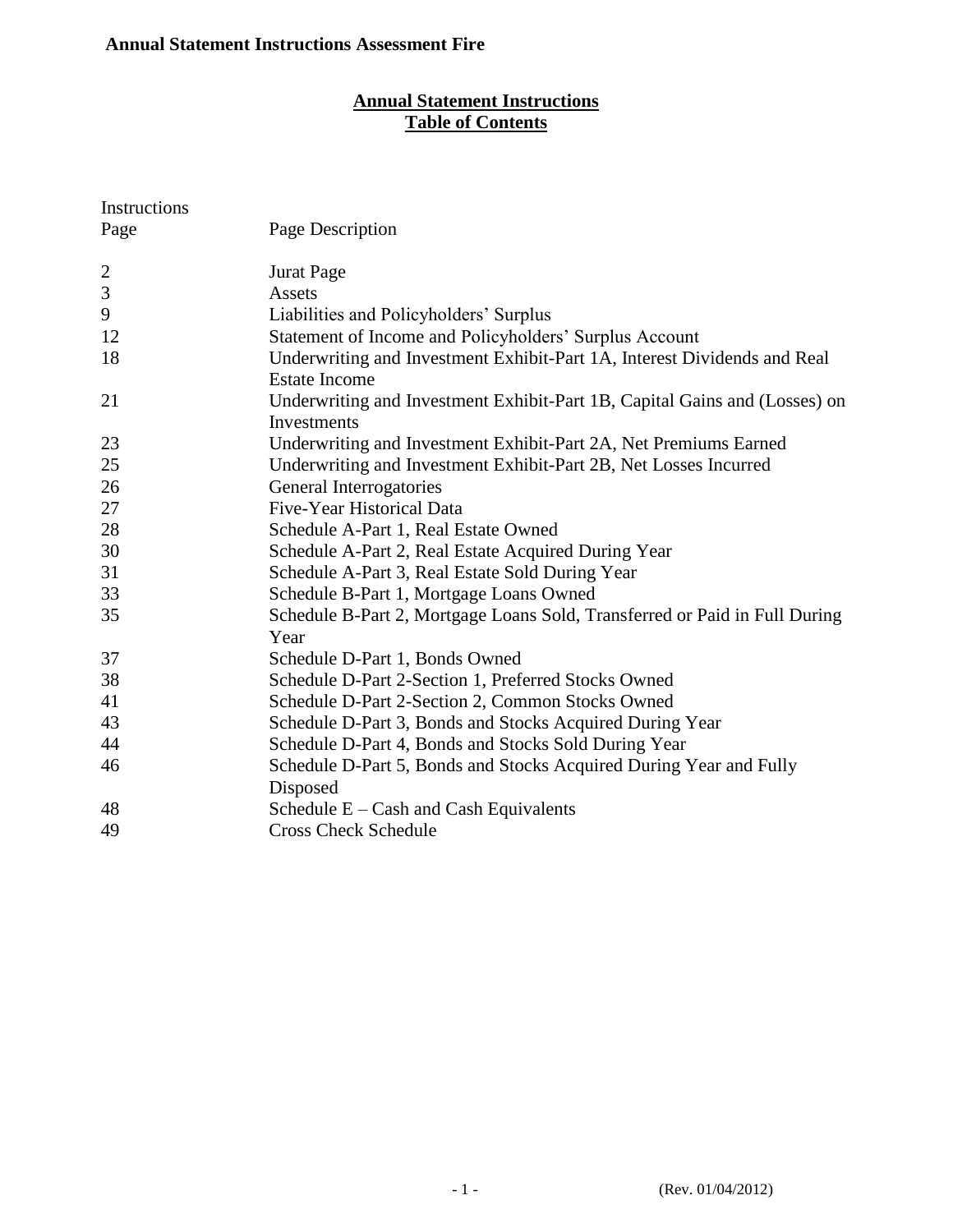### **Jurat Page**

The Jurat Page identifies the insurer, its principal officers, and its administrative and statutory office locations. The page contains an affidavit, signed by officers of the insurer, that affirms the completeness and accuracy of the information contained in the Annual Statement.

**Statutory Home Office** – The statutory home office is the office location within the insurer's state of domicile as registered with the Kentucky Department of Insurance.

**Main Administrative Office** – The location of the company's main administrative office. **Mail Address** – The insurer's mailing address, if other than the main administrative office address. It may be a P.O. Box number and the associated ZIP code.

**Annual Statement Contact** – The name and phone number of the Annual Statement contact. **Officers, Directors & Trustees** – Show full name (initials not acceptable). Those officers and directors who did not occupy the indicated position in the previously filed statement should have a number sign (#) placed next to their name. When listing officers, only those vice presidents, as determined by the insurer, who fulfill major policy making or managerial roles need to be individually listed.

**Signatures** – The Jurat Page should be signed by at least the president and secretary of the company. The Annual Statement filed with the Kentucky Department of Insurance must have original signatures and should be properly notarized.

**Amendments** – If this is an amendment, change or modification of previously filed information, indicate so in the lower right hand corner of the page and state the amendment number, the date the amendment is being filed, and the number of Annual Statement pages being changed by the amendment. The Jurat Page should always accompany an amendment.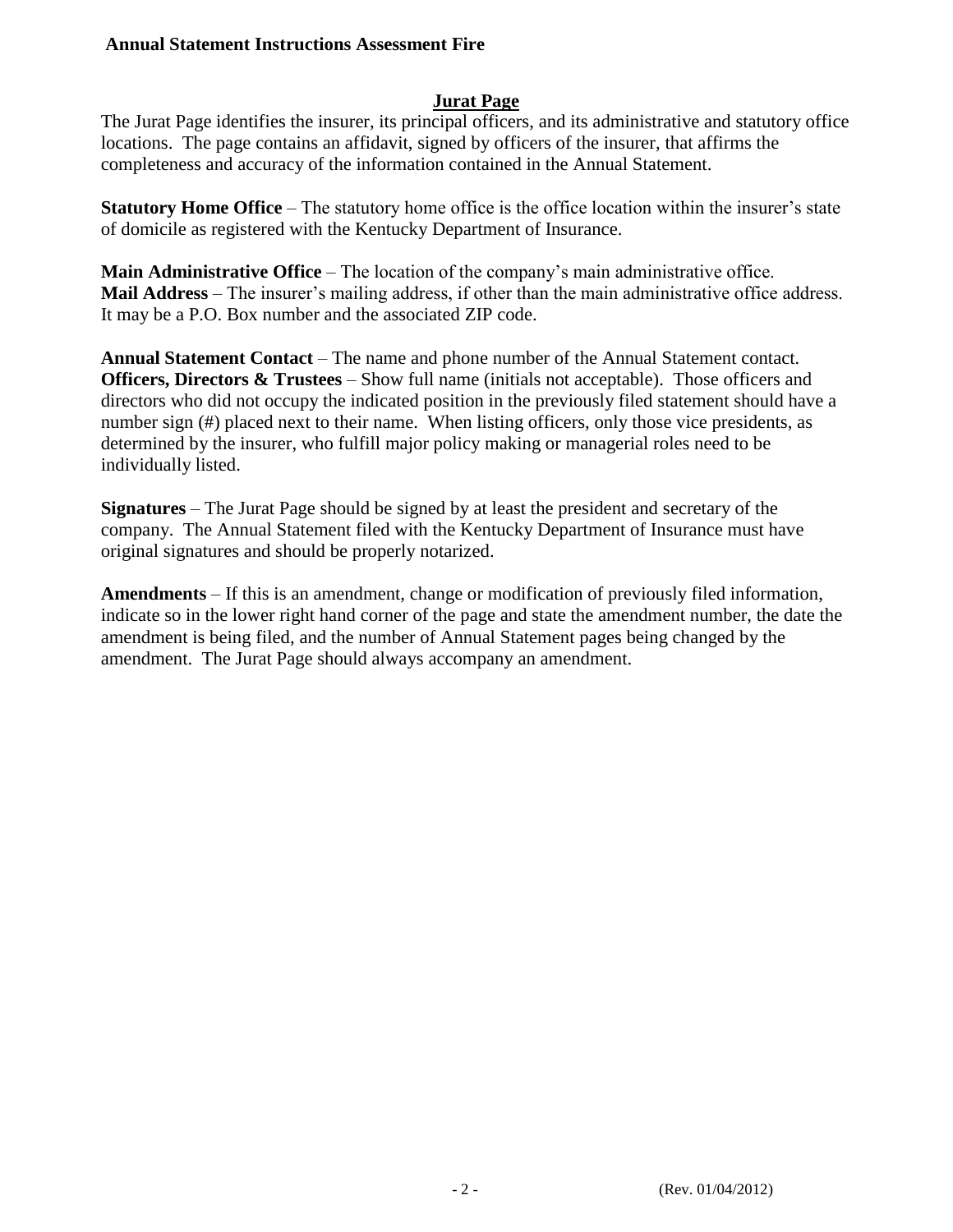#### **Assets**

Page 2 displays the net admitted assets of the insurer as of December 31 of the current and prior year stated in accordance with accounting practices permitted by the Kentucky Department of Insurance for assessment fire insurers. Page 2 reflects gross assets as well as the adjustments for non-admitted assets to obtain the net admitted assets.

**Lines 1 – Bonds** – Bonds are generally recorded on the company's general ledger at actual acquisition cost or amortized value, commonly referred to as *book value*. Book value for bonds will generally not fluctuate from actual cost unless the company is amortizing bond premium, accruing the bond discount or recording write-downs due to impairment. Adjustments made to book value are recorded on the income statement as an entry to investment income (for premium amortization or discount accrual) or realized capital losses (for impairment write-downs). Bonds should be admitted on the Annual Statement at its current *market value*. The market value shall represent the quoted market rate as listed on the New York Stock Exchange, NASDAQ National Market System, or the American Stock Exchange, at the end of the current year. If there is no public market rate, the insurer shall indicate how the price was determined on General Interrogatory #10 (Page 7.2). The difference between book value and market value is reported as unrealized capital gains or (losses). The excess of market value over book value is recorded as an unrealized capital gain and will increase policyholders' surplus. The excess of book value over market value is recorded as an unrealized capital loss and will decrease policyholders' surplus. Unrealized capital gains and (losses) are direct adjustments to policyholders' surplus and will not affect net income. Mutual funds that must invest 100% of its total assets in U.S. government bonds that are issued or guaranteed as to payment of principal and interest by agencies and instrumentalities of the U.S. government, including single or multi-class mortgage-backed/asset backed securities, and collateralized repurchase agreements comprised of those obligations at all times. (i.e. U.S. Treasuries, Federal National Mortgage Association (FNMA), Federal Home Loan Mortgage Corporation (FHLMC), Federal Home Loan Banks (FHL), Government National Mortgage Association (GNMA), etc...) should be reported as bonds.

#### *Crosscheck: the amount reported on this line should agree to Schedule D–Part 1 (Page 14), Line 9999, Column 14*

**Line 2 – Stocks –** Investments in stocks are separated on the balance sheet between preferred stocks and common stocks. These stock investments are listed in detail on Schedule D-Part 2.

**Line 2.1 – Stocks: Preferred Stocks –** Preferred stocks are generally recorded on the company's general ledger at actual acquisition cost or amortized cost, commonly referred to as *book value*. Book value for preferred stock will generally not fluctuate from actual cost unless the company is amortizing any bond premium, accruing the discount or recording write-downs due to impairment. Adjustments made to book value are recorded on the income statement as an entry to investment income (for premium amortization or discount accrual) or realized capital losses (for impairment write-downs). Preferred stocks should be admitted on the Annual Statement at its current *market value*. The market value shall represent the quoted market rate as listed on the New York Stock Exchange, NASDAQ National Market System, or the American Stock Exchange, as of the end of the current year. If there is no public market rate, the insurer shall indicate how the price was determined on General Interrogatory #10 (Page 7.2). The difference between book value and market value are unrealized capital gains or (losses) accounted for as direct adjustments to policyholders' surplus.

*Crosscheck: the amount reported on this line should agree to Schedule D–Part 2-Section 1 (Page 15), Line 9999, Column 7*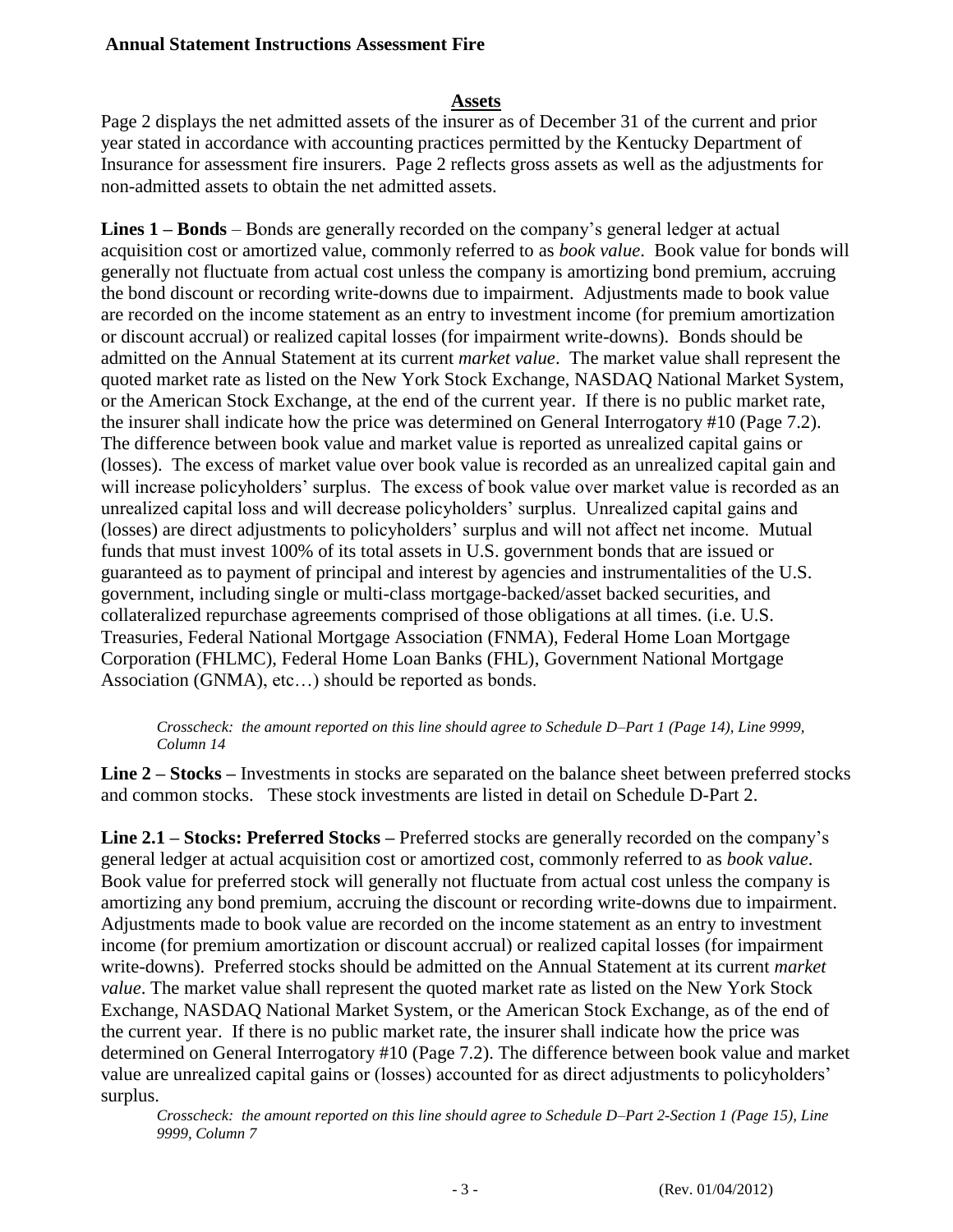**Line 2.2 – Stocks: Common Stocks –** Common stocks are generally recorded on the company's general ledger at original cost (including brokerage and other related fees), commonly referred to as *book value*. Book value for common stocks will generally not fluctuate from actual cost unless the book value has been written down for impairment. Adjustments to book value are recorded on the income statement as an entry to realized capital losses. Non-affiliated, publicly traded or private placement issues are admitted on the Annual Statement at its current *market value*. The market value shall represent the quoted market rate as listed on the New York Stock Exchange, NASDAQ National Market System, or the American Stock Exchange, as of the end of the current year. If there is no public market rate, the insurer shall indicate how the price was determined on General Interrogatory #10 (Page 7.2). The difference between book value and market value are unrealized capital gains or (losses) accounted for as direct adjustments to policyholders' surplus.

Mutual Funds – Investments in mutual funds should be treated as common stock investments and reported in Schedule D – Part 2 – Section 2. Generally, this treatment does not vary depending on the types of securities in which the mutual fund invests. A mutual fund investing in corporate bonds is still treated as a common stock investment rather than a bond investment. The only exception where mutual funds may be treated differently is when a mutual fund must invest 100% of its total assets in U.S. government bonds that are issued or guaranteed as to payment of principal and interest by agencies and instrumentalities of the U.S. government, including single or multiclass mortgage-backed/asset backed securities, and collateralized repurchase agreements comprised of those obligations at all times. (i.e. U.S. Treasuries, Federal National Mortgage Association (FNMA), Federal Home Loan Mortgage Corporation (FHLMC), Federal Home Loan Banks (FHL), Government National Mortgage Association (GNMA), etc.). These mutual funds should be reported as bonds.

*Crosscheck: the amount reported on this line should agree to Schedule D–Part 2-Section 2 (Page 16), Line 9999, Column 6*

**Line 3 – Mortgage Loans on Real Estate –** Mortgage loans represent loans made by or purchased by the insurer which are secured by real estate. They are detailed on Schedule B and are separated on the balance sheet between first liens and other than first liens. Mortgage loans are generally recorded on the company's general ledger at their unpaid principal balances less any adjustments for permanent impairment, commonly referred to as *book value*. Generally, mortgage loans are admitted on the Annual Statement at their *book value*.

Line 3.1 – Mortgage Loans on Real Estate: First Liens – This line should include the book value of all first lien mortgages (whether in good standing or in default). Mortgage loans in default or otherwise impaired are to be admitted on the Annual Statement at the *lower* of book value or the value of the pledged collateral. The excess of book value over the pledged collateral for mortgages in default are included in this total but are deducted from gross assets and non-admitted on line 26.

*Crosscheck: the amount reported on Line 3.1 + Line 3.2 should agree to Schedule B–Part 1 (Page 12), Line 9999, Column 7*

**Line 3.2 – Mortgage Loans on Real Estate: Other than First Liens –** Second lien or other than first lien mortgages are not allowable investments pursuant to Subtitle 7. The total book value of second lien mortgages are reported on this line but are deducted from gross assets and non-admitted on line 27.

*Crosscheck: the amount reported on Line 3.1 + Line 3.2 should agree to Schedule B–Part 1 (Page 12), Line 9999, Column 7*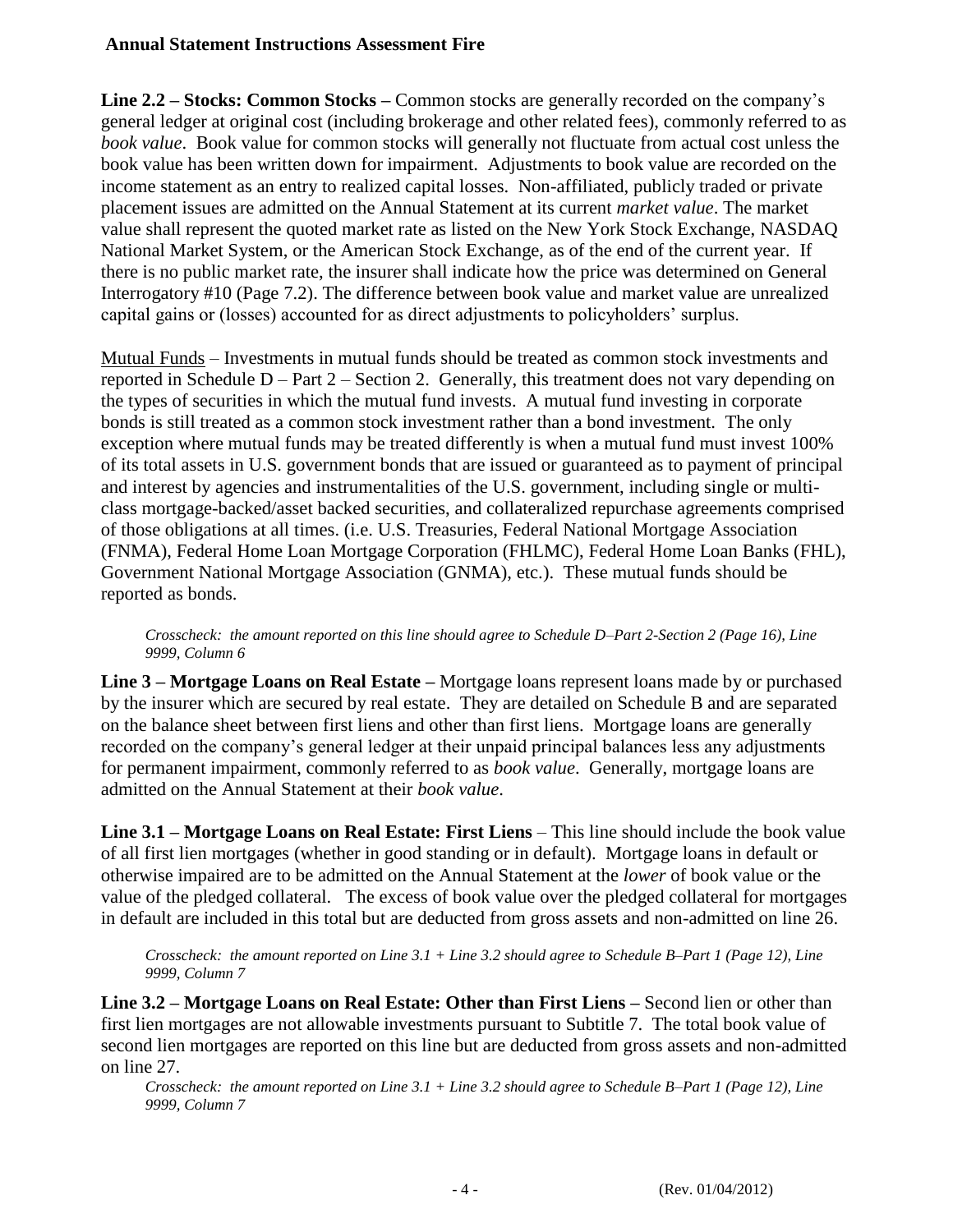**Line 4 – Real Estate –** All real estate owned is included here and listed in detail on Schedule A. Encumbrances (i.e., mortgages) payable which are secured by company owned real estate are reported as offsets (reductions) to the related real estate asset. Real estate is generally recorded on the company's general ledger at depreciated cost less any adjustments for permanent impairments, commonly referred to as *book value*. Real estate is generally admitted on the Annual Statement at its book value less related encumbrances.

**Line 4.1 – Real Estate: Properties Occupied by the Company –** Properties occupied by the company are generally admitted at net book value (depreciated cost) less related encumbrances. Properties in this category must be more than 50% occupied by the company based on square footage. Properties not meeting this test are reported on line 4.2.

*Crosscheck: the amount reported on this line should agree to Schedule A–Part 1 (Page 9), Line 0199, Column 8*

**Line 4.2 – Real Estate: Investment Real Estate –** Investment real estate would include properties held for the production of income and properties held for sale. This line should identify the total book value less related encumbrances for investment real estate. Investment real estate properties are admitted on the Annual Statement at the *lower* of net book value or market value, less related encumbrances. The excess of net book value over market value, less encumbrances, is included in this total but will be deducted from gross assets and non-admitted on line 25.

*Crosscheck: the amount reported on this line should agree to Schedule A–Part 1, Line 0299 (Page 9), Column 8*

**Line 5 – Cash and Cash Equivalents –** Amounts reported as "cash and cash equivalents" include funds on hand (i.e., petty cash), the reconciled book balances in outstanding checking and savings accounts, certificates of deposit, and other items considered to be cash equivalents. Cash equivalents are short-term, highly liquid investments that are both (a) readily convertible to known amounts of cash, and (b) so near their maturity that they present insignificant risk of changes in value because of changes in interest rates. Cash equivalents can include short-term investments and money market funds. Schedule E provides a listing of significant bank and savings accounts, certificates of deposit, money market funds and other cash items, including funds on hand. (Mutual Funds should be reported as either bonds or commons stocks. See instructions for bonds (line 1) and common stocks (line 2.2).

*Crosscheck: the amount reported on this line should agree to Schedule E–Cash and Cash Equivalents (Page 20), Line 9999, Column 5*

**Line 6 – Aggregate Write-ins for Invested Assets –** Investments owned by the company not classified elsewhere are reported on this line. The insurer should itemize the individual components of this account at the bottom of Page 2 in the section labeled "Details of Write-Ins" supporting line 6.

**Line 7 – Subtotals, Cash and Invested Assets –** Line 7 is the total of lines 1 through 6.

**Line 8 – Premium Receivables and Agents Balances –** Original, renewal, endorsement, and installment premium balances due to the company from agents or directly from policyholders are included in this line. Due date is determined by the effective date of the insurance policy or due date of installment. If the insurer uses an agent billing system, premiums receivable may be reported net of related agent commissions (fixed and provisional). Contingent commission adjustments are reported as a liability on Page 3, line 6. If the insurer uses a direct billing system, the commissions are not netted against the receivable from policyholders but are recorded as a liability on Page 3, line 6. The gross receivable is reported on this line with the deduction for nonadmitted accounts reported on line 18. The non-admitted asset rules vary depending on the nature of the account and the billing system.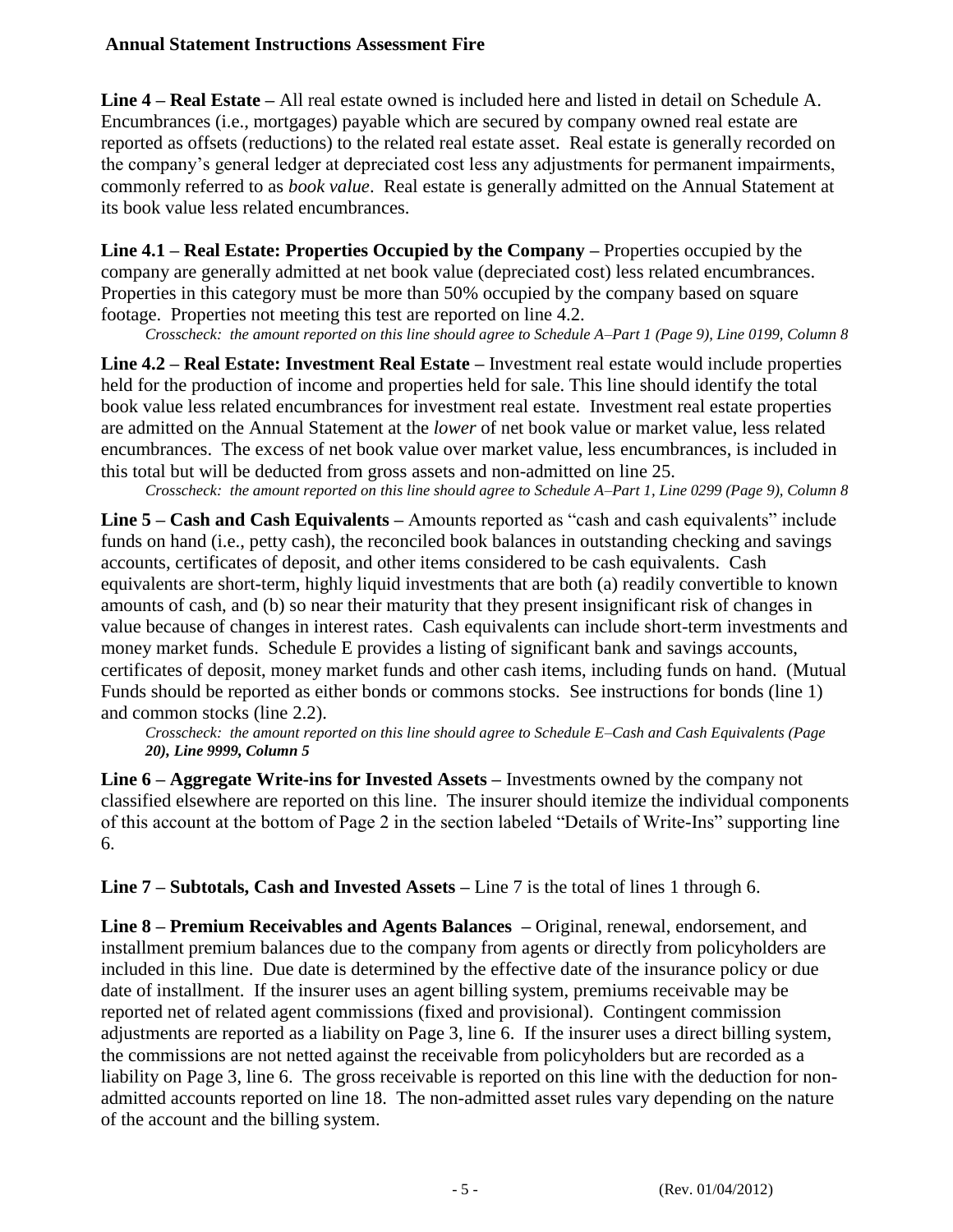**Line 9 – Reinsurance Recoverable on Paid Losses and Loss Adjustment Expenses –** The amounts reported here are the actual losses and loss expenses recoverable from reinsurers on losses and loss adjustment expenses which have been paid by the insurer but not recovered from the reinsurer. The gross reinsurance recoverable is reported on this line. Reinsurance recoverables on paid losses and loss adjustment expenses that are over 90 days old are non-admitted and deducted from gross assets on line 19.

**Line 10 – Federal Income Tax Recoverable –** Federal income tax recoverable assets should be recorded for tax refunds that have actually been filed as of the Annual Statement filing date. Line 11 **–** Interest, Dividends, and Real Estate Income Due and Accrued **–** This line should report all investment income earned as of December 31 but not yet received. Amounts over 180 days past due on mortgage loans and over 90 days past due on all other investment income items are considered non-admitted assets and are included in this total but deducted from gross assets on line 21.

*Crosscheck: the amount reported on this line for Column 1 should agree to the Underwriting and Investment Exhibit- Part 1A (Page 5.1), Line 8, Column 4. The amount reported on this line for Column 2 should agree to the Underwriting and Investment Exhibit-Part 1A (Page 5.1), Line 8, Column 5.*

**Line 12 – Furniture, Equipment and Supplies –** Furniture, equipment and supplies would include capitalized office furniture, autos, airplanes and other vehicles. It would also include office supplies, printed matter and stationery. Furniture, equipment and supplies are included in gross assets on this line, but are considered non-admitted assets and deducted from gross assets on line 22.

**Line 13 – Electronic Data Processing Equipment and Software –** All capitalized EDP equipment and software is reported on this line. Operating system software (i.e, DOS, Windows) includes any software necessary to run and maintain the hardware. EDP equipment would include such items as mini computers, personal computers and laptops, and peripheral equipment such as disk drives, tape drives and printers. EDP and operating system software should be depreciated over three years. Nonoperating software includes software for applications such as the general ledger, policy administration, investment management, claims and premium billing. Nonoperating software should be depreciated over five years. The depreciated value of EDP equipment and operating software is an admitted item to the extent that the value does not exceed 3% of prior year-end surplus. Any excess over the 3% threshold is included in this line but will be non-admitted and deducted from gross assets on line 23. Nonoperating software is included on this line but is a nonadmitted asset and deducted from gross assets on line 23.

**Line 14 – Loans on Personal Security, Endorsed or Not –** Loans on personal security by definition are not properly secured by collateral. These items would include cash advances to officers or agents and travel advances. Loans on personal security are considered non-admitted assets. The total is reported on this line but is deducted from gross assets on line 20.

**Line 15 – Prepaid Expenses –** Prepaid expenses (i.e, prepaid rent, prepaid insurance, prepaid taxes) are considered non-admitted assets. The total is reported on this line but is deducted from gross assets on line 24.

**Line 16 – Aggregate Write-ins for Other than Invested Assets –** Assets owned by the company not classified elsewhere are reported on this line. The insurer should itemize the individual components of this account at the bottom of Page 2 in the section labeled "Details of Write-Ins" supporting line 16.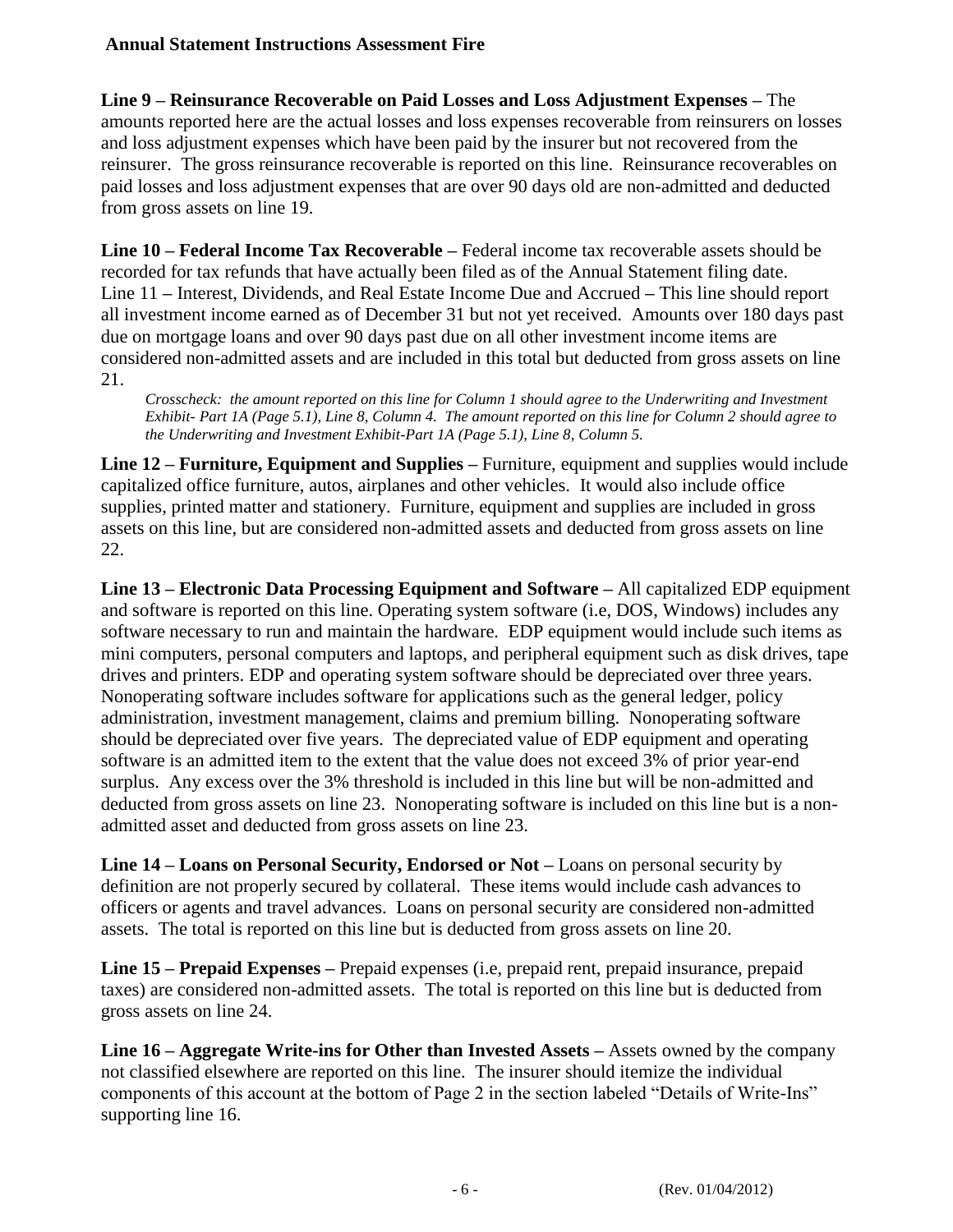**Line 17 – Gross Assets –** Line 17 is the total of lines 7 through 16. This represents total ledger and non-ledger assets before deduction for non-admitted assets.

**Line 18 – Premium Receivables and Agents' Balances Over 90 Days Past Due –** Amounts due from agents should be non-admitted to the extent of individual policy balances that are over 90 days old as of the end of the year. For aging purposes the due date is determined by the effective date of the policy if an original or renewal premium, the effective date of the endorsement if an endorsement premium and the installment due date if an installment premium. No consideration of subsequent realization or unearned premium balance is permitted. Advances to agents are nonadmitted.

Amounts due from policyholders should be non-admitted to the extent that the individual policy balances are over 90 days old and greater than the related individual unearned premium reserve. For example, if the premium due is \$100 and it is less than 90 days old, it is an admitted asset. If the \$100 is more than 90 days old, then it must be compared to the unearned premium. If the unearned premium is \$75, then \$25 is non-admitted.

**Line 19 – Reinsurance Recoverables on Paid Losses and Loss Adjustment Expenses Over 90 Days Past Due –** Amounts due from reinsurers should be non-admitted to the extent of balances that are over 90 days old as of the end of the current year.

**Line 20 – Loans on Personal Security, Endorsed or Not –** The amount reported on this line should agree to line 14.

**Line 21 – Interest, Dividends and Real Estate Income Overdue –** The amount for interest over 180 days past due on mortgage loans and over 90 days past due on all other investment income items are non-admitted assets and should be reported on this line.

**Line 22 – Furniture, Equipment and Supplies –** The amount reported on this line should agree to line 12.

**Line 23 – Electronic Data Processing Equipment and Software –** The depreciated value of EDP equipment and operating software is an admitted item to the extent that the value does not exceed 3% of prior year-end surplus. Any excess over the 3% threshold is included in this line. The total of nonoperating software should also be included in this line.

**Line 24 – Prepaid Expenses –** The amount reported on this line should agree to line 15. Line 25 – Real Estate – Excess of Book Value over Market Value *-* Investment real estate properties are admitted at the *lower* of net book value or market value, less related encumbrances. This line should identify the total excess of book value over market value, less related encumbrances.

**Line 26 – Mortgages Currently In Default – Excess of Book Value over Pledged Collateral** *-* Mortgages currently in default or otherwise impaired are admitted at the *lower* of the value of the pledged collateral or the book value of the mortgage. This line should include the total of the excess of book value over pledged collateral.

**Line 27 – Mortgages Other Than First Liens –** The amount reported on this line should agree to line 3.2.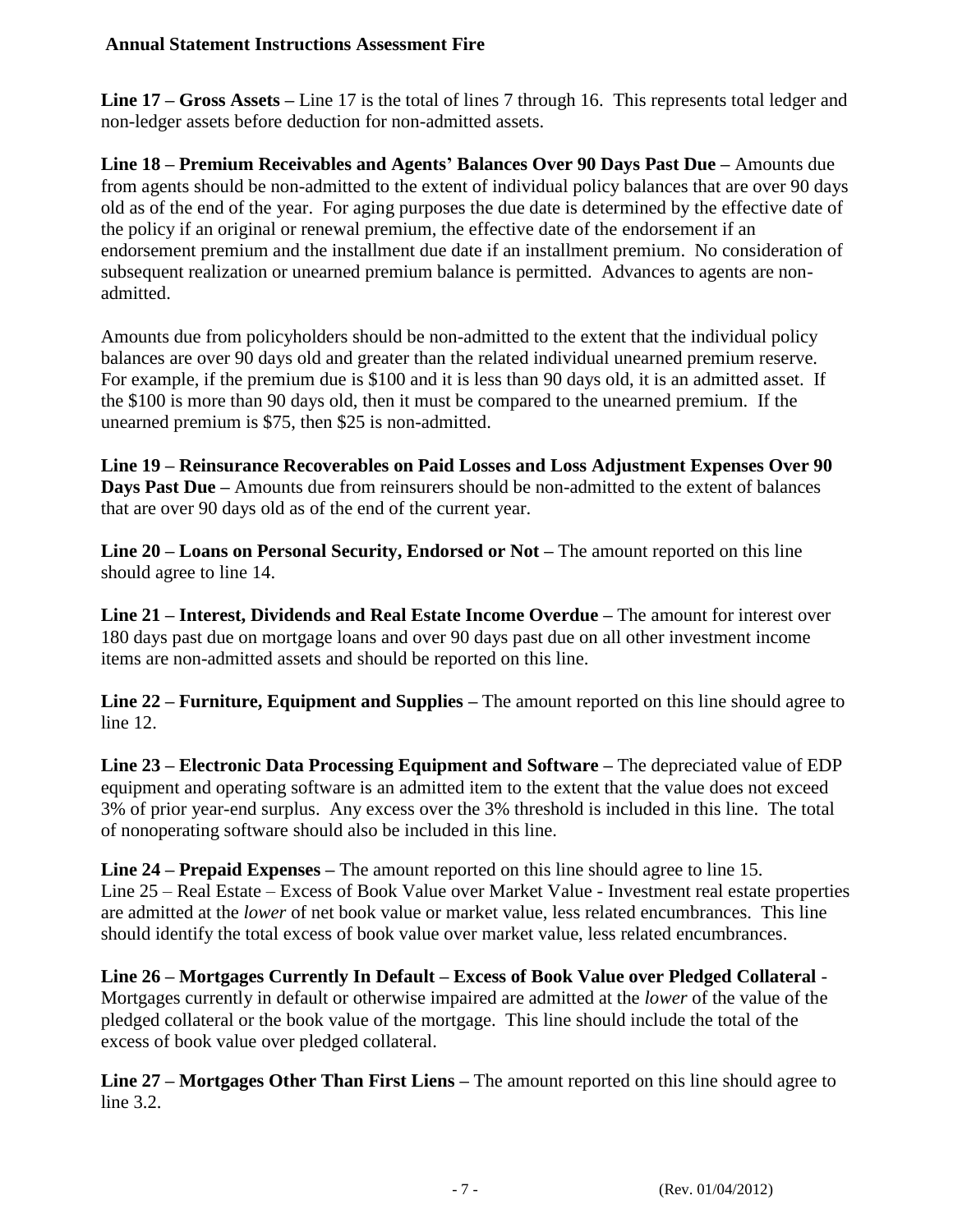### **Line 28 – Non-admitted Bonds, Preferred Stock and Common Stock Due to Investment**

**Limitations –** Assessment Fire insurers are subject to investment limitations defined in Subtitle 7 of the Kentucky Insurance Laws and Regulations. Investment holdings that violate or exceed these investment limitations are to be non-admitted and reported on this line.

**Line 29 – Other Assets Non-Admitted –** This line should include any non-admitted asset not previously reported on lines 18 through 28. The insurer should itemize the individual components of this account at the bottom of Page 2 in the section labeled "Details of Write-Ins" supporting line 29.

**Line 30 – Total Assets Non-Admitted –** Line 30 is the total of lines 18 through 29.

**Line 31 – Total Admitted Assets –** Line 31 is the total of line 17 minus line 30.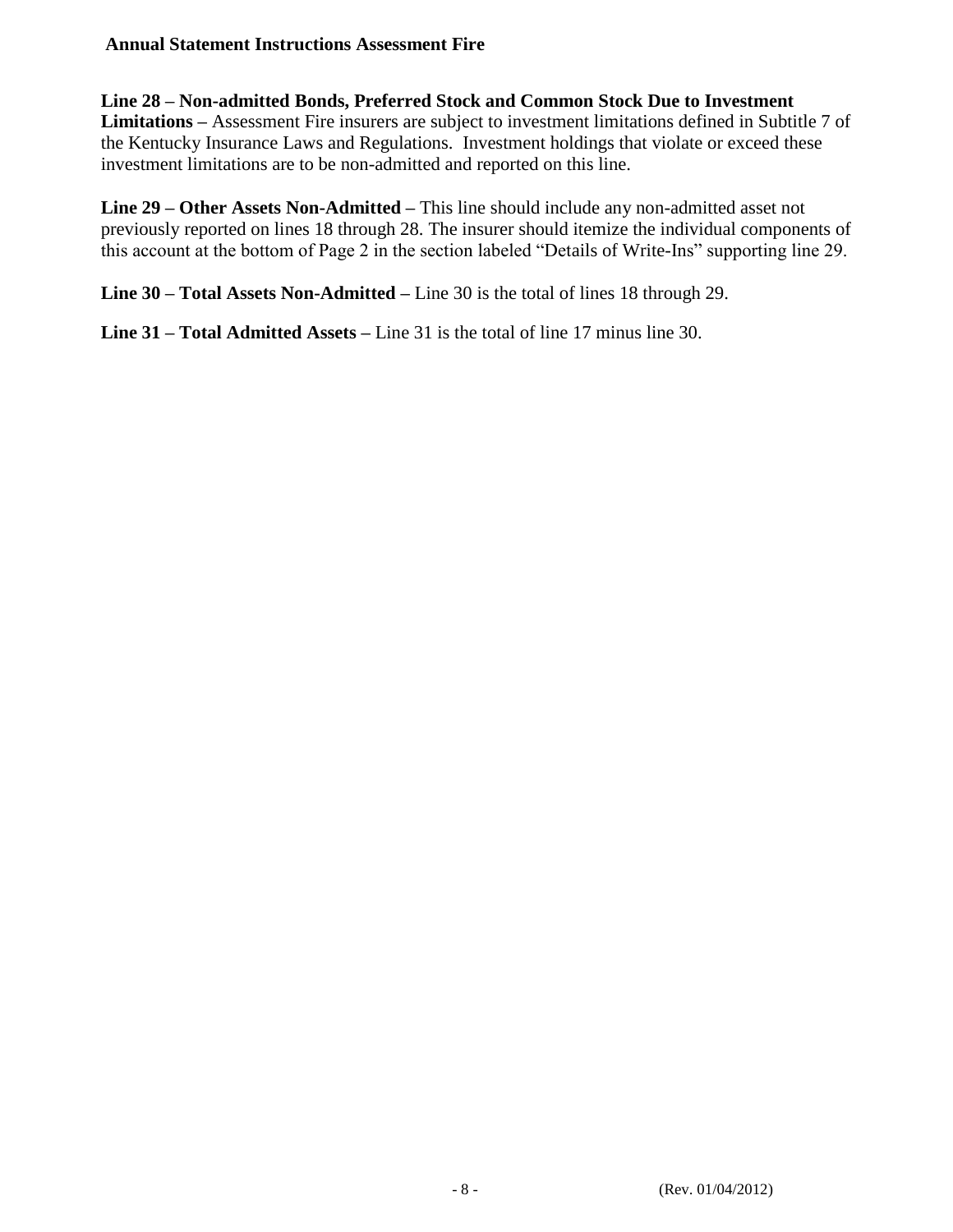# **Liabilities and Policyholders' Surplus**

Page 3 displays the insurer's liabilities and policyholders' surplus as of December 31 of the current and prior year stated in accordance with accounting practices permitted by the Kentucky Department of Insurance for Assessment Fire insurers.

**Line 1 – Unpaid Losses and Claims –** Unpaid losses represent a company's estimated liability of incurred but unpaid claims. This reserve should be reduced by any estimated ceded reinsurance recoverable.

**Line 1.1 – Gross Losses and Claims Reported, Unpaid –** This line should include expected payments for losses relating to insured events that have occurred and have been reported to, but not paid by, the company as of the statement date. This line would include unpaid adjusted claims and claims reported or in the process of adjustment in which case reserves have been established.

**Line 1.2 – Gross Losses and Claims Incurred But Not Reported –** A reserve should be established for expected payments relating to insured events that have occurred but have *not* been reported to the company as of the statement date. The amount should include an estimate for losses incurred in the reporting year, but not reported until after December 31 of the reporting year.

**Line 1.3 – Reinsurance Recoverable on Unpaid Losses and Claims –** This line should include the estimated ceded reinsurance recoverable on unpaid losses and claims.

**Line 1.4 – Total Unpaid Losses and Claims –** Line 1.4 is the total of line 1.1 plus line 1.2 minus line 1.3.

*Crosscheck: the amount reported on this line in Column 1 should agree to the Underwriting and Investment Exhibit-Part 2B (Page 6), Line 3, Column 5. The amount reported on this line in Column 2 should agree to the Underwriting and Investment Exhibit-Part 2B (Page 6), Line 3, Column 6.*

**Line 2 – Loss Adjustment Expenses –** This line should include expected payments for costs to be incurred in connection with the adjustment and recording of its unpaid losses and claims. Loss adjustment expenses (LAE) can include litigation management expenses, fees or salaries for appraisers, attorneys, adjusters and settling agents. Unpaid LAE should include sufficient provision for both external costs (external legal expense and outside adjusters) and internal costs (internal claim processing, defense and administrative items such as salaries, rent, utilities, etc).

**Line 3 – Unearned Premiums –** Written premium shall be recorded on the effective date of the contract. The unearned premium reserve represents that portion of premiums written relating to the unexpired terms of current in-force policies. The liability is stated net of ceded unearned premiums. The purpose of the unearned premium reserve is to recognize revenue over the policy period. In addition, if the policy is canceled, the insurance company returns the unearned portion of the premium to the policyholder.

*Crosscheck: the amount reported on this line in Column 1 should agree to the Underwriting and Investment Exhibit –Part 2A (Page 6), Line 3, Column 6. The amount reported on this line in Column 2 should agree to the Underwriting and Investment Exhibit-Part 2A (Page 6), Line 3, Column 7.*

**Line 4 – Advance Premiums –** Advance premiums result when the policies have been processed, and the premium has been paid prior to the policy effective date. These advance premiums should be reported as a liability and not considered income until due. Such amounts are not included in the calculation of written premium or the unearned premium reserve.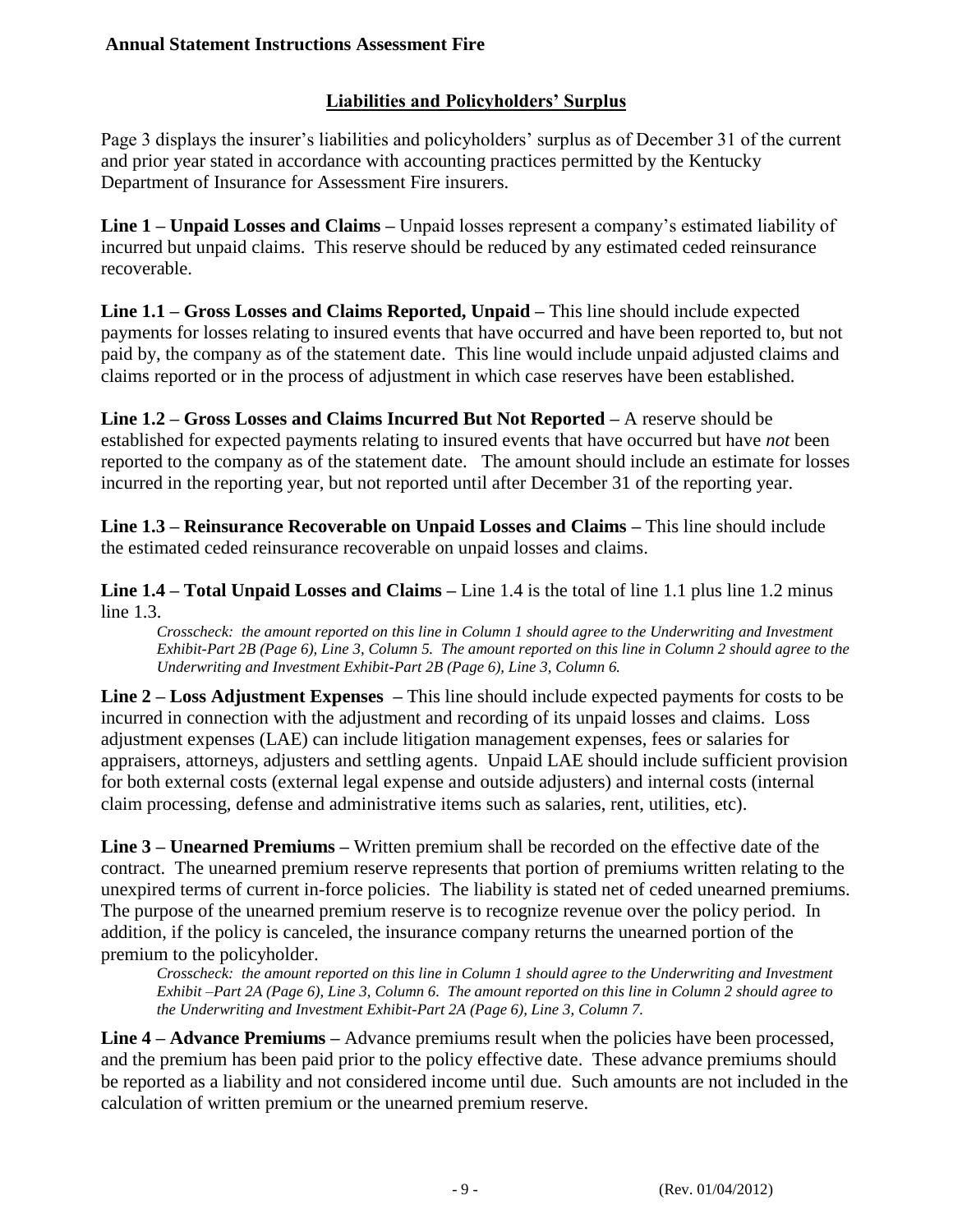**Line 5 – Ceded Reinsurance Premiums Payable –** This liability represents the amount of ceded premiums due to the reinsurer, but not yet paid at the end of the current year. Amounts payable to reinsurers for stop-loss or excess of loss coverage are included here.

*Crosscheck: the amount reported on this line in Column 1 should agree to the Underwriting and Investment Exhibit –Part 2B (Page 6), Line 3, Column 3. The amount reported on this line in Column 2 should agree to the Underwriting and Investment Exhibit-Part 2B (Page 6), Line 3, Column 4.*

## **Line 6 – Commissions Payable, Contingent Commissions and Other Similar Charges –**

Commissions payable include provisional or front-end commissions on direct business that are directly billed to the policyholders rather than to the agents. Provisional and front-end commissions on agency billed business are netted against the premiums receivable from agents (see Page 2, Line 8).

Contingent commissions on direct business represent additional commissions due to agents or brokers based on the achievement of certain goals. These commission arrangements may provide for the initial payment of a "provisional" commission followed by subsequent "contingent commission adjustments."

**Line 7 – Other Expenses –** Include here all accounts payable and accrued liabilities relating to underwriting and investment activities, except for commissions, which are included on line 6, and taxes, licenses and fees, which are included on line 8. Items included in this line are underwriting and investment accrued salaries, employer's portion of payroll taxes, accrued employee benefits, trade accounts payable for advertising, rent, utilities, telephone, etc. and all other underwriting and investment expenses, which were incurred and unpaid as of December 31.

**Line 8 – Taxes, Licenses and Fees (excluding federal income taxes) –** Enter here any incurred but unpaid taxes such as premium taxes, real estate taxes, and state and local income and franchise taxes. State insurance department charges for licenses, examinations, guaranty fund and other assessments that have been incurred and are unpaid as of December 31 are also included here. Federal income taxes are excluded and reported on line 9.

**Line 9 – Federal Income Tax Payable and Interest Thereon –** Balances related to federal income taxes may be an asset or a liability. Liabilities are recorded here; assets are recorded on Page 2, Line 10.

**Line 10 – Amounts Withheld or Retained by Company for Account of Others –** Include payroll taxes (federal, state, FICA) withheld from employees, miscellaneous withholdings as agent or trustee to be paid to others and amounts held in escrow such as real estate taxes and insurance payments received from mortgagees on mortgage loan investments. Security deposits received on real estate rented to others are also included here.

**Line 11 – Borrowed Money –** Enter here any outstanding company debt and interest expense accrued on the debt at December 31. Exclude encumbrances on company owned real estate, which are treated as a direct reduction of the related real estate asset on Page 2, Line 4.

**Line 12 – Remittances and Items Not Allocated –** Report on this line any items in suspense. Examples include premiums, salvage, subrogation and reinsurance not yet processed, as well as any other unapplied cash.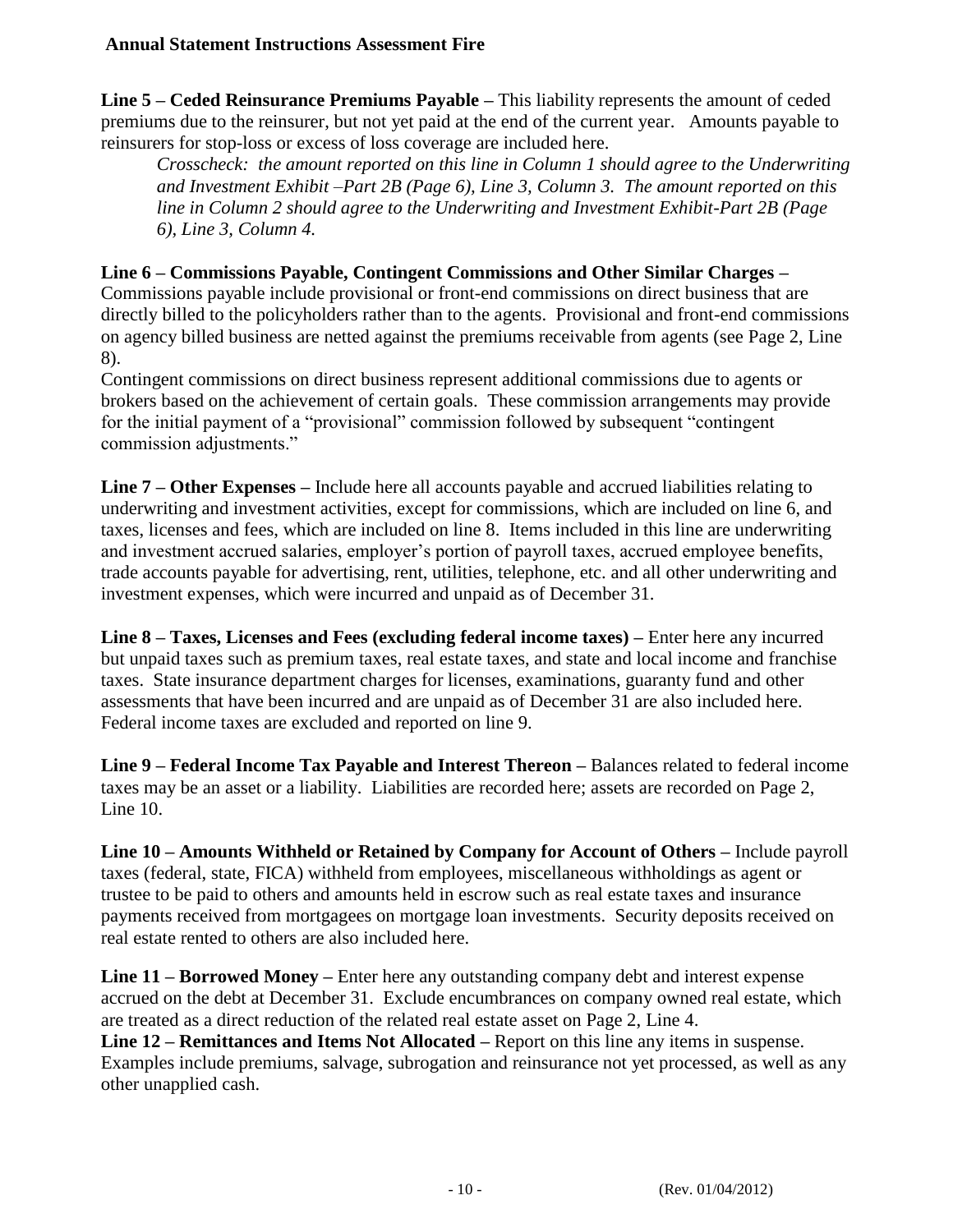**Line 13 – Aggregate Write-ins for Liabilities –** Liabilities not classified elsewhere are reported on this line. The insurer should itemize the individual components of this account at the bottom of Page 3 in the section labeled "Details of Write-Ins" supporting line 13.

**Line 14 – Total Liabilities –** Line 14 is the total of line 1.4 through 13.

**Line 15 – Policyholders' Surplus –** This amount is developed on Page 4.1, line 22. It represents the difference between admitted assets (Page 2, line 31) and liabilities (Page 3, line 14). Surplus is viewed as the net financial resources available to support: growth in premium writings, poor underwriting results, fluctuations in investment values, deficiencies in loss and loss adjustment expense reserves and potential uncollectible ceded reinsurance or premium balances.

*Crosscheck: the amount reported on this line should agree to Statement of Income (Page 4.1), Line 22, Column 1*

**Line 16 – Total Liabilities & Policyholders Surplus –** Line 16 is the total of line 14 and 15. *Crosscheck: the amount reported on this line should agree to Assets (Page 2), Line 31*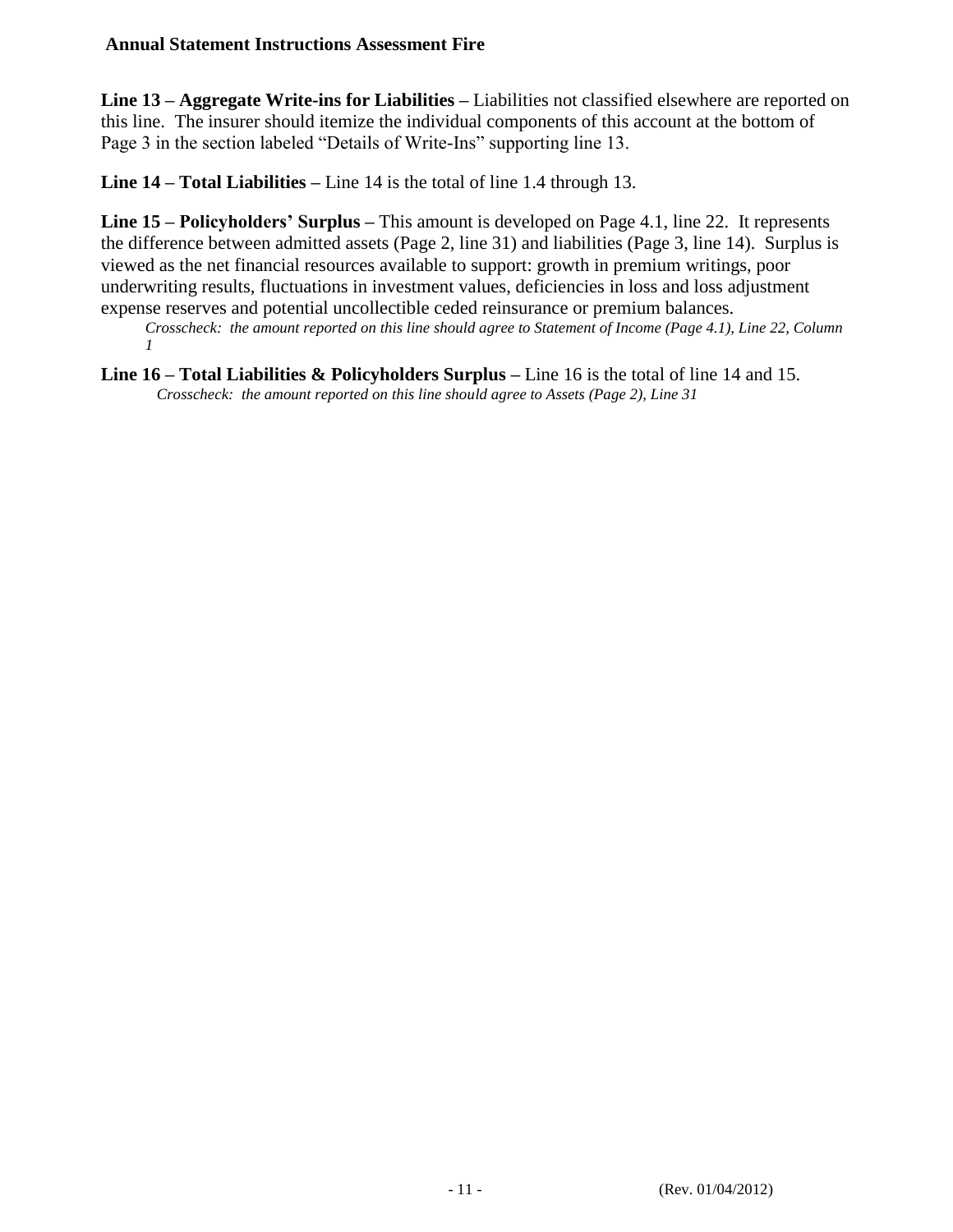## **Statement of Income & Policyholders' Surplus Account**

The Statement of Income (lines 1 through 15) reports the results of operations for the year in accordance with accounting practices permitted by the Kentucky Department of Insurance for Assessment Fire insurers. Performance ratios such as the calendar year loss and loss adjustment expense ratios can be developed from the amounts reported on the Statement of Income. The Policyholders' Surplus Account Reconciliation (lines 16 through 22) provides a roll-forward from the prior year ending surplus to the current year ending surplus. All significant changes in surplus are identified on the schedule and the total ending surplus should agree to the balance sheet, Page 3, line 15.

**Line 1 – Net Premiums and Assessments Earned –** Premium income is generally considered to be earned when the related insurance coverage is provided. The determination of premiums earned first requires a determination of both premiums written and unearned premiums on direct and ceded business. Earned premium is the portion of premium received for the expired period of the policy. Expressed by the following formula:

Policy premium X Expired coverage days

Earned Premiums = -------------------

Total number of days in the policy

Premiums received in advance of the policy effective date should be recorded as a liability on Page 3, Line 4 **–** Advance Premiums, and should not be used in the calculation of written premium. For the purpose of financial statement reporting, earned premiums from all policies may be determined by the following calculation:

|         | Net Written Premiums                                                |
|---------|---------------------------------------------------------------------|
| Plus:   | Unearned Premium Reserve (at the beginning of the reporting period) |
| Less:   | Unearned Premium Reserve (at the end of the reporting period)       |
| Equals: | Net Earned Premiums                                                 |

*Crosscheck: the amount reported on this line should agree to Underwriting & Investment Exhibit-Part 2A (Page 6), Line 3, Column 8* 

**Line 2 – Net Losses Incurred –** This line reports the losses incurred for the calendar year. Calendar year losses include the estimate of ultimate losses for the current loss year or reporting period. This line should include losses on direct business less reinsurance recoveries on ceded business. Calculated by the following formula:

|         | Net Losses Paid                                              |
|---------|--------------------------------------------------------------|
| Plus:   | Net Losses Unpaid (at the end of the reporting period)       |
| Less:   | Net Losses Unpaid (at the beginning of the reporting period) |
| Equals: | Net Losses Incurred                                          |

*Crosscheck: the amount reported on this line should agree to Underwriting & Investment Exhibit-Part 2B (Page 6), Line 3, Column 7* 

**Line 3 – Loss Expenses Incurred Including Claims Adjustment Expenses –** All expenses incurred in connection with the investigation, settlement, and recording of claims. Examples include external and internal adjuster fees, external and internal legal services, expert testimony, court costs, claim personnel salaries, related employee benefits and internal operating expenses associated with the claim function such as office rent, utilities, and data processing.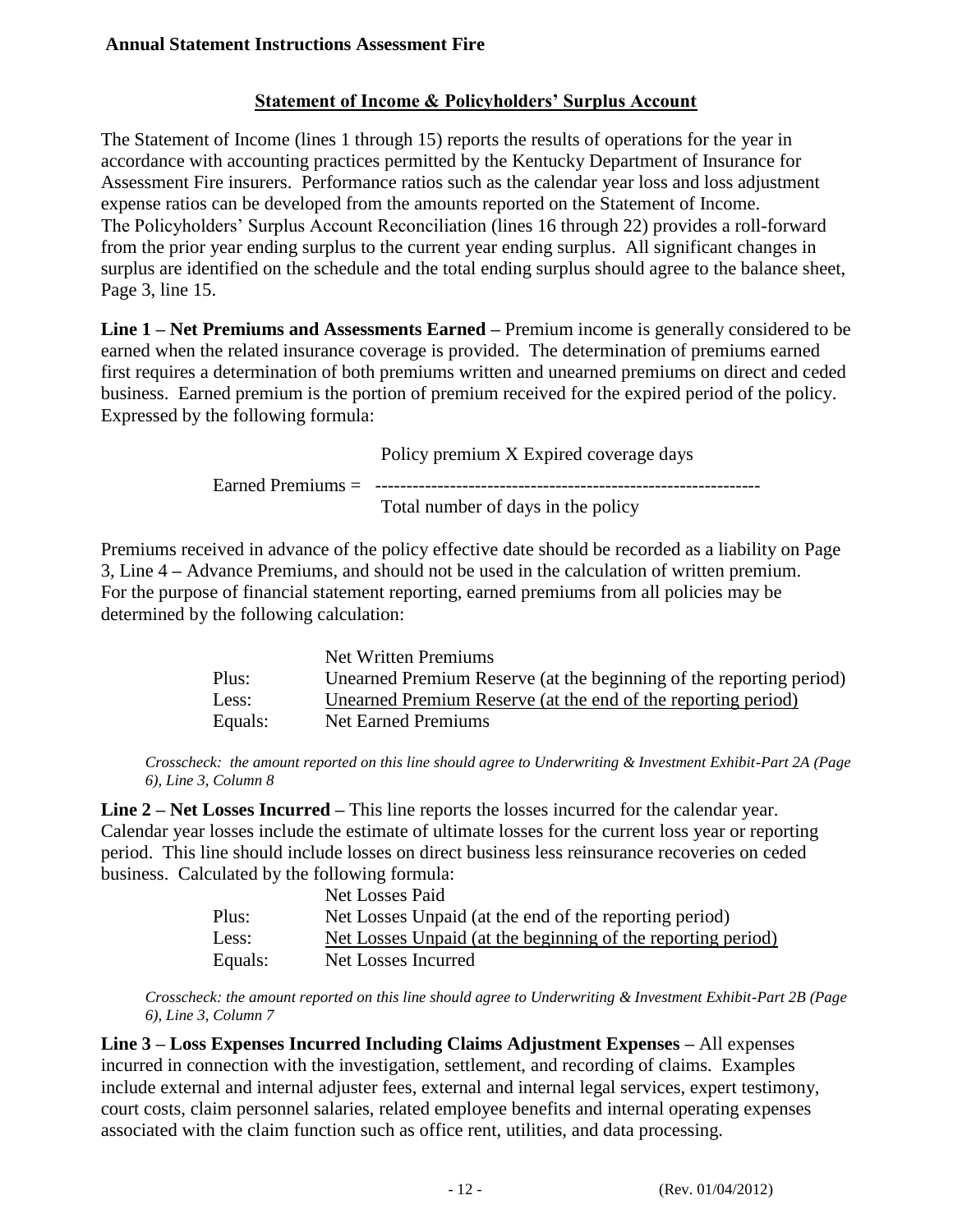**Line 4 – Other Underwriting Expenses Incurred –** Acquisition costs and general administrative expenses are separated on the Income Statement by expense types on Lines 4.1 through 4.19. Under statutory accounting, acquisition costs are expensed when premiums written are recorded.

**Line 4.1 – Commissions and Brokerage –** Commissions and brokerage expenses are separated on the Statement of Income by direct commission expenses incurred on Line 4.1a and commissions received on reinsurance ceded on Line 4.1b.

**Line 4.1a – Directors and Agents Compensation and Allowances –** Include all payments and reimbursements to agents, brokers and directors for ordinary and contingent commissions. Also include expense allowances and reimbursements paid to agents, branch managers, brokers and other non-employee production personnel.

**Line 4.1b – Commissions Received on Reinsurance Ceded –** Ceded reinsurance agreements sometimes provide for a ceding commission to be paid by the reinsurer to the ceding company. These ceding commissions are recognized when the related ceded premiums written are recorded. This line should include commission and allowances of every nature on reinsurance ceded including tax and board allowances and reinsurance brokerage.

**Line 4.1c – Net Commissions and Brokerage –** Line 4.1c is the total of Line 4.1a minus Line 4.1b.

**Line 4.2 – Field Supervisory Expenses –** Include expenses related to field supervision.

**Line 4.3 – Salaries and Related Items –** Salaries and Related Items are separated on the Statement of Income by salary, overtime and bonus compensation on Line 4.3a and payroll taxes related to these expenses on Line 4.3b.

**Line 4.3a – Salaries –** Include in this line all salary, overtime and bonus compensation for all company employees, and the cost of temporary help services utilized. An exception is building maintenance salaries that are included in real estate expenses.

**Line 4.3b – Payroll Taxes –** Payroll taxes, including FICA, unemployment and Medicare should be included on this line.

**Line 4.3c – Total Salaries and Related Items –** Line 4.3a plus Line 4.3b.

**Line 4.4 – Directors Fees –** Include all fees and expenses associated with meetings of the Board of Directors. Commissions paid to directors should not be included on this line but reported on Line 4.1a.

**Line 4.5 – Advertising and Subscriptions –** Include all expenditures associated with print and media advertising, including promotional items purchased and public relations expenditures. Also include all expenditures for subscriptions to professional publications.

**Line 4.6 – Boards, Bureaus and Association Dues –** Include dues and assessments for underwriting organizations, rating bureaus, statistical organizations and claim organizations.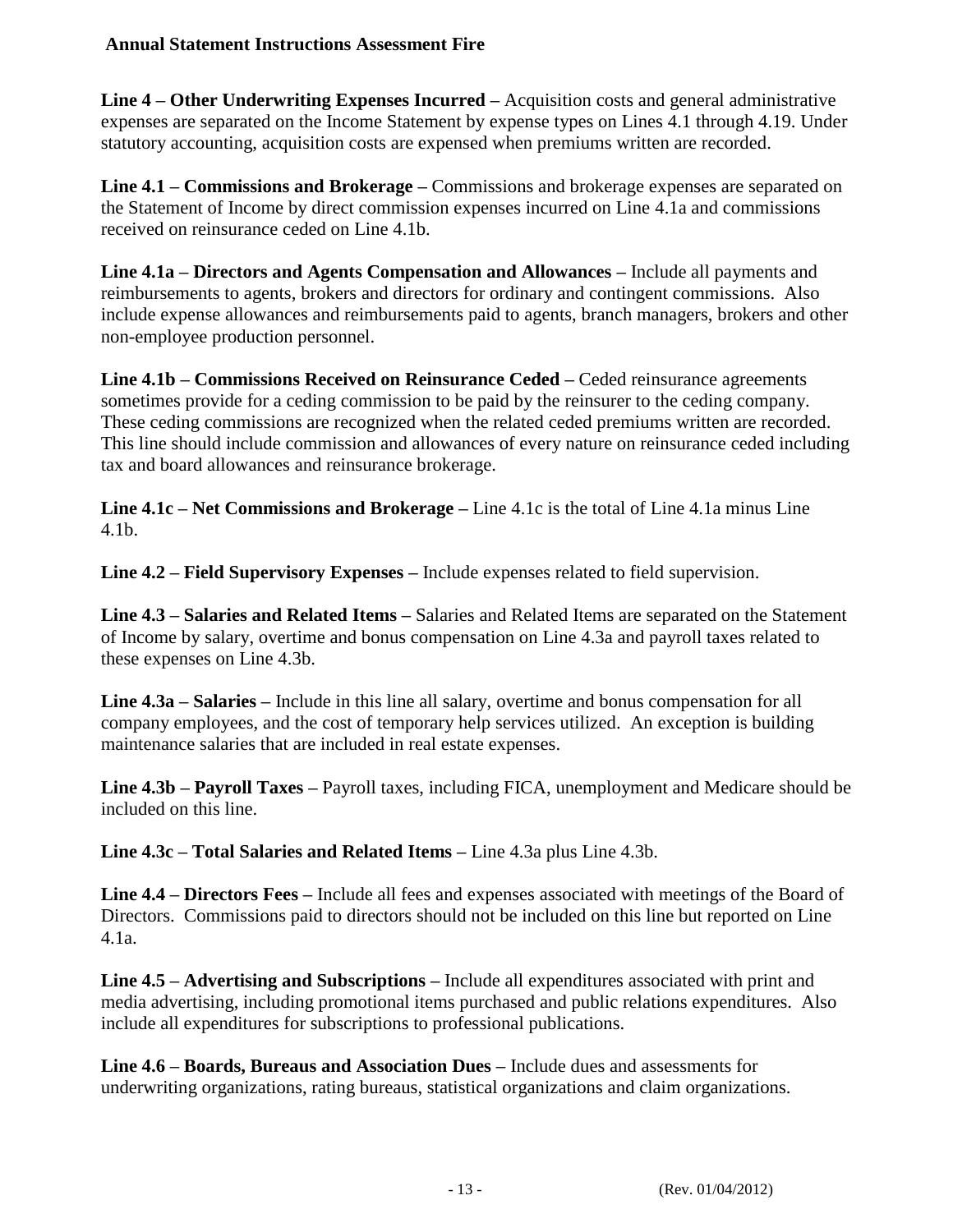**Line 4.7 – Surveys and Underwriting Reports –** Include survey, credit, medical, motor vehicle, appraisal, maps and hazard reports obtained for risk evaluation purposes. Also include loss prevention and engineering services obtained from outside contractors.

**Line 4.8 – Employee Relations and Welfare –** Include expenses incurred for employee benefits such as post retirement benefits (medical plans for retirees), group health insurance, pension and profit sharing contributions, employee training, group term life insurance, workers' compensation insurance premiums and employee outings.

**Line 4.9 – Insurance and Fidelity Bonds –** Include company insurance expense for fidelity and surety bonds on employees, public liability insurance, errors and omissions coverage for directors and officers, insurance on company-owned automobiles, personal property and business interruption coverages.

**Line 4.10 – Travel and Travel Items –** Include transportation, meals, lodging and other costs of employees while traveling. Also include moving expenses, depreciation and operating expenses of company automobiles and dues to civic clubs.

**Line 4.11 – Rent and Rent Items –** Include home and branch office rental (including the occupancy charge for company owned properties), light, heat and water in leased premises, amortization of leasehold improvements and office maintenance expenses for leased premises.

**Line 4.12 – Equipment –** Include depreciation of office furniture and fixtures. Also include rental and repair expenses for all other equipment used by the company.

**Line 4.13 – Printing and Stationery –** Include cost of office supplies, letterheads, envelopes, policy forms, etc.

**Line 4.14 – Postage, Telephone and Telegraph –** Include all telephone, postage, freight, and mailing charges and bank collection and exchange fees.

**Line 4.15 – Legal and Auditing Fees –** Include legal retainers and fees to outside counsel (except in connection with losses), auditing and tax fees of independent CPAs and transfer agent fees.

**Line 4.16 – Taxes, Licenses and Fees –** State income and insurance premium taxes, licensing and examiner fees, and excise taxes and separated on Lines 4.16a through 4.16d on the Income Statement.

**Line 4.16a – State and Local Insurance Taxes –** Includes premium taxes net of guaranty association credits actually utilized.

**Line 4.16b – Insurance Department Licenses and Fees –** Includes licensing fees and examination expenses of Insurance Departments.

**Line 4.16c – Gross Guaranty Association Assessments –** Include gross guaranty fund assessments booked in the current year.

**Line 4.16d – All Other (Excluding Federal Income Tax and Real Estate) –** Include any tax, license or fee not described above in 4.16a through 4.16c.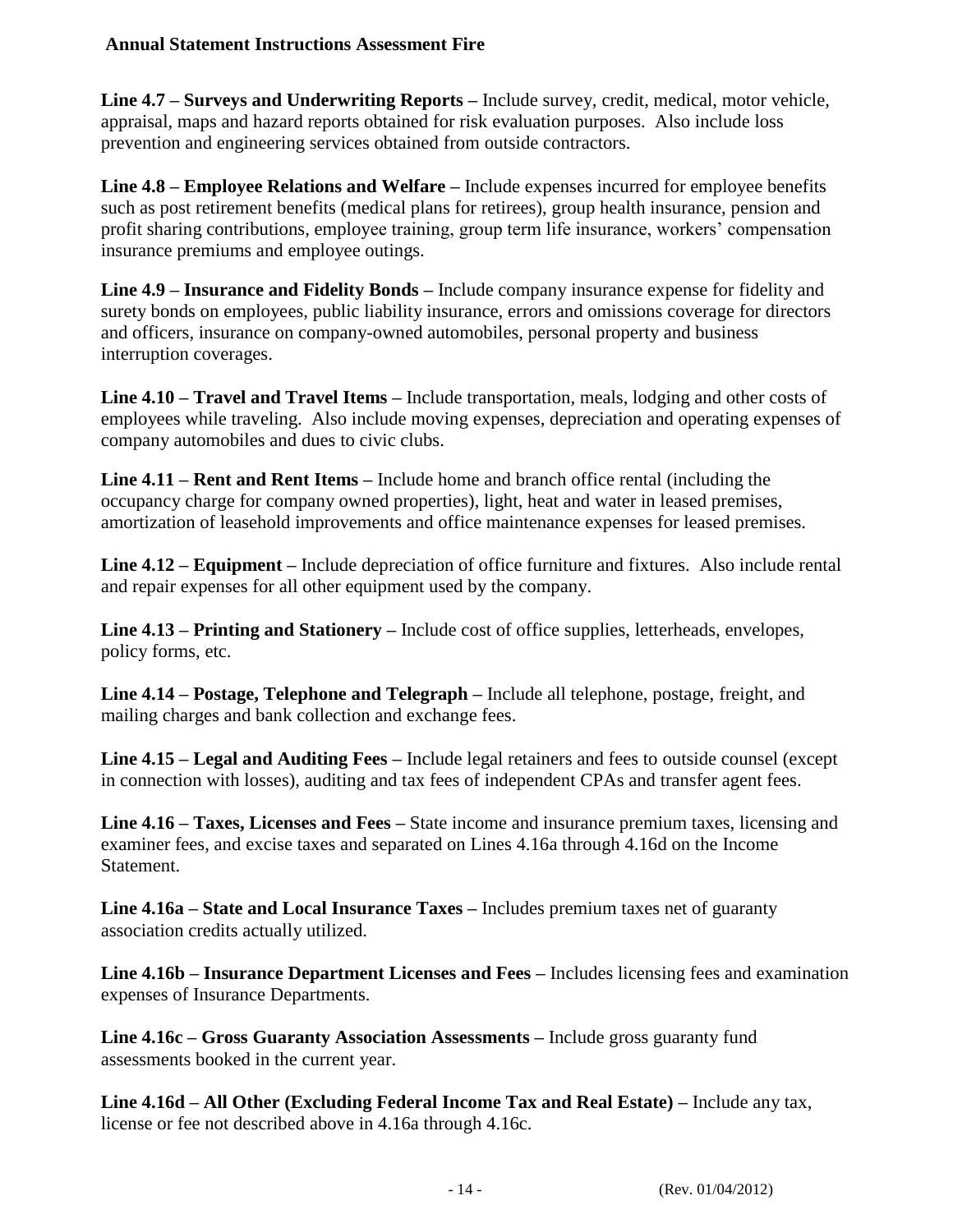**Line 4.16e** – Total Taxes, Licenses and Fees – Sum of Line 4.16a through Line 4.16d.

**Line 4.17 – Real Estate Expenses and Repairs –** Include all expenses relating to the insurance, maintenance and operation of company owned real estate excluding depreciation and taxes.

**Line 4.18 – Real Estate Taxes –** Include taxes, licenses and fees on company owned real estate. **Line 4.19 – Aggregate Write-ins for Underwriting Expenses –** Expenses not included elsewhere should be reported on this line. The insurer should itemize the individual components at the top of Page 4.2 in the section titled "Details of Write-Ins" supporting line 4.19. Items that might appear here include: charitable contributions, certain outside services, consulting, actuarial and investment management fees not shown in line 4.15, miscellaneous expense items, Income from special services.

**Line 4.20 – Total Underwriting Expenses Incurred –** The sum of Line 4.1 through Line 4.19.

**Line 5 – Total Underwriting Deductions –** The total of Line 2 plus Line 3 plus Line 4.20.

**Line 6 – Net Underwriting Gain or (Loss) –** The total of Line 1 minus Line 5.

**Line 7 – Net Investment Income Earned –** This is the routine income from all invested assets such as interest, dividends, rental income and other recurring investment income items earned during the year reduced by investment related expenses.

*Crosscheck: the amount reported on this line should agree to Underwriting & Investment Exhibit-Part 1A (Page 5.1), Line 14, Column 8* 

**Line 8 – Net Realized Capital Gains or (Losses) from Sale or Maturity of Assets –** Realized gains and losses primarily result from the sale or maturity of invested assets. The gain or loss on a transaction is the difference between the consideration received (adjusted for accrued interest or dividend income) from the transaction less the book value of the related asset at the transaction date.

*Crosscheck: the amount reported on this line should agree to Underwriting & Investment Exhibit-Part 1B (Page 5.1), Line 9, Column 7*

**Line 9 – Net Investment Gain or (Loss) –** Line 7 plus Line 8.

**Line 10 – Finance and Service Charges not Included in Premiums –** The amount of finance and service charges to policyholders during the year, excluding amounts included in premiums written.

**Line 11 – Aggregate Write-Ins for Miscellaneous Income –** The total of write-ins listed at the top of page 4.2 titled "Details of Write-Ins." Items that are not related to underwriting appear here and might include: increase in cash value of life insurance or annuities, gain or loss on sale of equipment, gain or loss on retroactive reinsurance, fines and penalties of regulatory authorities.

**Line 12 – Total Other Income –** Line 10 plus Line 11.

**Line 13 – Net Income Before Federal Income Taxes –** Line 6 plus Line 9 plus Line 12.

**Line 14 – Federal Income Taxes Incurred –** The current provision for federal income taxes incurred based on the current year's income before tax.

# **Line 15 – Net Income after Federal Income Taxes –** Line 13 minus Line 14.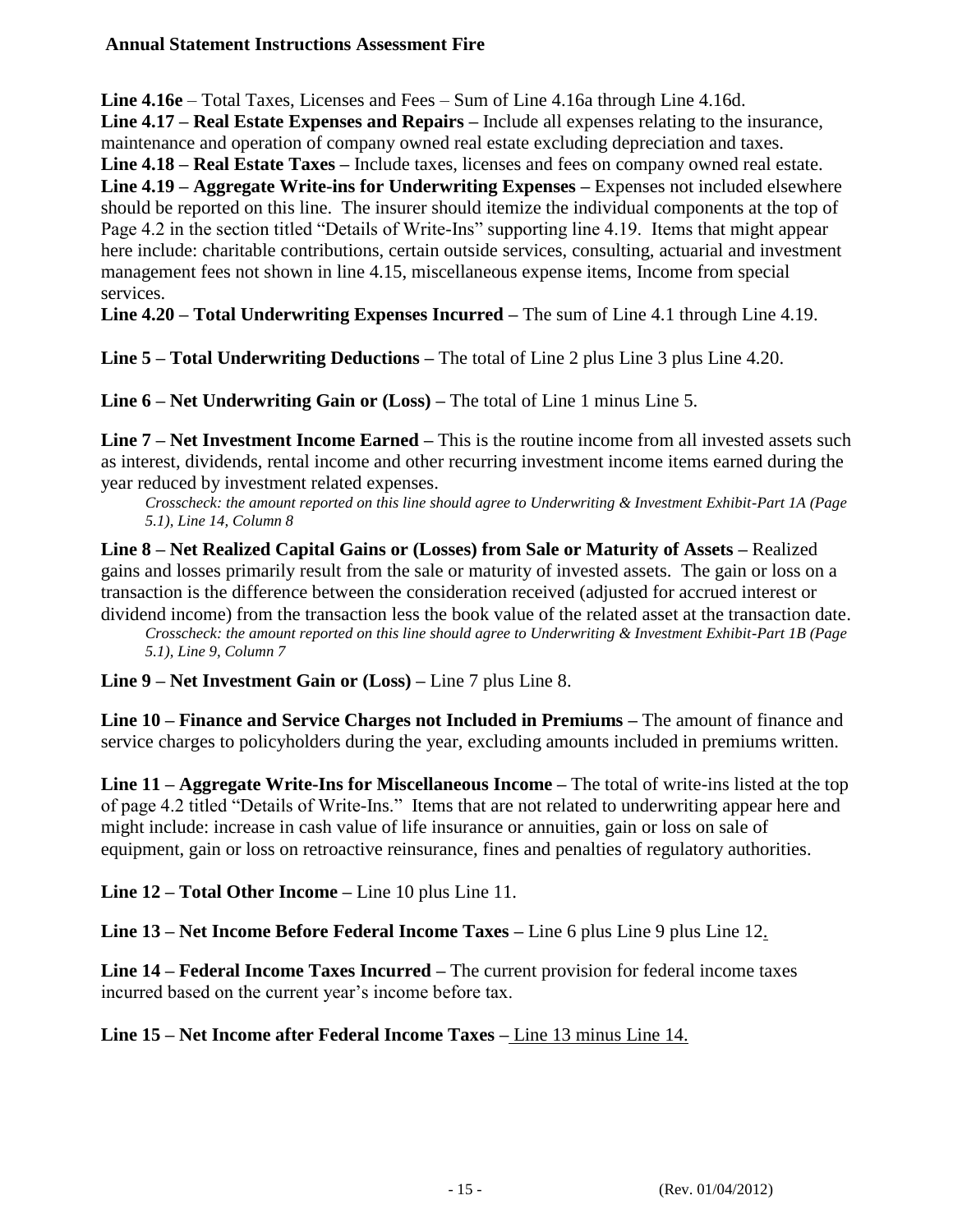## **Gains and (Losses) in Surplus**

**Line 16 – Policyholder Surplus, December 31 of Previous Year –** The purpose of lines 16 through 22 is to provide a roll-forward from the prior year ending surplus to the current year ending surplus. The ending policyholders' surplus balance from the prior year is entered here from Page 3, Line 15, Column 2.

**Line 17 – Net Income –** The amount from Line 15 above, Column 1 should be carried over to this line.

**Line 18 – Change in Net Unrealized Capital Gains or (Losses) –** The amount from the Underwriting and Investment Exhibit-Part 1B (Page 5.1), Line 10, Column 7 should be carried over to this line.

**Line 19 – Change in Non-Admitted Assets from Prior Year –** The change in non-admitted assets from prior year is a direct adjustment to surplus. An increase in non-admitted assets will lower surplus while a net decrease in non-admitted assets will increase surplus. The change in nonadmitted assets is calculated using the following:

|         | Total Assets Non-Admitted @ December 31, prior year (Assets, Page       |
|---------|-------------------------------------------------------------------------|
|         | 2, Line 30, Column 2)                                                   |
| Less:   | Total Assets Non-Admitted @ December 31, current year ( <i>Assets</i> , |
|         | Page 2, Line 30, Column $I$ )                                           |
| Equals: | Change in Non-Admitted Assets from Prior Year                           |

A positive amount indicates a decrease in non-admitted assets which would add to surplus. A negative amount indicates an increase in non-admitted assets which would decrease surplus.

**Line 20 – Cumulative Effect of Change in Accounting Principles –** An accounting change is defined as a change in accounting principle or an accounting estimate. The correction of an error in previously issued financial statements is not deemed to be an accounting change. Corrections of errors or changes in accounting estimates should be included in the Statement of Income in the period when the change becomes known. A change in accounting principle results from the adoption of an accepted accounting principle, or method of applying the principle, which differs from the principles or methods previously used for reporting purposes. An example would be a change in the valuation methods of bonds or common stocks (i.e., admitting bond investments at market value as opposed to book value). The cumulative effect of changes in accounting principles shall be reported as adjustments to surplus in the period of the change in accounting principle. The cumulative effect is the difference between surplus at the beginning of the year and the amount of surplus that would have been reported at that date if the new accounting principle had been applied retroactively for all prior periods.

**Line 21 – Aggregate Write-Ins for Gains and Losses in Surplus –** The total of the write-ins listed at the bottom of Page 4.2 in the "Details of Write-Ins" that support this line is reported here. Items that might be included are adjustments in special surplus funds and adjustments in other than special surplus funds.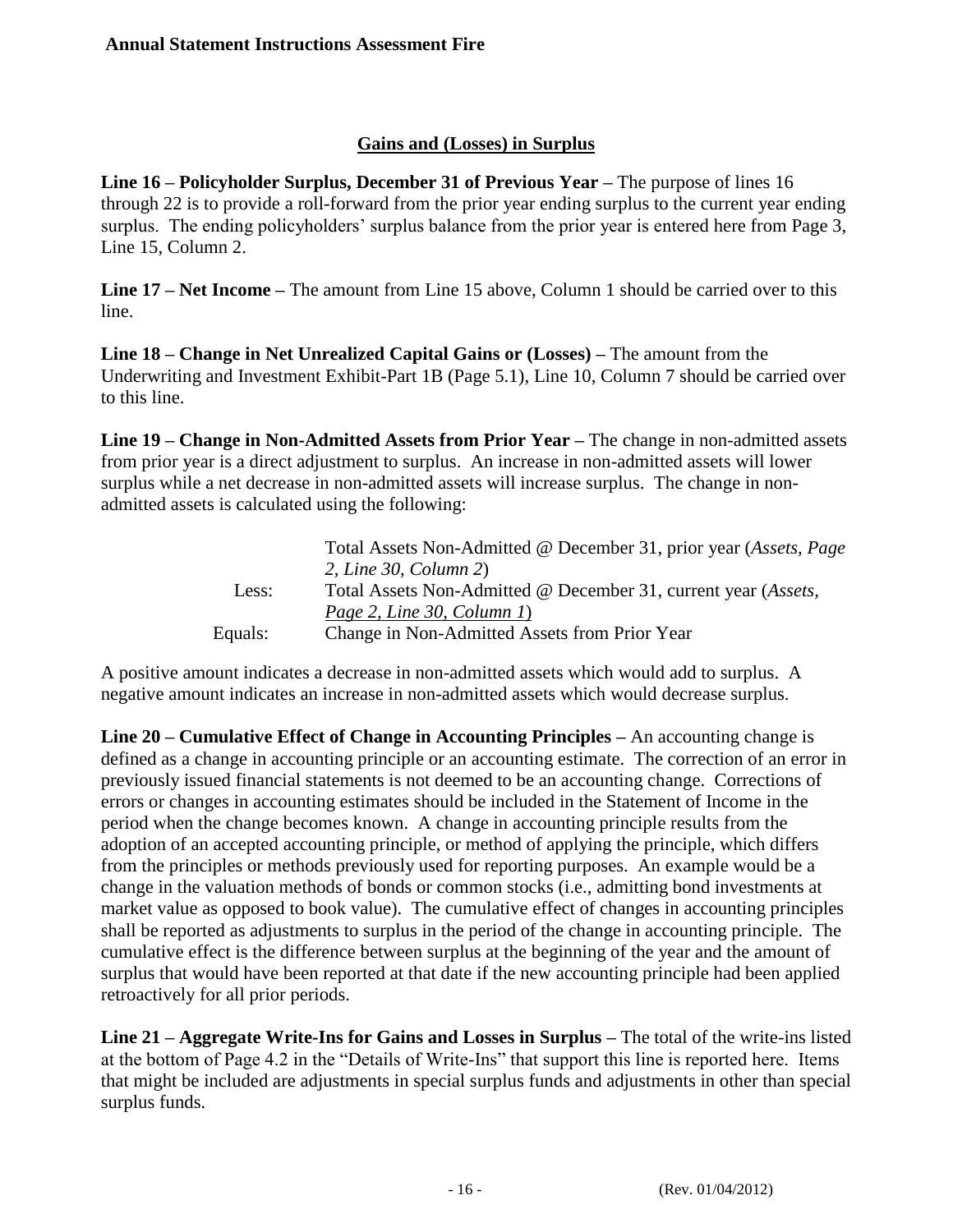**Line 22 – Policyholder Surplus as of Statement Date –** The sum of lines 16 through 21. *Crosscheck: the amount reported on this line should agree to Page 3, Line 15, Column 1*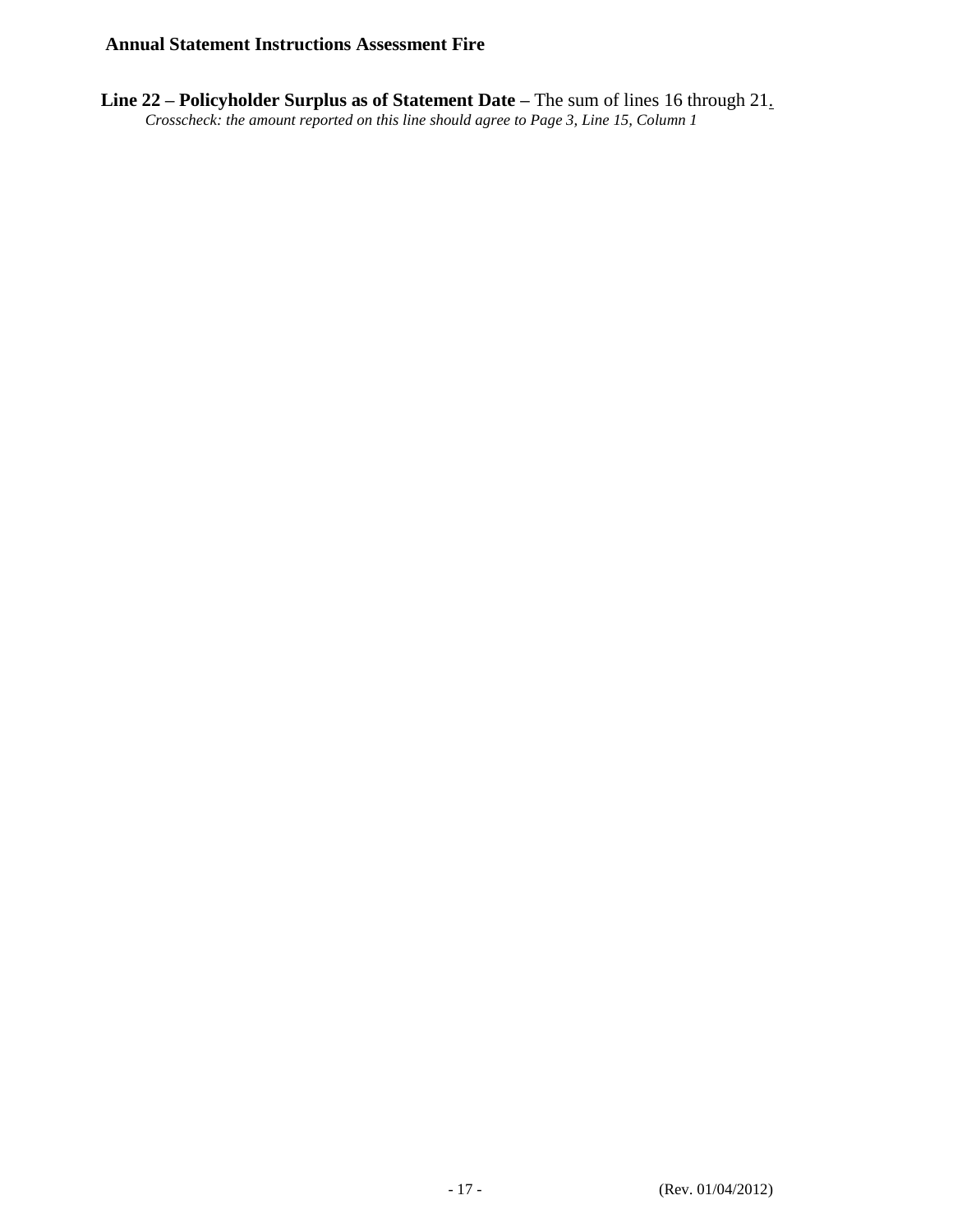## **Underwriting and Investment Exhibit – Part 1A, Interest, Dividends and Real Estate Income**

Part 1A of the Underwriting and Investment Exhibit develops "net investment income earned" (Page 4.1, Line 7) for the Statement of Income. Net investment income includes interest, dividends, rental income and other recurring investment income items and is reduced by deducting all investment-related expenses. Investment income is summarized by the various types of investments such as bonds, preferred stocks, common stocks, mortgage loans, real estate, cash and cash equivalents.

**Column 1 – Collected During Year –** This column generally includes cash investment income received adjusted for accrued income paid for on the purchases of investments.

**Line 1 – Bonds –** Report the total bond interest collected as reported on Schedule D. Interest collected is equal to interest received on bonds owned at the end of the reporting year plus interest received on bonds sold or otherwise disposed during the reporting year less interest purchased on bonds acquired during the reporting year.

*Crosscheck: Schedule D-Part 1 (Owned), Page 14, Line 9999, Column 11.2 Minus: Schedule D-Part 3 (Acquired), Page 17, Line 1999, Column 8 Plus: Schedule D-Part 4 (Disposed), Page 18, Line 1999, Column 12*

**Line 2 – Preferred Stock –** Report the total dividend income collected as reported on Schedule D. Dividend income collected is equal to dividends received on preferred stocks owned at the end of the reporting year plus dividends received on preferred stocks sold or otherwise disposed during the reporting year less dividends purchased on preferred stocks acquired during the reporting year.

| Crosscheck: | Schedule D-Part 2-Section 1 (Owned), Page 15, Line 9999, Column 11.2                                                                   |
|-------------|----------------------------------------------------------------------------------------------------------------------------------------|
|             | Minus: Schedule D-Part 3 (Acquired), Page 17, Line 2999, Column 8<br>Plus: Schedule D-Part 4 (Disposed), Page 18, Line 2999, Column 12 |

**Line 3 – Common Stock –** Report the total dividend income collected as reported on Schedule D. Dividend income collected is equal to dividends received on common stocks owned at the end of the reporting year plus dividends received on common stocks sold or otherwise disposed during the reporting year less dividends purchased on common stocks acquired during the reporting year.

*Crosscheck: Schedule D-Part 2-Section 2 (Owned), Page 16, Line 9999, Column 8.2 Minus: Schedule D-Part 3 (Acquired), Page 17, Line 3999, Column 8 Plus: Schedule D-Part 4 (Disposed), Page 18, Line 3999, Column 12*

**Line 4 – Mortgage Loans –** Schedule B does not report interest collected on mortgage loans during the year. This information must be taken from the company's general ledger and reported in column 1 for this line.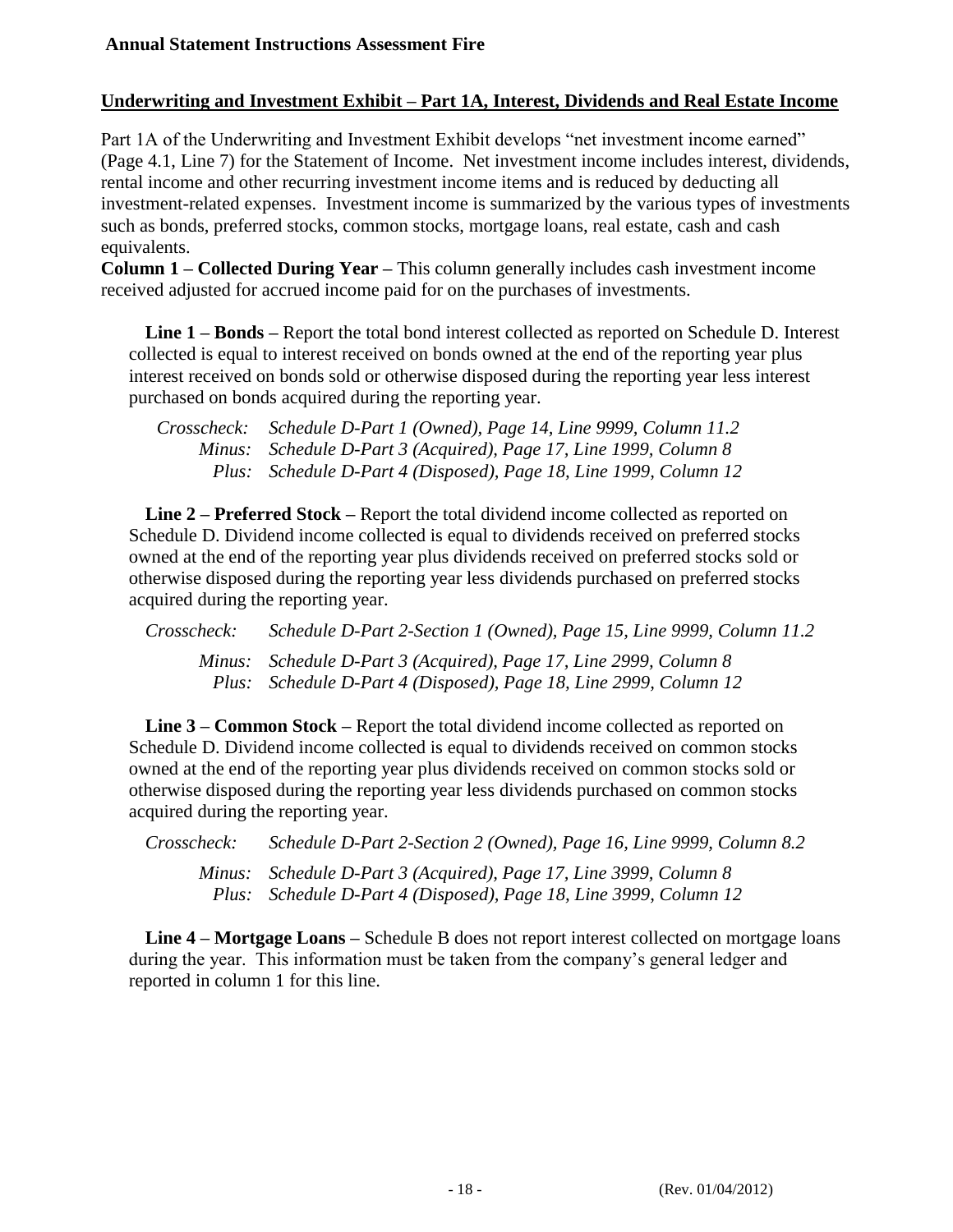**Line 5 – Real Estate –** Report the total rental income collected on real estate as reported on Schedule A. Insurers that own real estate utilized in their insurance operations (referred to as "home office" real estate) must charge themselves rent expense on the space that they both own and occupy, and also record an equivalent amount of rental income. This "home office occupancy charge" is included in investment income in this total. The offsetting charge is included as an operating expense on the Statement of Income, Line 4.11.

*Crosscheck: Schedule A-Part 1 (Owned), Page 9, Line 9999, Column 13 Plus: Schedule A-Part 3 (Sold), Page 11, Line 0199, Column 12*

**Line 6 – Cash and Cash Equivalents –** Interest collected from cash on deposit, certificates of deposit and cash equivalents would be reported here.

*Crosscheck: Schedule E, Page 20, Line 9999, Column 3*

**Line 7 – Aggregate Write-ins for Investment Income –** Investment income not classified elsewhere are reported on this line. The insurer should itemize the individual components of this account at the bottom of Page 5.2 in the section labeled "Details of Write-Ins" supporting line 7.

**Line 8 – Totals (Lines 1 to 7) –** Sum of Lines 1 through 7, Column 1.

**Column 2 – Paid In Advance, Current Year –** Enter the unearned portion of any investment income that has been received as of December 31 of the current year. Examples include rental income received in advance and possibly interest income received in advance on mortgage loans. The cash received should be recorded as a liability until the income is earned. This liability should be reported as an "Aggregate write-in" liability on Page 3, Line 13. Few companies will have entries in this column.

**Column 3 – Paid In Advance, Prior Year –** This column represents investment income received in the prior year, considered to be earned in the current year.

**Column 4 – Due and Accrued, Current Year –** Include the amount of investment income which has been earned but not received at December 31 of the current year. The total amount on Line 8 should equal the amount reported on Page 2, Line 11. Note that this column includes only the admitted portion of investment income due and accrued. Non-admitted amounts (i.e., interest due on bonds in default or accrued interest on non-admitted assets) are excluded from the determination of net investment income.

Crosscheck:

*Line 1-Bonds: should agree to Schedule D-Part 1, Page 14, Line 9999, Columns 11.1*

*Line 2-Preferred Stock: should agree to Schedule D-Part 2-Section 1 (Page 15), Line 9999, Column 11.1*

*Line 3-Common Stock: should agree to Schedule D-Part 2-Section 2 (Page 16), Line 9999, Column 8.1*

*Line 8-Totals: should agree to Assets, Page 2, Line 11, Column 1*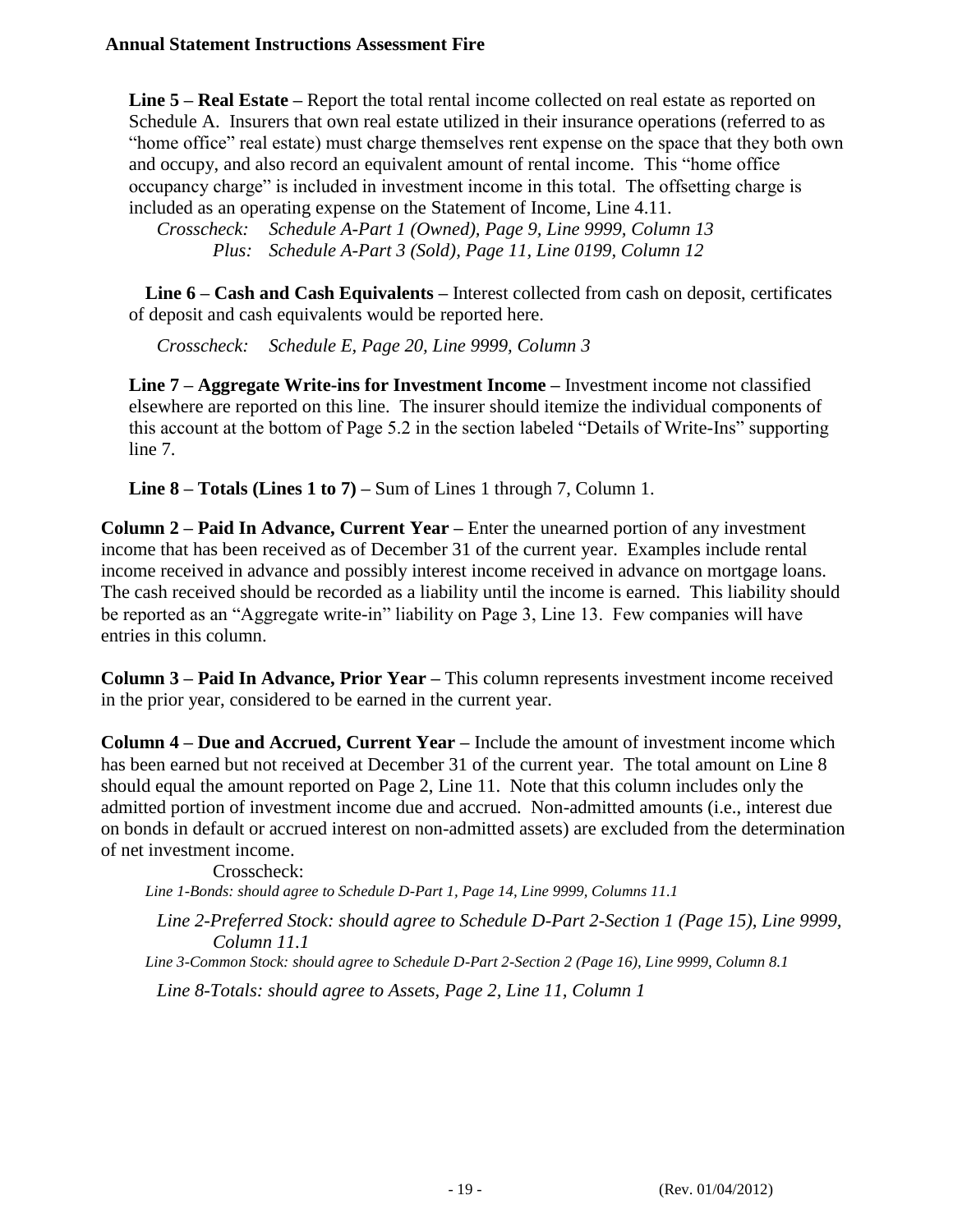**Column 5 – Due and Accrued, Prior Year –** This column represents investment income earned in the prior year, considered to be received in the current year. Crosscheck: Line 8-Totals: should agree to Assets, Page 2, Line 11, Column 2

**Column 6 – Accrual of Discount During the Year –** Report the non-cash transactions for accrual of discount recorded in the company's general ledger.

**Column 7 – Amortization of Premium During the Year –** Report the non-cash transactions for amortization of premium recorded in the company's general ledger.

**Column 8 – Earned During Year –** Compute the gross investment income earned as indicated in the column heading (Columns  $1 + 3 + 4 + 6 - 2 - 5 - 7$ ). Net investment income earned is calculated by subtracting Line 13 from Line 8.

**Line 8 – Totals –** Represents the gross investment income earned and is the sum of lines 1 through 7.

#### *Subtractions in Deriving Net Investment Income*

**Line 9 – Total Investment Expenses Incurred –** Report expenses relating to the investment of funds and the accounting for invested assets. Examples are portfolio management fees, custodial expenses, investment consultants, investment publications, newsletters, and other direct expenses. Investment expenses also include those internal expenses such as salaries, fringe benefits, occupancy costs, utilities, data processing expenses and telephone expenses which are associated with investment related activities such as the investment department or the investment accounting function.

**Line 10 – Interest Expense –** Enter the total interest expense recorded by the company during the year, excluding any interest expense on real estate encumbrances. Examples would include interest on borrowed money, surplus notes, or capital notes.

**Line 11 – Depreciation on Real Estate –** Enter the depreciation expense recorded on the company's books in the reporting period for home office and investment real estate. The amount should reconcile to reported amounts on Schedule A detail investment schedules.

*Crosscheck: Schedule A-Part 1 (Owned), Page 9, Line 9999, Column 10 Plus: Schedule A-Part 3 (Sold), Page 11, Line 0199, Column 7*

**Line 12 – Aggregate Write-ins for Deductions from Investment Income –** Enter the total of the write-ins listed in the schedule "Details of Write-Ins" for Line 12 of Part 1A on page 5.2. Examples of items that might be included in that schedule are bank service charges and investment management fees.

**Line 13 – Total Deductions –** The sum of Lines 9 through 12.

**Line 14 – Net Investment Income Earned –** The sum of Line 8 minus Line 13. The total should agree to net investment income earned reported on the Statement of Income (Page 4.1). *Crosscheck: should agree to Statement of Income (Page 4.1), Line 7, Column 1*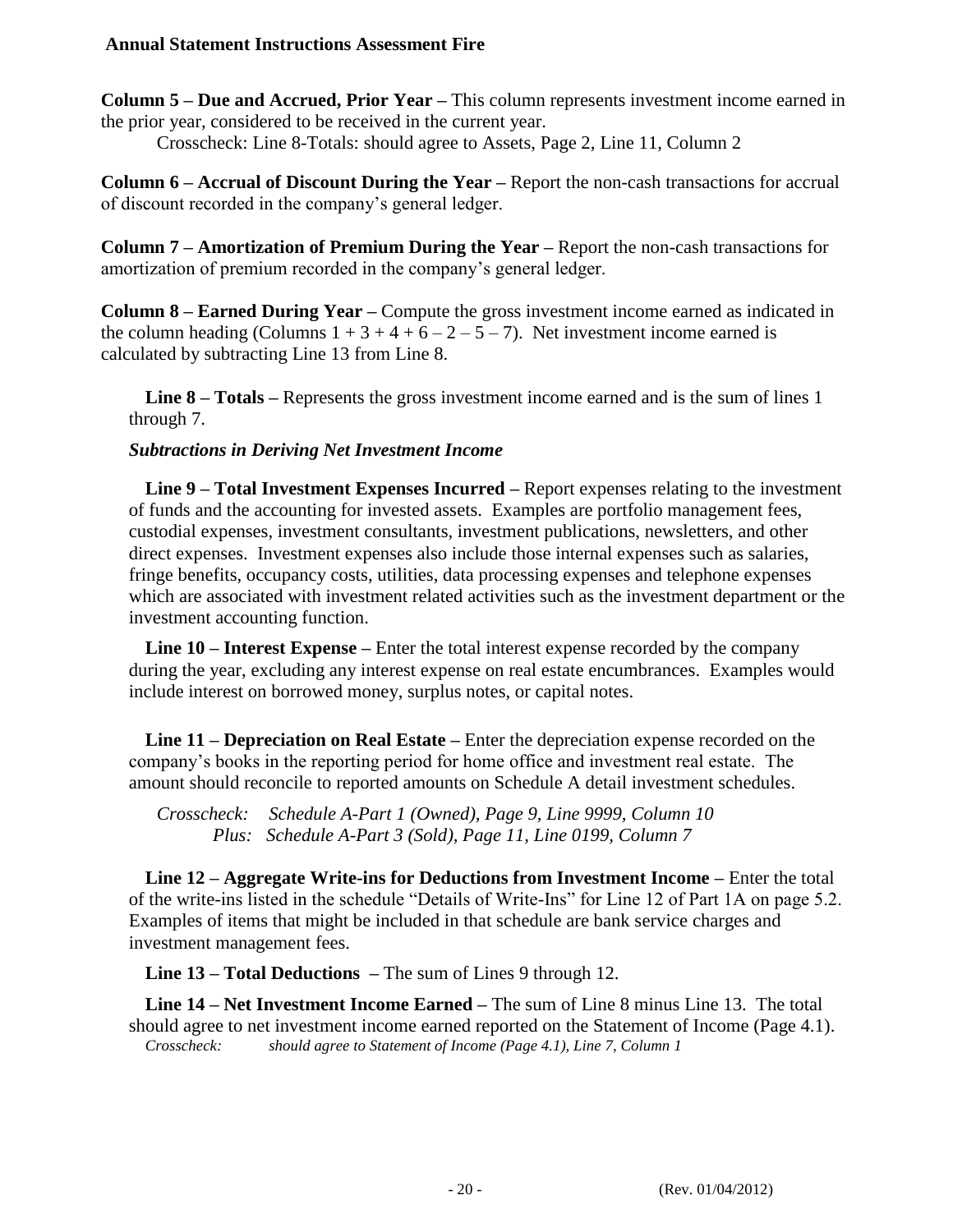#### **Underwriting and Investment Exhibit – Part 1B, Capital Gains and (Losses) on Investments**

Part 1B summarizes the gross realized capital gains and (losses) from disposals of investments and the unrealized capital gains and (losses) on its current investment portfolio. Realized gains (losses) increase (decrease) net income while unrealized gains (losses) are a direct increase (decrease) in policyholders' surplus. Realized gains and (losses) result from specific transactions such as sales of common stock or bonds. Changes in unrealized gains and (losses) may result from differences between book value (amount recorded in the company's general ledger) and statement value (amount admitted on the Annual Statement).

**Column 1 – Realized Profit or (Loss) on Sales or Maturity –** For all capital transactions occurring during the year, the profit or loss is measured by the difference between the proceeds received on sale (excluding amounts attributable to interest or dividends) and the book value at date of sale.

**Line 1 – Bonds –** Report realized profit or (loss) on bond disposals included on Schedule D. Crosscheck: Schedule D-Part 4, Page 18, Line 1999, Column 11 **Line 2 – Preferred Stock –** Report realized profit or (loss) on preferred stock disposals

included on Schedule D.

Crosscheck: Schedule D-Part 4, Page 18, Line 2999, Column 11 **Line 3 – Common Stock –** Report realized profit or (loss) on common stock disposals included on Schedule D.

Crosscheck: Schedule D-Part 4, Page 18, Line 3999, Column 11 **Line 4 – Mortgage Loans –** Report realized profit or (loss) on mortgage loans sold, transferred or paid in full on Schedule B. Prepayment penalties (also called acceleration fees) received on the prepayment of mortgage loans should be included in this line.

Crosscheck: Schedule B-Part 2, Page 13, Line 9999, Column 10 **Line 5 – Real Estate –** Report realized profit or (loss) on real estate sold on Schedule A.

*Crosscheck: Schedule A-Part 3, Page 11, Line 0199, Column 11*

**Line 6 – Cash and Cash Equivalents –** Report the realized profit or (loss) on cash and cash equivalents.

**Line 7 – Aggregate Write-ins for Capital Gains and (Losses) –**Enter the total of the writeins listed in the schedule "Details of Write-Ins" for Line 7 of Part 1B on page 5.2.

**Line 8 – Totals –** The sum of Lines 1 through 7.

**Column 2 – Increase or (Decrease) by Adjustments in Book Value –** Entries in these columns are rare. As a general rule this column includes any non-cash adjustments to the book values of invested assets not reflected in the Statement of Income. An example would be write-off of investments deemed worthless or write-off due to permanent impairment.

**Column 3 – Book Value, Current Year (Schedule D) –** Bonds, preferred stock and common stock are admitted on the Annual Statement at its market value. Columns 3 through 6 are used to calculate the difference between book value and market value or unrealized gain (loss) as of the end of the reporting year. Report the total book value included on Schedule D.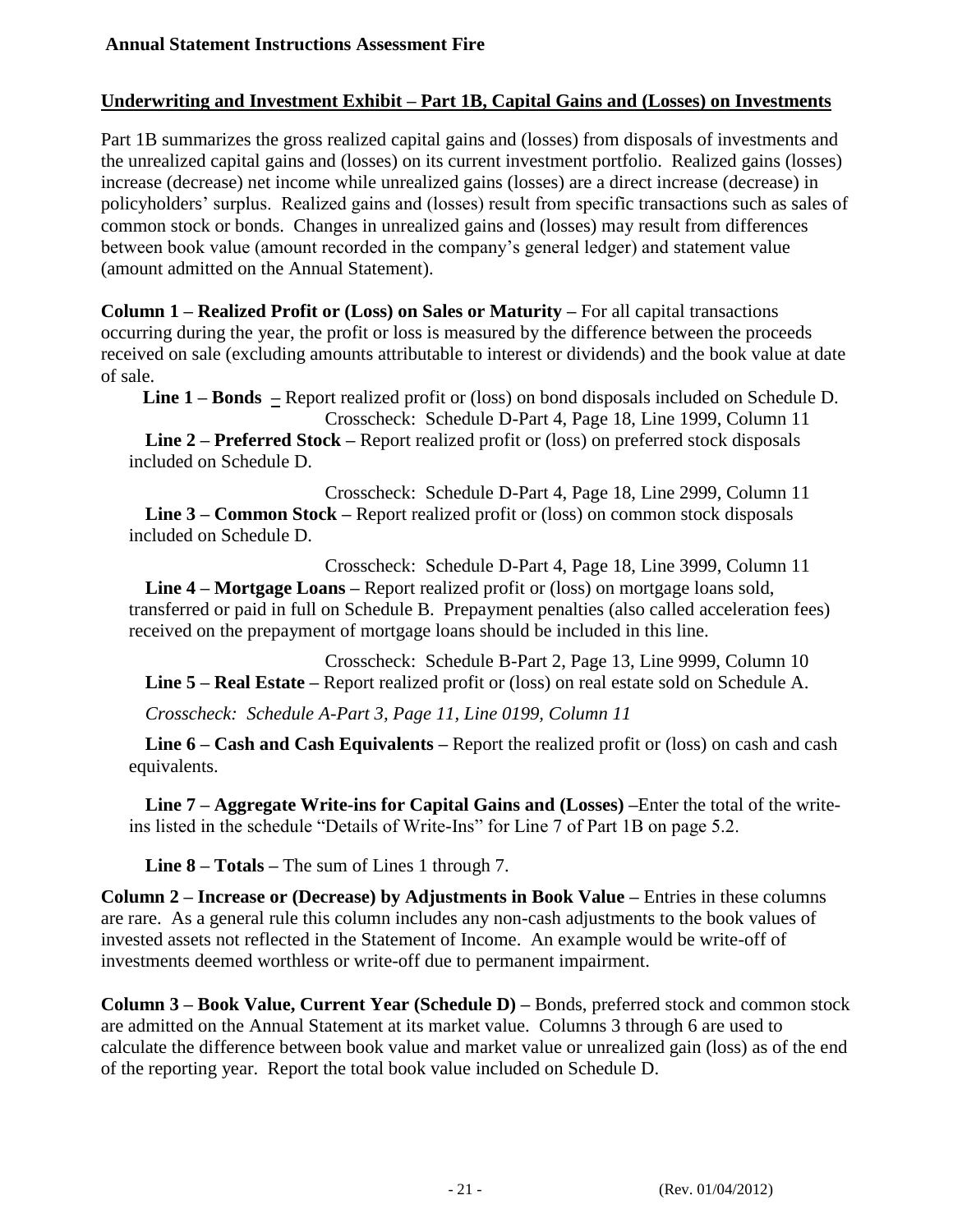Crosscheck: *Line 1-Bonds: Schedule D-Part 1, Page 14, Line 9999, Column 6 Line 2-Preferred Stocks: Schedule D-Part 2-Section 1, Page 15, Line 9999, Column 5 Line 3-Common Stocks: Schedule D-Part 2-Section 2, Page 16, Line 9999, Column 4* 

**Column 4 – Market Value, Current Year (Schedule D) –** Report the total market value included on Schedule D.

> Crosscheck: *Line 1-Bonds: Schedule D-Part 1, Page 14, Line 9999, Column 9 Line 2-Preferred Stocks: Schedule D-Part 2-Section 1, Page 15, Line 9999, Column 9 Line 3-Common Stocks: Schedule D-Part 2-Section 2, Page 16, Line 9999, Column 6*

**Column 5 – Cumulative Unrealized Gain or (Loss), Current Year –** The sum of Column 4 minus Column 3.

**Column 6 – Cumulative Unrealized Gain or (Loss), Prior Year –** Report the total cumulative unrealized gain or (loss) from the prior year.

**Column 7 – Total –** This column is used to identify the net realized capital gains or (losses) on Line 9 and the net change in unrealized capital gains or (losses) on Line 10.

**Line 9 – Net Realized Capital Gains or (Losses) –** The sum of Line 8, Column 1 plus Column 2. The amount should agree to net realized capital gains or (losses) from sale or maturity of assets reported on the Statement of Income.

*Crosscheck: should agree to Statement of Income, Page 4.1, Line 8, Column 1.*

**Line 10 – Net Change in Unrealized Capital Gains or (Losses)** – The sum of Line 8, Column 5 minus Column 6. Changes in unrealized capital gains (losses) are direct adjustments to policyholders' surplus.

*Crosscheck: should agree to Statement of Income, Page 4.1, Line 18, Column 1.*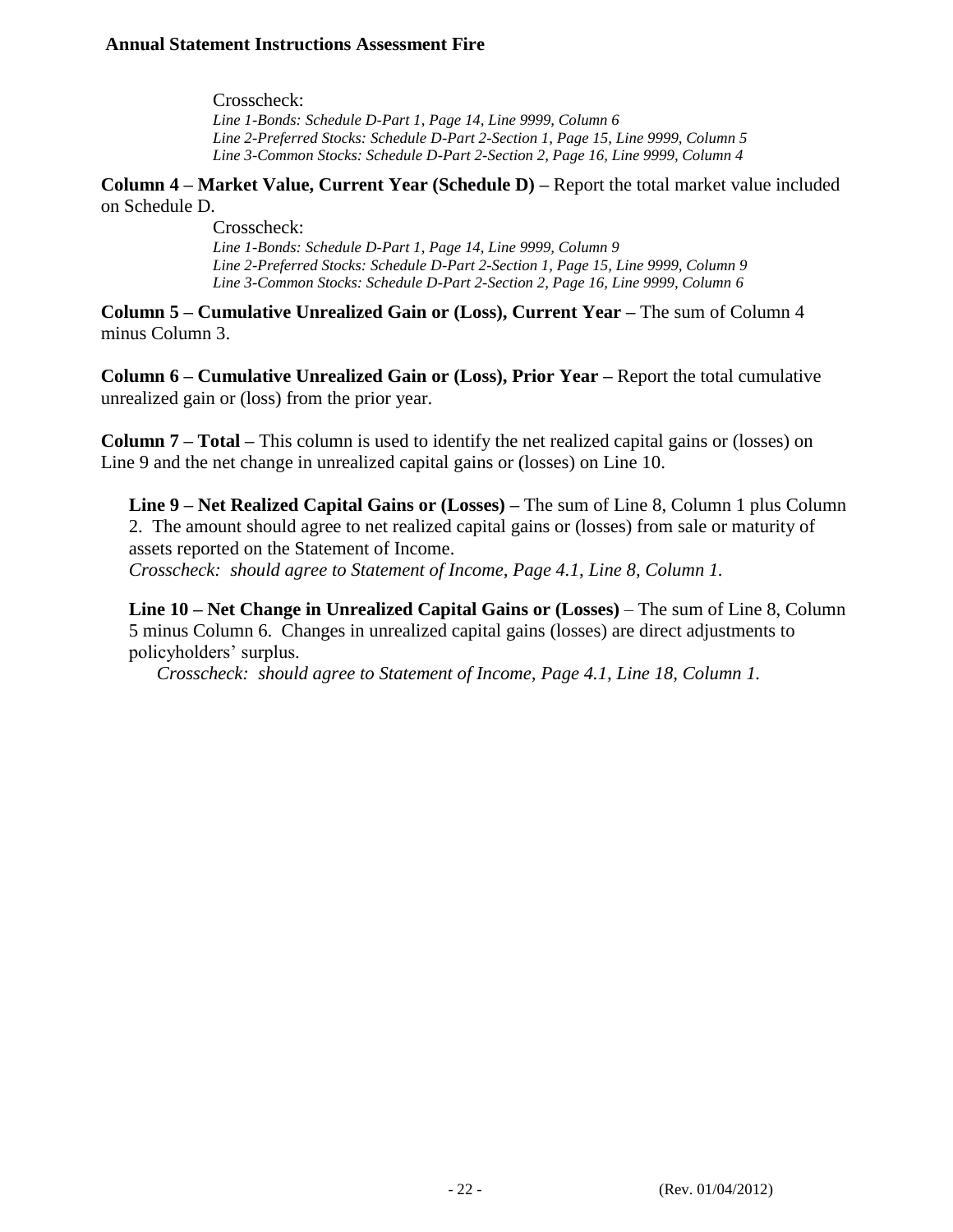## **Underwriting and Investment Exhibit – Part 2A, Net Premiums Earned**

Part 2A of the Underwriting and Investment Exhibit summarizes premiums written by type of coverage, gross and net of reinsurance. The net premiums written amounts are used in the computation of "Net Premiums and Assessments Earned" included on the Statement of Income (Page 4.1, Line 1).

**Column 1 – Direct Writings and Assessments Less Return Premiums:** Include the gross premiums booked, adjusted for additional or return premiums, on policies where the company is the primary carrier. The amounts are reported by property or liability coverage (Lines 1 and 2). If the company sells package policies including both property and liability coverage, every effort should be made to segregate the premium by coverage type.

**Line 1 – Property**: Coverage protecting the insured against the loss to real or personal property from damage caused by covered perils. Include the following lines of business under this category: Fire, Allied Lines, Farmowners Multiple Peril, Homeowners Multiple Peril, Commercial Multiple Peril, Inland Marine, Auto Physical Damage.

**Line 2 – Liability**: Coverage for all sums that the insured becomes legally obligated to pay because of negligent acts or omissions that damage or destroy another party's property or cause bodily injury to another party. Include the following lines of business under this category: Private Passenger Auto Liability (including Uninsured Motorists Coverage), Commercial Auto Liability, Personal Liability Coverage applicable to Homeowners or Farmowners Package Policies, Business Liability Coverage.

**Line 3 – Total:** The total of Line 1 plus Line 2.

**Column 2 – Paid Reinsurance Premiums Ceded:** Enter the amount of gross premiums actually transferred to a reinsurer during the current year. The amount should include premiums paid for proportional reinsurance (i.e., quota share, surplus share) and non-proportional reinsurance (i.e., per risk excess, catastrophe or aggregate excess of loss/stop loss). Do not include those premiums which are due but are not yet paid at the end of the current year. (Note: This column does not include ceding commissions, as they are included on the Statement of Income, Page 4.1, Line 4.1b.). Report the amounts by coverage type.

**Column 3 – Unpaid Ceded Reinsurance Premiums Payable, Current Year:** Enter the amount of ceded premiums due to the reinsurer, but not yet paid at the end of the current year.

*Crosscheck: the amount reported on Line 3 for this column should agree to Liabilities & Policyholder Surplus (Page 3), Line 5, Column 1.*

**Column 4 – Unpaid Ceded Reinsurance Premiums Payable, Prior Year:** Enter the amount of ceded premiums due to the reinsurer, but not yet paid as reported on the prior year Annual Statement.

*Crosscheck: the amount reported on Line 3 for this column should agree to Liabilities & Policyholder Surplus (Page 3), Line 5, Column 2.*

**Column 5 – Net Premiums Written:** The total of Column 1 less Column 2 less Column 3 plus Column 4.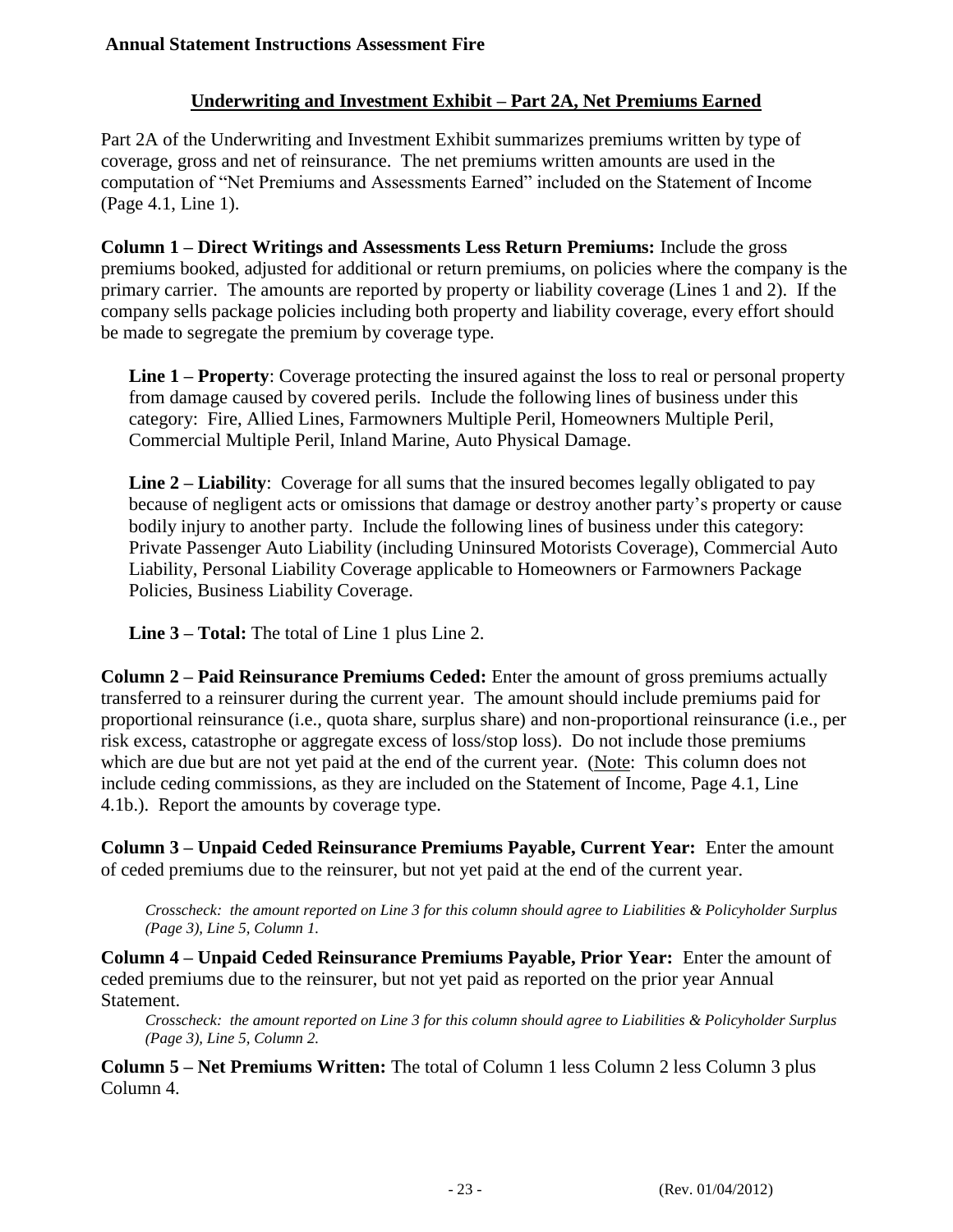**Column 6 – Unearned Premiums, December 31, Current Year:** Statutory accounting generally requires that the entire fixed and determinable premium for a policy be recognized as written at the policy inception date. This premium written is earned, usually on a pro rata method, over the coverage period. Unearned premiums on policies in force represent the amount of premiums written associated with the unexpired term of the policies. Pro rata methods include daily pro rata and monthly pro rata.

Daily Pro Rata:

The daily pro rata calculation is calculated on a policy by policy basis as follows: Unearned premiums = Premiums written  $(x)$  Days until expiration

Days in term

#### Monthly Pro Rata

The monthly pro rata calculation is calculated for a block of policies as follows: Unearned premiums = Premiums written  $(x)$  Months until expiration Months in term

Policies are grouped into blocks of policies based on the following criteria:

Lines of business Length of term Month of expiration

The unearned premium reserve at the end of the current year should be reported for each coverage type in this column.

*Crosscheck: the amount reported on Line 3 for this column should agree to Liabilities & Policyholder Surplus (Page 3), Line 3, Column 1.* 

#### **Column 7 – Unearned Premiums, December 31, Prior Year:** Enter the unearned premium reserve as reported on the prior year Annual Statement.

*Crosscheck: the amount reported on Line3 for this column should agree to Liabilities & Policyholder Surplus (Page 3), Line 3, Column 2.* 

#### **Column 8 – Net Premiums Earned During the Year:** The amount reported in this column is the total of Column 5 less Column 6 plus Column 7.

*Crosscheck: the amount on Line 3 for this column should agree to Statement of Income (Page 4.1), Line 1, Column 1.*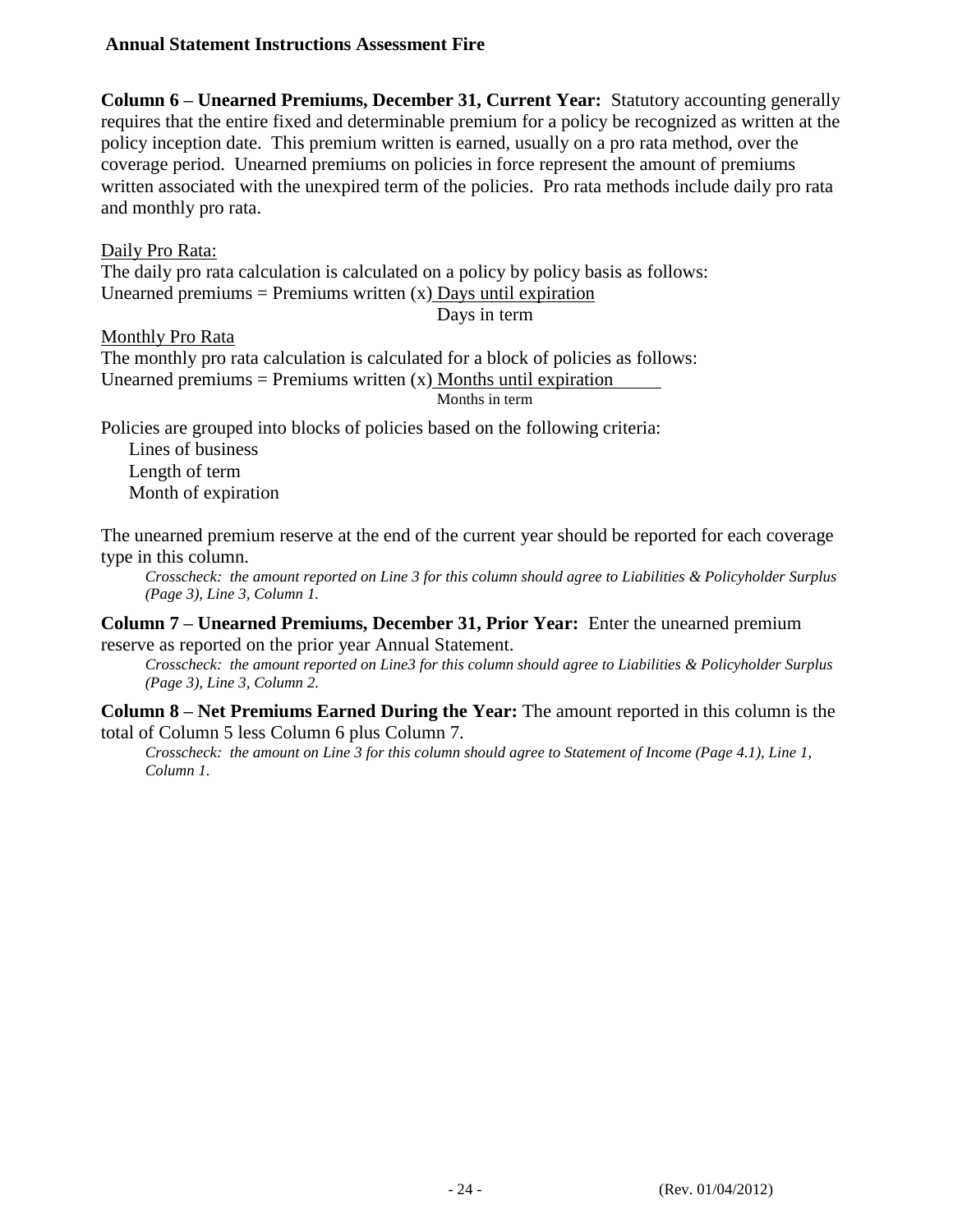## **Underwriting and Investment Exhibit – Part 2B, Net Losses Incurred**

Part 2B of the Underwriting and Investment Exhibit develops the losses incurred for Line 2 on the Statement of Income. This schedule summarizes the company's current year claim activity. This activity includes loss payments (net of proceeds from salvage and subrogation), reinsurance recoveries and changes in net unpaid losses. Amounts are reported by type of coverage.

**Lines 1 through 2 –** The same categorization used on Part 2A should be used on Part 2B. Refer to the instructions for the Underwriting and Investment Exhibit – Part 2A, Net Premiums Earned.

**Column 1 – Direct Losses Paid Less Salvage and Subrogation Received During the Year:** Enter losses paid, net of salvage and subrogation received, on direct business for each coverage type.

**Column 2 – Reinsurance Recovered on Paid Losses:** Enter reinsurance recovered during the year for each coverage type.

**Column 3 – Reinsurance Recoverable on Paid Losses:** Enter the amount of reinsurance recoverable from the reinsurer on losses already paid by the company. Loss recoveries billed to the reinsurer but uncollected and included in the asset account "Reinsurance Recoverable on Paid Losses and Loss Adjustment Expenses" on Page 2, Line 9 are included in this column.

**Column 4 – Net Losses Paid:** The total of Column 1 less Column 2 less Column 3.

**Column 5 – Net Losses Unpaid, December 31, Current Year:** Enter the liability for unpaid losses (Reported and IBNR) for each coverage type at the end of the current year.

*Crosscheck: The amount reported on Line 3 should agree to Liabilities & Policyholders Surplus (Page 3), Line 1.4, Column 1.*

**Column 6 – Net Losses Unpaid, December 31, Prior Year:** Enter the liability for unpaid losses (Reported and IBNR) for each coverage type for the prior year as reported on the prior year Annual Statement.

*Crosscheck: The amount reported on Line 3 should agree to Liabilities & Policyholders Surplus (Page 3), Line 1.4, Column 2.*

**Column 7 – Losses Incurred During the Year:** The amount is the calculated total of Column 4 plus Column 5 less Column 6.

**Column 8 – No. of Reported Claims:** This column should identify the total number of reported claims (Closed, Pending and Open) during the reporting period for each coverage type.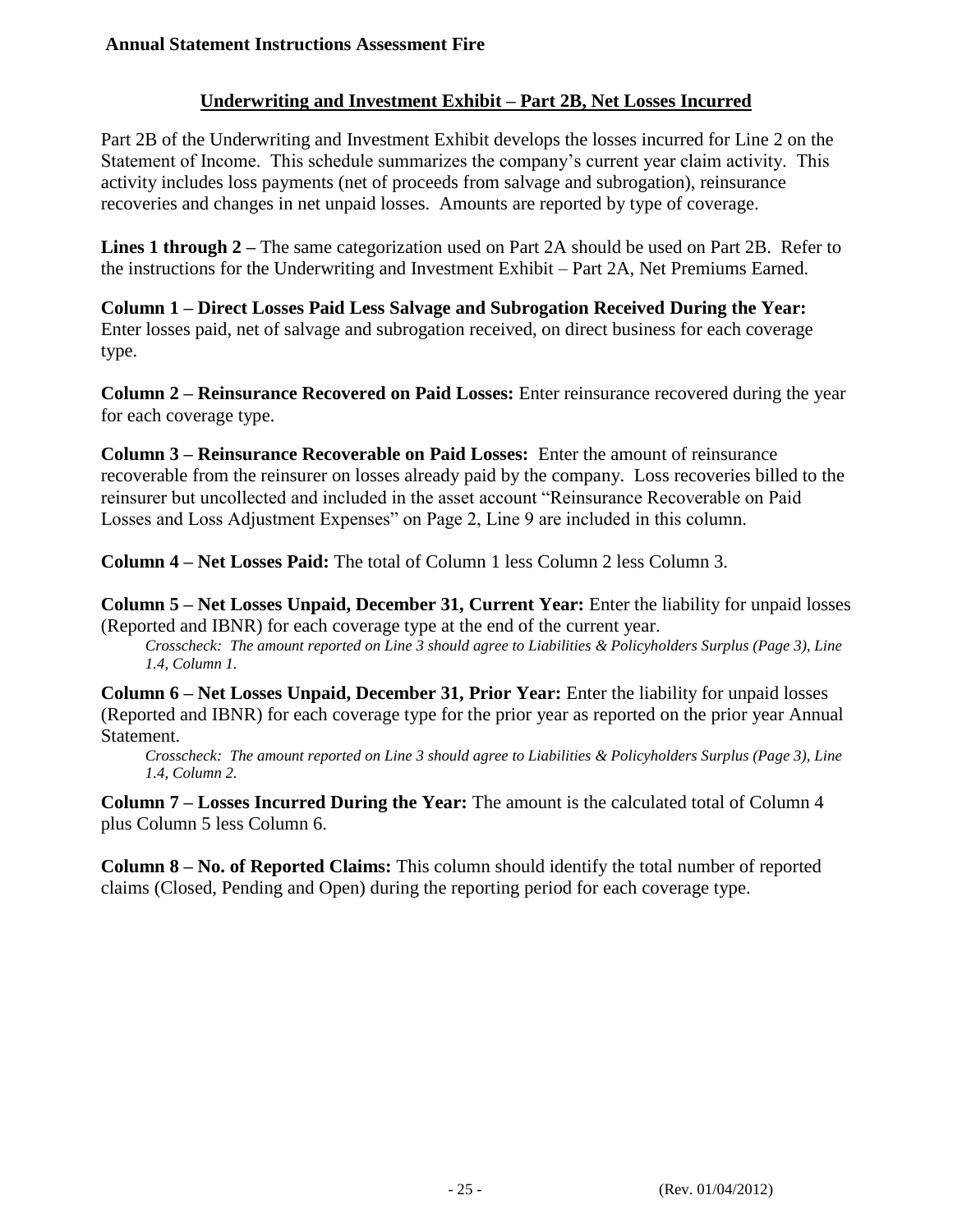### **General Interrogatories**

Many of the questions are self-explanatory and are not discussed here. Comments on specific questions requiring further commentary follow.

**Interrogatory 6a – Insurance In Force:** This disclosure summarizes insurance in force by coverage type before and after reinsurance and the current year activity showing the amount of insurance accepted and the amount withdrawn, expired and canceled during the year. Line of business reporting should be congruent with the Underwriting and Investment Exhibit-Part 2A and 2B. Refer to the instructions on the Underwriting and Investment Exhibit-Part 2A for the coverage type definitions.

**Column 1** – **Gross Amount In force, December 31 Prior Year:** Report the gross amount in force at December 31 of the prior year. The amount should agree to the gross amount in force reported on the prior year Annual Statement.

**Column 2**– **Written or Renewed:** This amount should include the insurance coverage for all new business written during the year and the amount of coverage renewed during the year. The balance is added to the prior year gross in force amount.

**Column 3**– **Expirations or Cancellations:** This amount should include the insurance coverage for all cancellations and the amount of coverage renewed during the year. The balance is deducted from the prior year net in force amount.

**Column 4** – **Gross In force, December 31 Current Year:** The balance on this line is the total of Column 1 plus Column 2 less Column 3. This amount represents insurance in force before reinsurance at the end of the reporting year.

**Column 5** – **Amount Reinsured:** This amount should include the insurance coverage ceded to a reinsurer and would generally include liability coverage.

**Column 6 & 6A** – **Net In force, December 31 Current Year:** The balance on this line is the total of Column 4 less Column 5. This amount represents insurance in-force after reinsurance at the end of the reporting year. **6A – Net in force, December, Prior year**: The balance on this line is the total of Column 4 less column 5 of the prior year annual statement.

**Column 7 & 7A– Policy Count:** Report the policy count of net insurance in force by coverage type for the current year and for the prior year.

**Column 8** – **Having not more than 1 year to run:** Report by coverage type the net in force amount applicable to policies with terms of 12 months or less.

**Column 9** – **Having more than 1 year to run and not more than 3 years to run**: Report by coverage type the net in force amount of coverage applicable to policies with terms greater than 12 months but less than 36 months.

**Column 10** – **Having more than 3 years to run:** Report by coverage type the net in force amount applicable to policies with terms greater than 36 months.

*Crosscheck: the sum of Line 3, Cols 8 + 9 + 10 should equal Line 3, Column 6*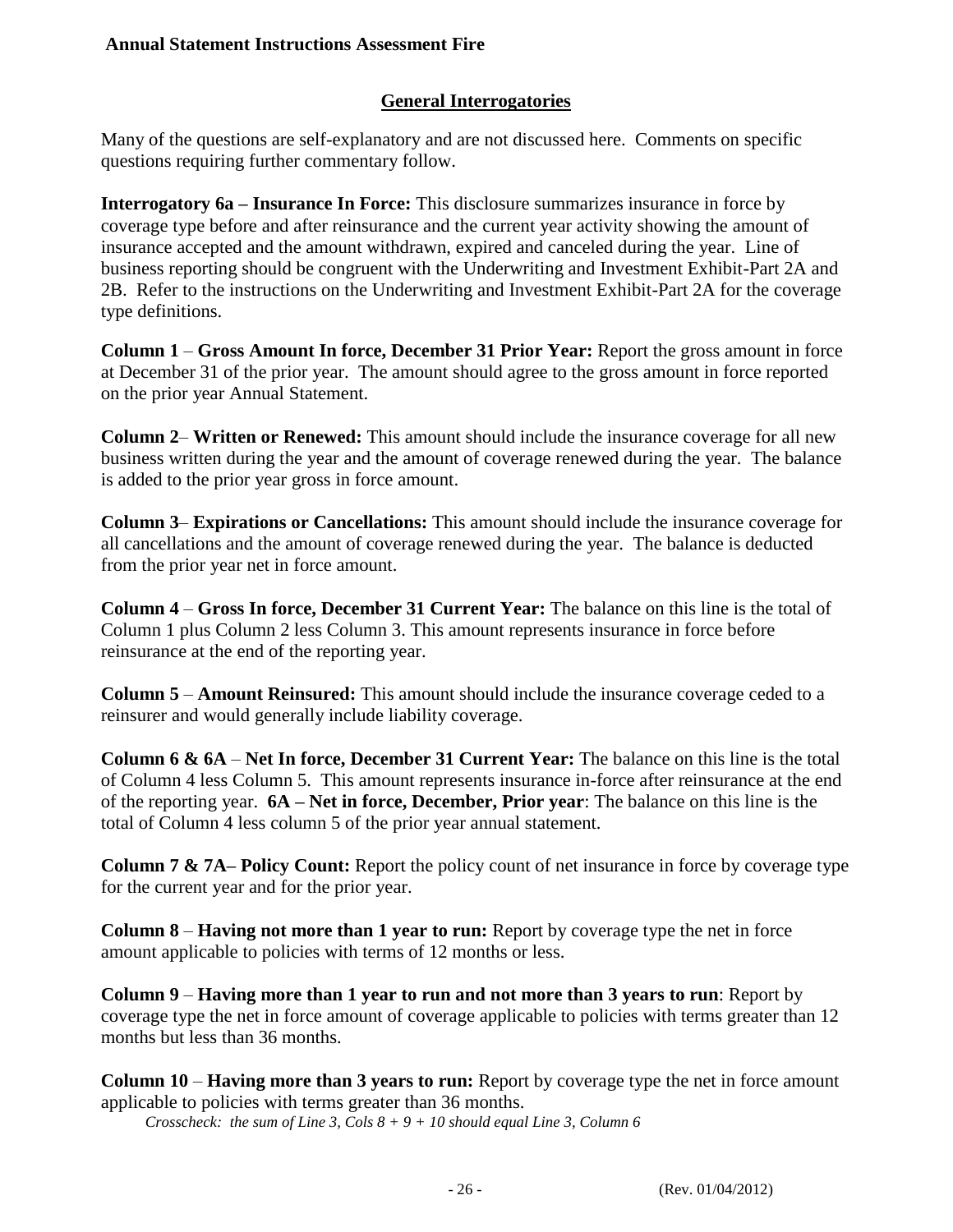## *Five-Year Historical Data*

This exhibit summarizes key financial information from the company's Annual Statement over a five-year period. The information needed to complete this page comes from the current and prior years' Annual Statement. Consequently, column 1 of these pages should be prepared after the rest of the Statement is completed. The remaining columns can be brought forward from the prior year Annual Statement.

Note: Data does not have to be provided for the previous 4 years upon initial adoption of the new blank. Upon initial adoption of the blank, data should be provided for the current reporting periods only.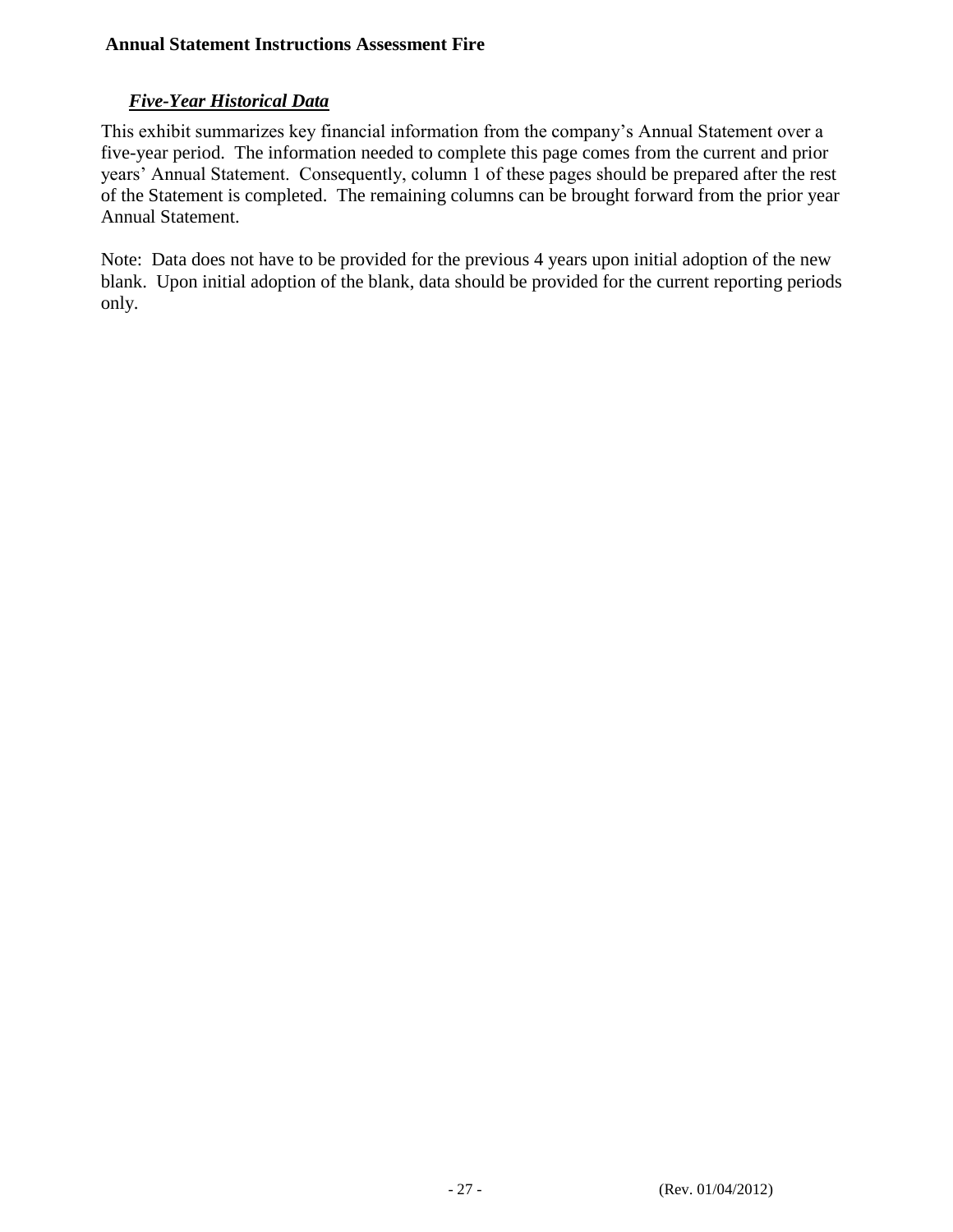## **Schedule A – Part 1, Real Estate Owned**

This schedule provides an inventory of all real estate owned as of December 31 of the current year. The information included in Schedule  $A - Part 1$  provides supporting detail for the admitted value of real estate reported in the statutory balance sheets (Assets, Page 2) and the real estate income reported in the investment income exhibit (Underwriting & Investment Exhibit–Part 1A, Page 5.1). The schedule also distinguishes between properties occupied by the company and properties held for the production of income. In order to qualify as property occupied by the company, the real estate must be owned by and more than 50% occupied by the company and its affiliates. The 50% rule is based on square footage, including common areas. If this criterion is not met, the property must be reported as Investment Real Estate.

**Column 1 – Description of Property –** Include a general description of the property in this column. The functional use of the property (office, warehouse, shopping center, land, etc.) should also be included in the description.

**Column 2 & 3 – Location – City and State –** If the property is located within the United States, list the city and state. If the city is unknown, report the county in Column 2. Use the postal service's two-letter code for the appropriate state. If the property is located outside the United States, list the city or province in Column 2 and the country in Column 3.

**Column 4 – Year Acquired –** Include the original acquisition date for each property listed.

**Column 5 – Year of Last Appraisal –** Include the date of the most recent appraisal on which the market value reported in Column 9 is based.

**Column 6 – Actual Cost –** Include the original cost of acquiring title plus the cost of any capitalized improvements since the date of acquisition (including current year expenditures) less any amounts recovered subsequent to acquiring title. Recovered amounts would include proceeds from the sales of rights or privileges in connection with the property. If the property was acquired through foreclosure, include amounts transferred from the mortgage loan plus amounts expended for taxes, insurance, and any other amount paid to put the property in good repair and to obtain clear title.

**Column 7 – Amount of Encumbrances –** Enter the amount of outstanding debt (excluding accrued interest expense payable) at December 31 of the current year that is specifically secured by the parcel of real estate.

**Column 8 – Book Value Less Encumbrances –** This represents the admitted value for each property. Book value is the actual cost of the property plus capitalized improvements less depreciation, less encumbrances.

*Crosscheck: the amount reported in this column for Line 0199 should agree to Assets (Page 2), Line 4.1 and the amount reported in this column for Line 0299 should agree to Assets (Page 2), Line 4.2.* 

**Column 9 – Market Value Less Encumbrances –** Report the market value of the property, less encumbrances (reported in Column 7).

**Column 10 – Increase or (Decrease) by Adjustment in Book Value –** Include other non-cash adjustments in book value, including depreciation expense. Also includes impairments and other expenses capitalized.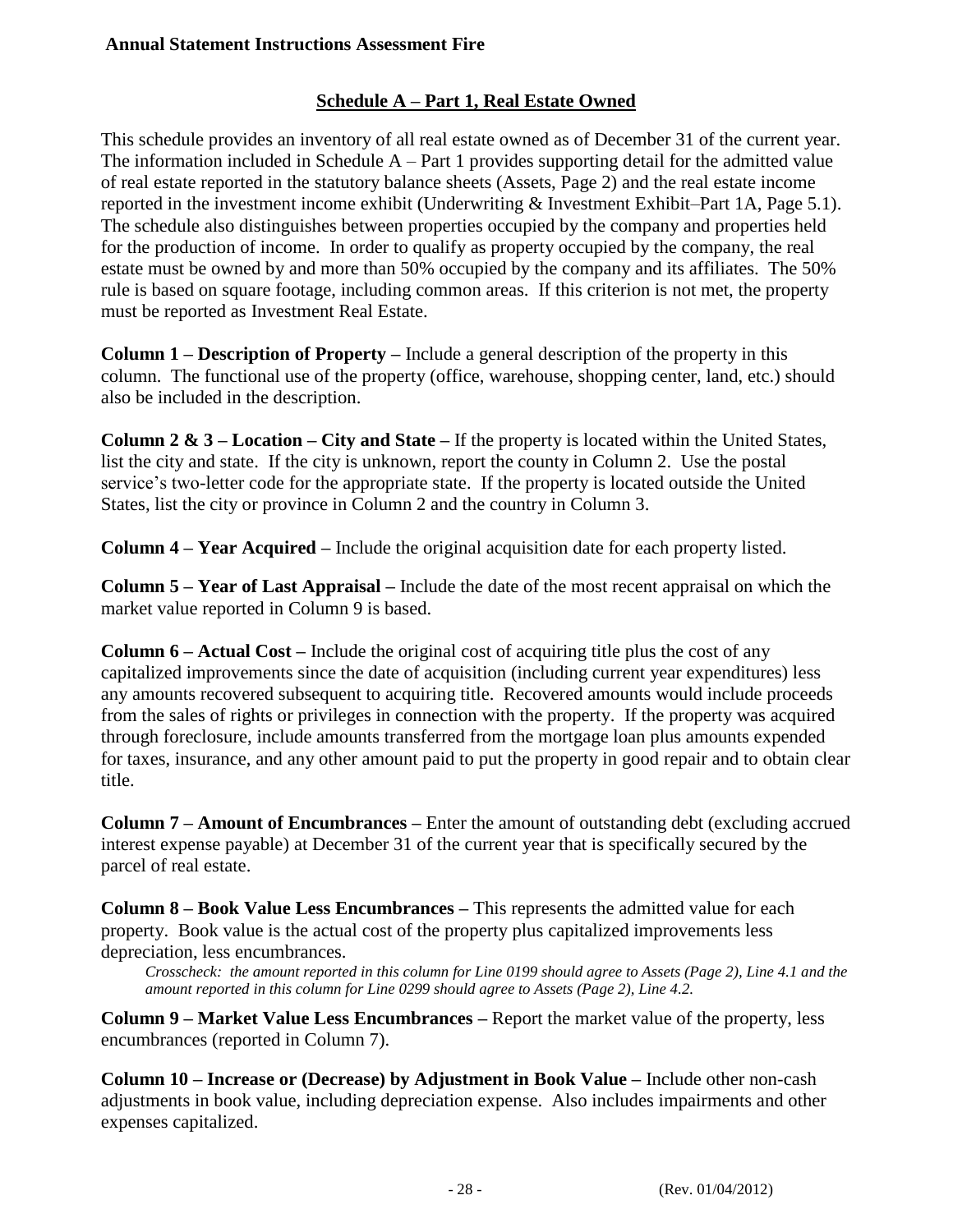**Column 11 – Amounts Received During Year –** Include amounts received during the year that would reduce the book value of the property. Examples would include any amounts received during the year from the sale of rights and privileges relating to the property, amounts from real estate sales where title has not transferred (except those received in the year of disposal), and other cash receipts that reduce the book value.

**Column 12 – Expended for Additions, Permanent Improvements and Changes in Encumbrances During Year –** Include only those amounts expended for capital improvements during the current year (after acquiring title). Also include any increase or reduction in encumbrances.

**Column 13 – Gross Income Earned Less Interest Incurred on Encumbrances –** Include gross income earned during the year on property held at year-end, including rental income on Home Office property. Companies are required to charge themselves an imputed rent for the estimated fair rental value of space owned and occupied by the company, known as home office occupancy charge. The gross income earned should be included on the Underwriting  $\&$  Investment Exhibit-Part 1A, Page 5.1. The income will be offset with an equal imputed rent expense amount included on the Statement of Income, Page 4.1, Line 4.11.

**Column 14 – Taxes, Repairs and Expenses Incurred –** Include amounts paid or accrued for real estate taxes, repairs, maintenance, insurance and other related expenses. This column should not include depreciation expense or interest expense incurred on encumbrances.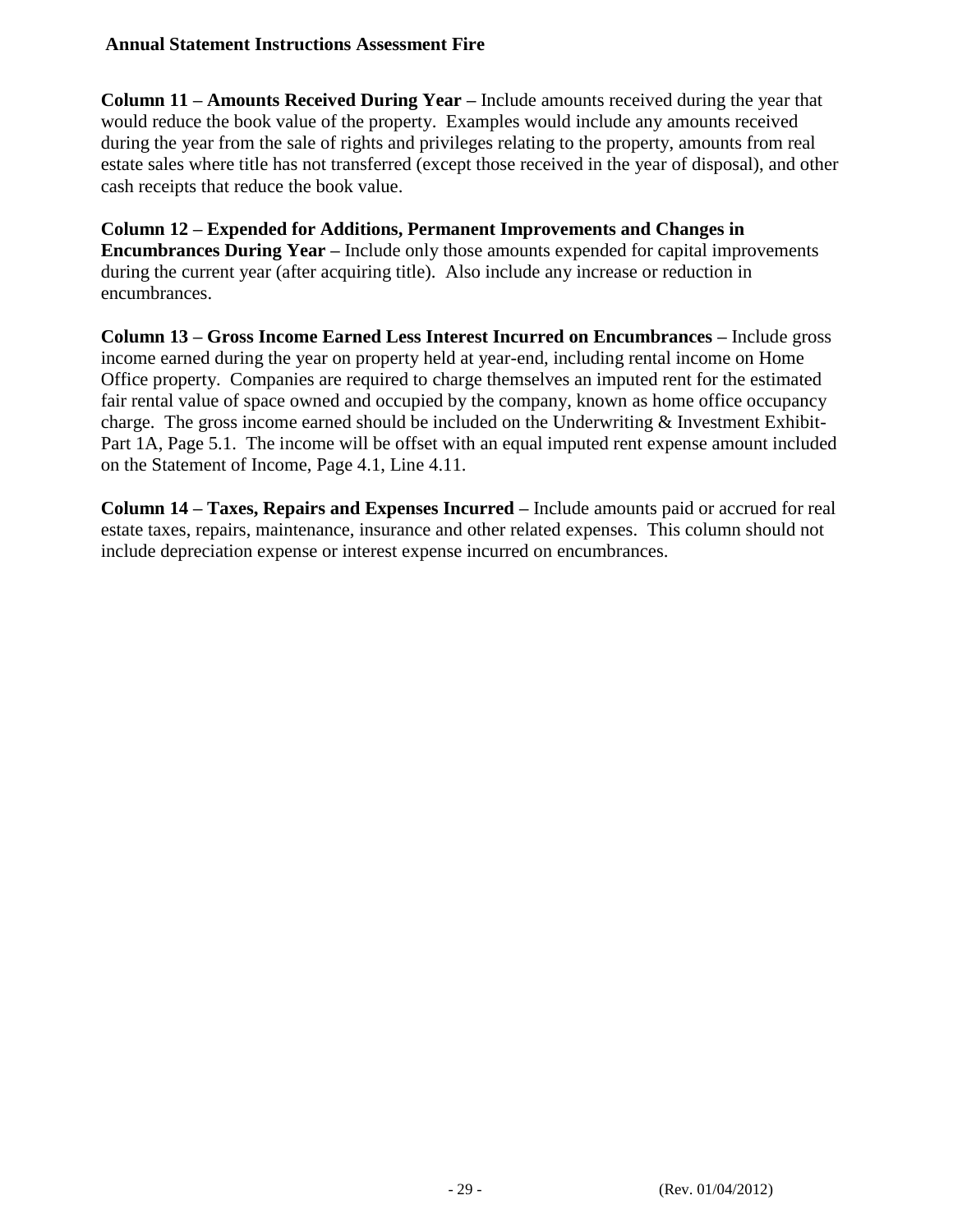## **Schedule A – Part 2, Real Estate Acquired During Year**

This schedule reports all real estate acquired during the year. In addition, it reports any current year capital improvements or encumbrance activity relating to properties acquired during the year. Any property appearing on Schedule  $A - Part 1$  for the first time should also be reported here. Any real estate bought and sold during the current year should be reported on Schedule A – Part 2 and Schedule A – Part 3.

**Column 1 – Description of Property –** Include a general description of the property in this column. The functional use of the property (office, warehouse, shopping center, land, etc.) should also be included in the description.

**Column 2 & 3 – Location – City and State –** If the property is located within the United States, list the city and state. If the city is unknown, report the county in Column 2. Use the postal service's two-letter code for the appropriate state. If the property is located outside the United States, list the city or province in Column 2 and the country in Column 3.

**Column 4 – Date Acquired –** Include the acquisition date for each property listed.

**Column 5 – Name of Vendor –** Indicate the name of the entity from which the property was acquired. For internal transfers, state "Internal Transfer" instead of the entity's name. An example of an internal transfer would be moving a mortgage loan investment to real estate.

**Column 6 – Actual Cost** – Include the original cost of acquiring title plus the cost of any capitalized improvements since the date of acquisition (including current year expenditures) less any amounts recovered subsequent to acquiring title. Recovered amounts would include proceeds from the sales of rights or privileges in connection with the property. If the property was acquired through foreclosure, include amounts transferred from the mortgage loan plus amounts expended for taxes, insurance, and any other amount paid to put the property in good repair and to obtain clear title.

**Column 7 – Amount of Encumbrances** – Enter the amount of outstanding debt (excluding accrued interest expense payable) at December 31 of the current year that is specifically secured by the parcel of real estate. If an encumbrance was reduced during the year, the amount of the reduction would be reported in Column 9.

**Column 8 – Book Value Less Encumbrances** – This represents the admitted value for each property. Book value is the actual cost of the property plus capitalized improvements, less depreciation, less encumbrances (reported in column 7).

**Column 9 – Expended for Additions, Permanent Improvements and Changes in Encumbrances During Year –** Include only those amounts expended for capital improvements during the current year (after acquiring title). Also include any increase or reduction in encumbrances.

*NOTE:* All items on this schedule should tie back to Schedule A – Part 1 for each related column. If the property was acquired and sold during the year, then the items on this schedule should tie back to Schedule A – Part 3.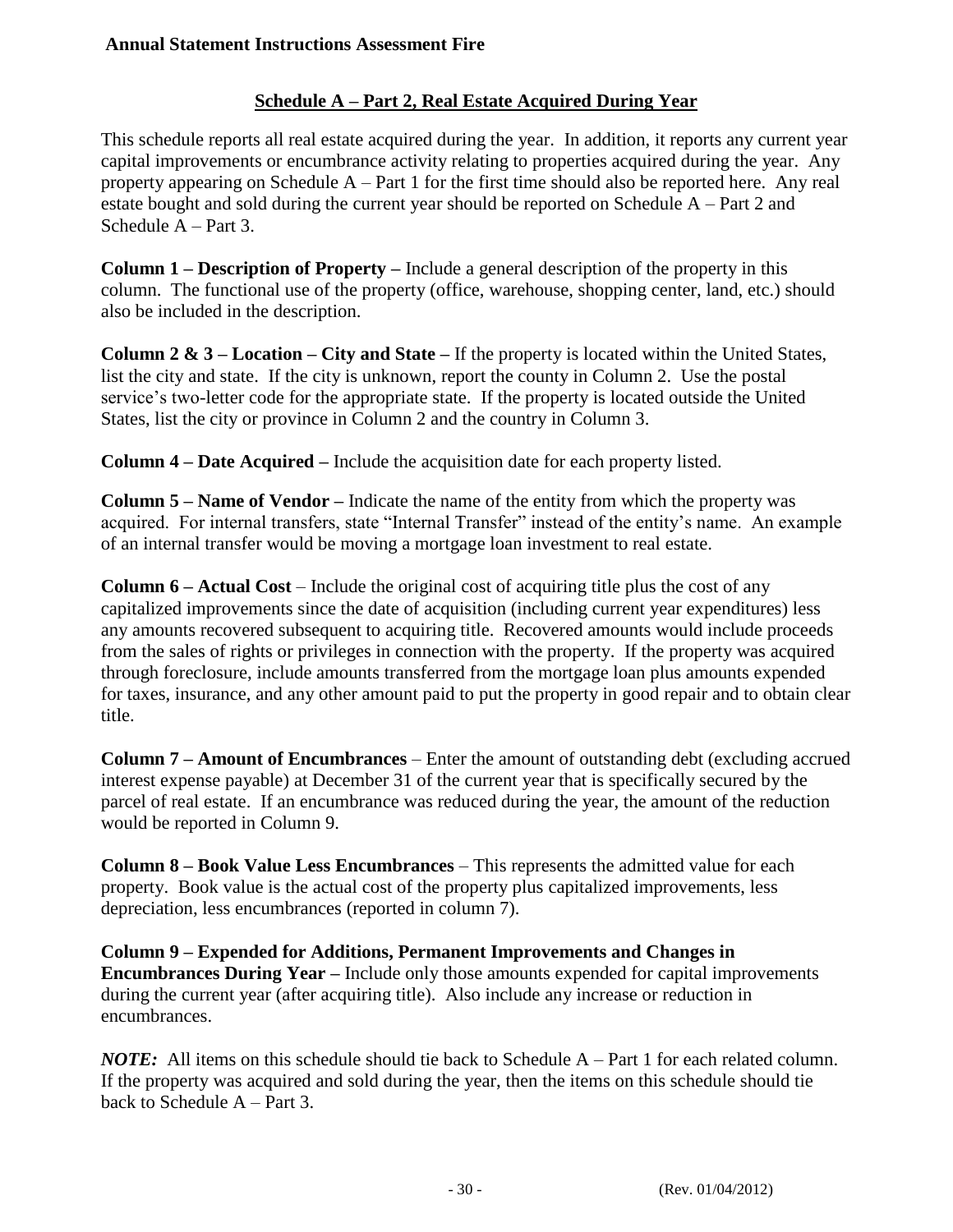## **Schedule A – Part 3, Real Estate Sold During Year**

This schedule reports all real estate sold during the year. In addition, it reports the gain or loss on each transaction. Any real estate bought and sold during the current year should be reported on Schedule A – Part 2 and Schedule A – Part 3.

**Column 1 – Description of Property –** Include a general description of the property in this column. The functional use of the property (office, warehouse, shopping center, land, etc.) should also be included in the description.

**Column 2 & 3 – Location – City and State –** If the property is located within the United States, list the city and state. If the city is unknown, report the county in Column 2. Use the postal service's two-letter code for the appropriate state. If the property is located outside the United States, list the city or province in Column 2 and the country in Column 3.

**Column 4 – Disposal Date –** Include the date the real estate was sold for each property listed. The date should be listed in month, day, year format (MM/DD/YYYY).

**Column 5 – Name of Purchaser –** Indicate the name of the entity to which the property was sold. For internal transfers, state "Internal Transfer" instead of the entity's name.

**Column 6 – Actual Cost** – Include the original cost of acquiring title plus the cost of any capitalized improvements since the date of acquisition (including current year expenditures) less any amounts recovered subsequent to acquiring title. Recovered amounts would include proceeds from the sales of rights or privileges in connection with the property. If the property was acquired through foreclosure, include amounts transferred from the mortgage loan plus amounts expended for taxes, insurance, and any other amount paid to put the property in good repair and to obtain clear title.

**Column 7 – Increase or (Decrease) by Adjustment in Book Value** – Include other non-cash adjustments in book value, including depreciation expense. Examples include impairments and other expenses capitalized.

**Column 8 – Expended for Additions, Permanent Improvements and Changes in Encumbrances During Year –** Include only those amounts expended for capital improvements during the current year (after acquiring title). Also include any increase or reduction in encumbrances.

**Column 9 – Book Value Less Encumbrances** – This represents the admitted value for each property. Book value is the actual cost of the property plus capitalized improvements, less depreciation, less encumbrances.

**Column 10 – Amounts Received –** Include the sale proceeds from the disposition less any proceeds used to retire related encumbrances. Also include amounts received on sale of rights and privileges relating to the property.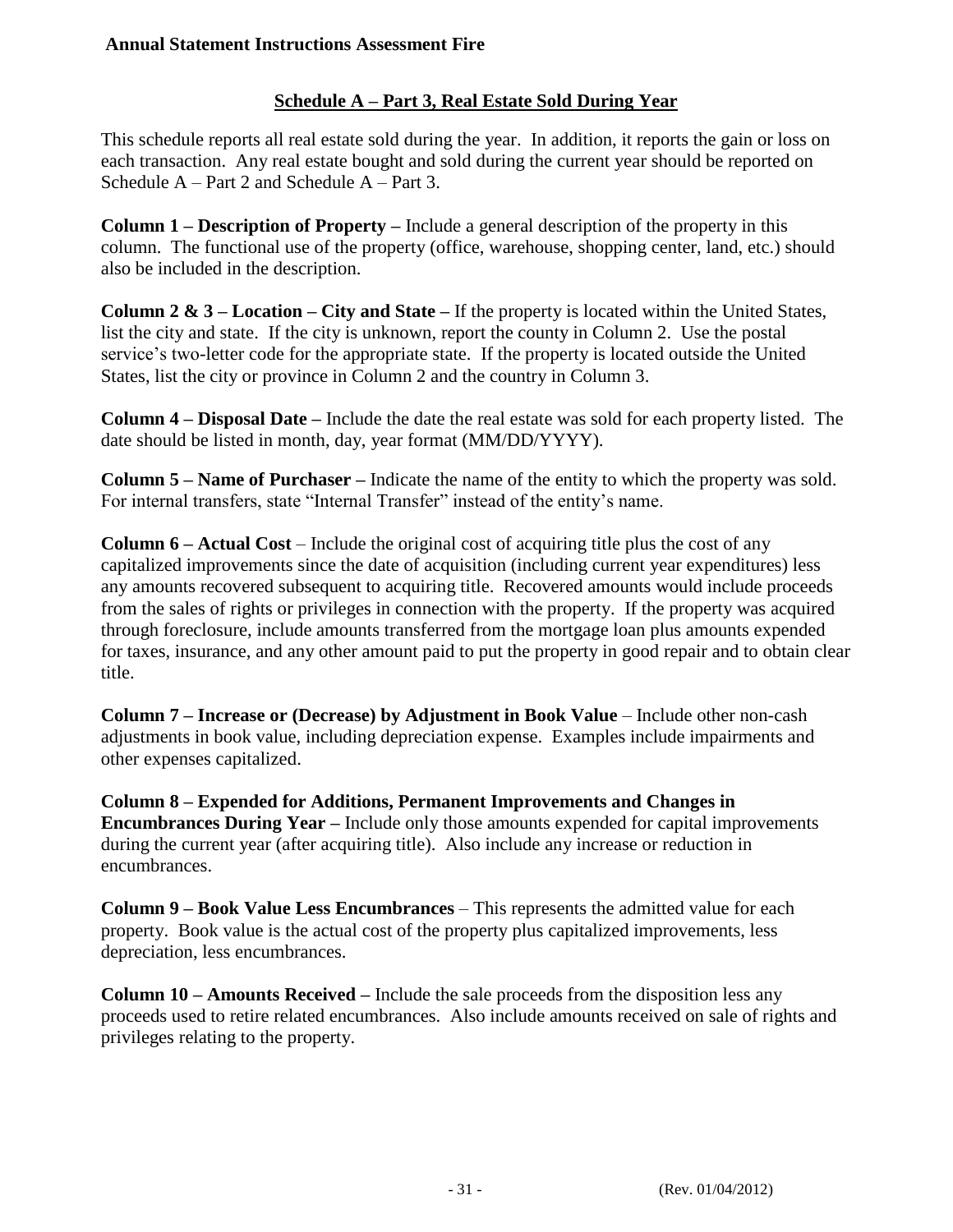**Column 11 – Realized Profit or (Loss) on Sale –** Enter the excess (deficiency) of the sales

proceeds from Column 10 over the book value less encumbrances from Column 9. *Crosscheck: the total amount reported on Line 0199 for this column should tie to Underwriting and Investment Exhibit-Part 1B (Page 5.1), Line 5, Column 1.*

**Column 12 – Gross Income Earned Less Interest Incurred on Encumbrances –** Report the gross rental income earned on the property during the year. Home office occupancy charges on property disposed during the year would also be included.

**Column 13 – Taxes, Repairs and Expenses Incurred –** Include amounts paid or accrued for real estate taxes, repairs, maintenance, insurance and other related expenses. This column should not include depreciation expense or interest expense incurred on encumbrances.

## **Schedule A-Verification Between Years**

This schedule reconciles the current year-end book value to the year-end book value of the prior year. The reconciliation brings forward totals from Schedule A – Part 1, 2 and 3 and assures that all current year activity affecting book value is accounted for in the annual statement.

**Line 1 – Book Value, December 31, Prior Year –** The amount from Page 2, Line 4.1 and 4.2, Column 2, should be carried over to this line.

#### **Line 2 – Increase (Decrease) by Adjustment** –

a.) The amount from Schedule A – Part 1, Column 10, Line 9999 should be carried over to this line. b.) The amount from Schedule A – Part 3, Column 7, Line 0199 should be carried over to this line.

**Line 3 – Cost of Acquired (Net of Encumbrances, Additions, and Permanent Improvements) –** Report the original cost of acquisitions less the original balance of any encumbrances related to the current year acquisitions. The amount on this line should equal:

Schedule A – Part 2, Line 0199, Column 6,

less: Schedule A – Part 2, Line 0199, Column 7 less: Schedule A – Part 2, Line 0199, Column 9

#### **Line 4 – Cost of Additions and Permanent Improvements –**

a.) The amount from Schedule A – Part 1, Column 12, Line 9999 should be carried over to this line. b.) The amount from Schedule A – Part 3, Column 8, Line 0199 should be carried over to this line.

**Line 5 – Total Profit (Loss) on Sales –** The amount from Schedule A – Part 3, Column 11, Line 0199 should be carried over to this line. This should also tie to Page 5.1, Part 1B, Column 1, Line 5.

**Line 6 – Amounts Received on Sales –** The amount from Schedule A – Part 3, Column 10, Line 0199 should be carried over to this line.

**Line 7 – Book Value, December 31, Current Year –** Line 1, Plus/Minus Line 2, Plus Line 3, Plus Line 4, Plus Line 5, Minus Line 6. This amount should tie to Schedule A – Part 1, Column 8, Line 9999 and Assets – Page 2, Line 4.1 and 4.2.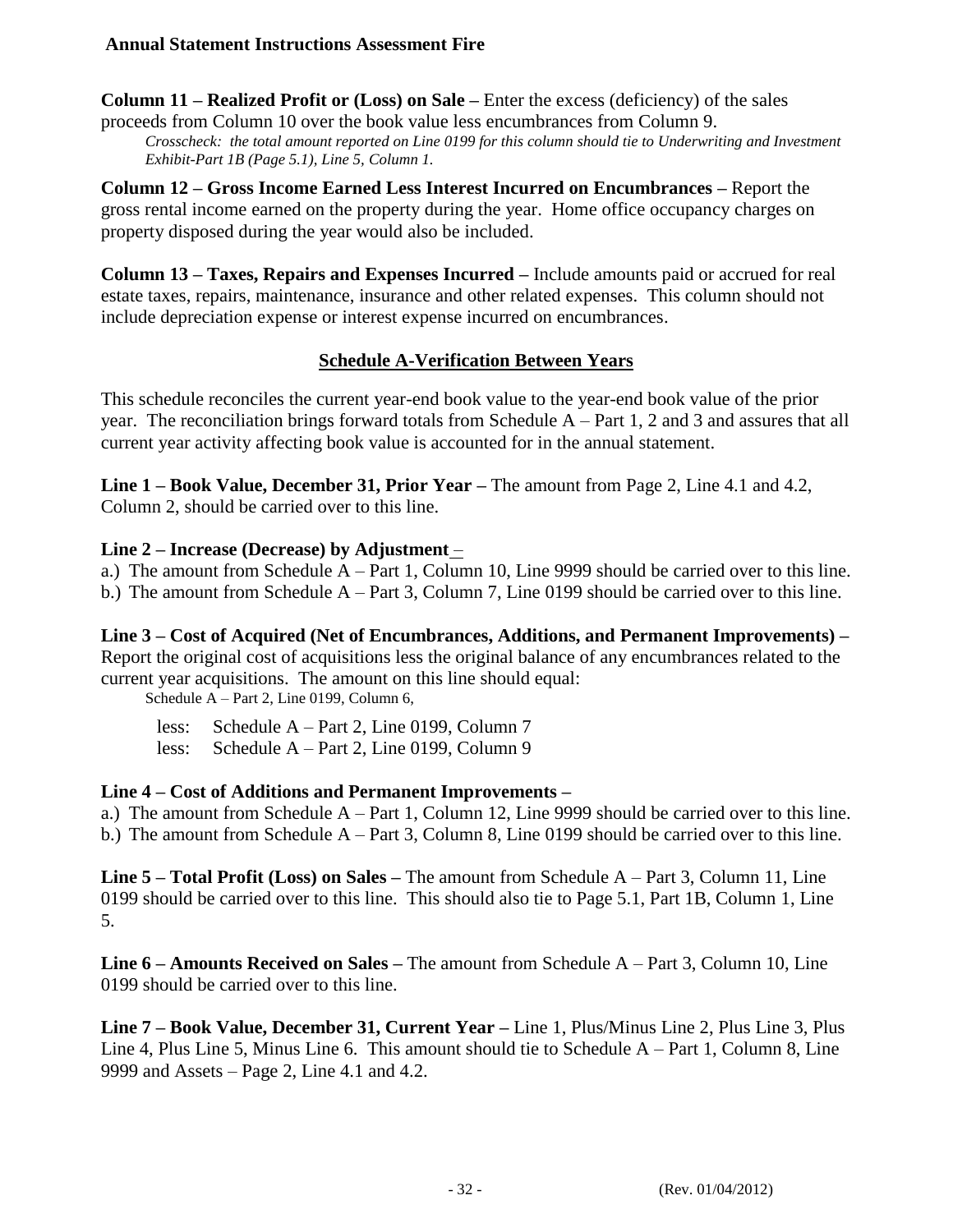## **Schedule B – Part 1, Mortgage Loans Owned**

This schedule is an inventory of all mortgage loans owned as of December 31 of the current year. Mortgage loans are loans made by or purchased by the company which are secured by liens on real estate. Schedule B – Part 1 contains both long-term and short-term mortgage loans. Mortgagebacked securities and qualifying credit tenant loans are reported with bonds in Schedule D.

**Column 1 – Loan Number –** Indicate the mortgage number assigned by the company for control purposes.

**Column 2 & 3 – Location – City and State –** If the property is located within the United States, list the city and state where the mortgage is actually recorded. If the city is unknown, report the county in Column 2. Use the postal service's two-letter code for the appropriate state. If the property is located outside the United States, list the city or province in Column 2 and the country in Column 3.

**Column 4 – Loan Type –** This column is used to highlight mortgage loans granted to related parties. If the mortgage loan was made to an officer or director of the insurer, a subsidiary or an affiliate, enter "E." If the loan was made directly to a subsidiary or affiliate, enter "S." If neither of these conditions exist, leave the column blank.

**Column 5 – Year Acquired –** Enter the date the mortgage loan was acquired (issued or purchased).

**Column 6 – Rate of Interest –** Report the effective annual interest rate earned on the mortgage loan.

**Column 7 – Book Value –** Report the ending book value for each mortgage loan. The book value will equal the unpaid balance of the loan adjusted for any unamortized premium or discount and any unamortized fee income required to be recognized over the life of the loan (i.e. points). Note that this column may not equal the statement value. The statement value may be lower than the book value because the market value of the collateral is less than the unpaid balance of the loan. Also, Kentucky does not allow mortgage loans with other than first liens to be admitted as an asset. However, the total book value for all mortgage loans should agree to Assets, Page 2, Line 3.1 plus Line 3.2. The total statement value for all mortgage loans should agree to Assets (Page 2), Line 3.1 plus Line 3.2 less Line 26 less Line 27.

*Crosscheck: the amount reported on Line 9999 should agree to Assets (Page 2), Line 3.1 plus 3.2.*

**Column 8 – Increase or (Decrease) by Adjustment in Book Value –** This column may contain several types of adjustments. Examples include any write-ups or capitalized items to the book value, any impaired mortgage loan amount written down during the year, current year amortization of premium or accrual of discount, amortization of fee income and any other increase or decrease affecting book value.

**Column 9 – Value of Land and Buildings –** Include the most recent appraised value of the property (land and buildings) pledged as collateral in the mortgage loan agreement. Report only the company's pro rata share of the appraised value for loans subject to a participation agreement.

**Column 10 – Year of Last Appraisal or Valuation –** Indicate the date of the most recent appraisal of the property.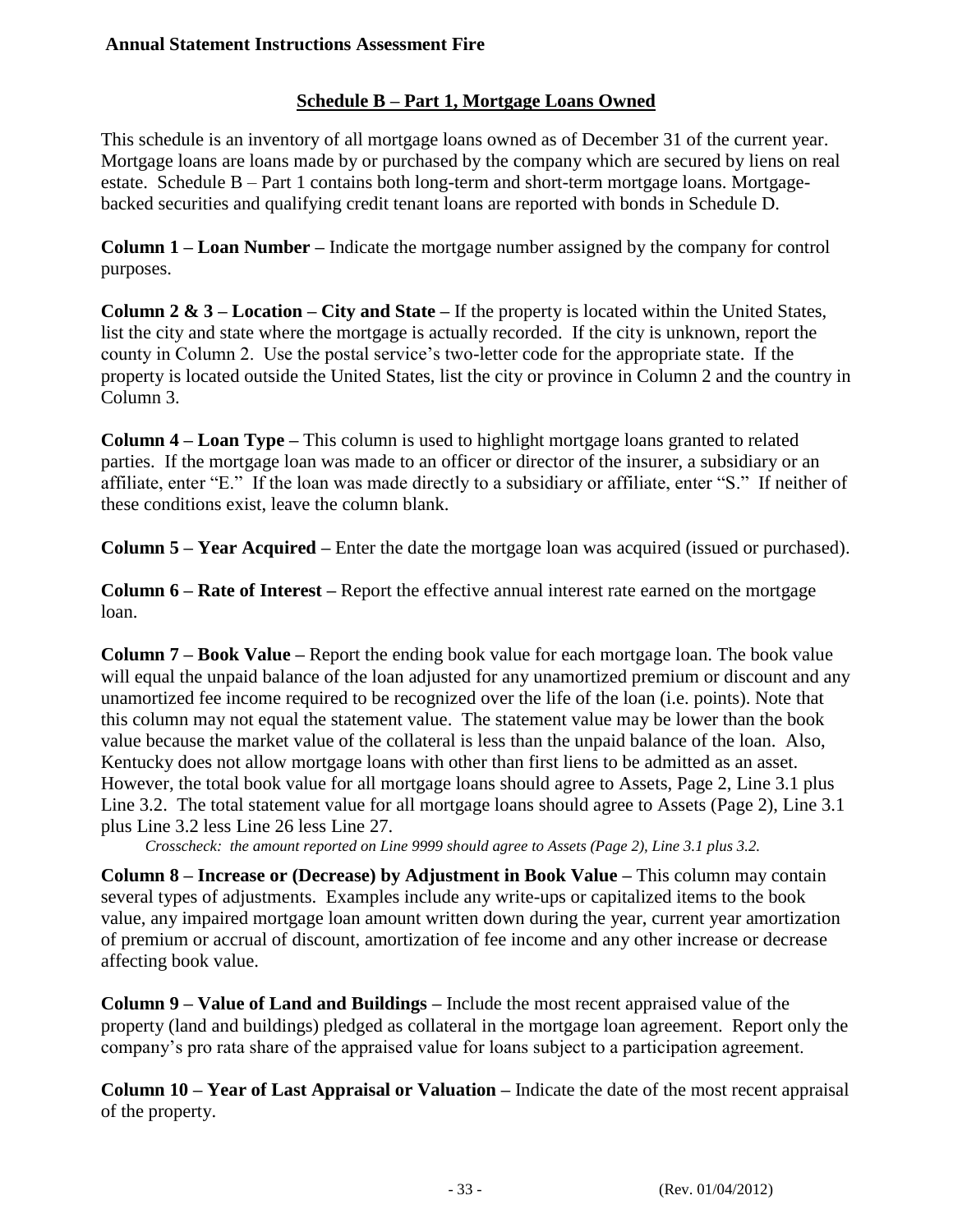**Column 11 – Statement Value** – This represents the admitted value for each loan. The admitted value of each loan is normally the unpaid balance of the loan (book value) reported in column 7. However, if the loan is in default, the statement value will equal the lesser of the fair value of the collateral (reported in Column 9) or unpaid balance of the loan adjusted for unamortized amounts (book value). For mortgage loans other than first liens, the Statement Value should be zero since they are non-admitted assets.

*Crosscheck: the amount reported in this column for Line 9999 should agree to Assets – Page 2 – Line 3.1 plus Line 3.2 less Line 26 and Line 27.*

#### **General Interrogatory**

The general interrogatory requires the company to report all of the mortgage loans shown in Schedule B – Part 1 in one of four categories:

- **1. Mortgages in good standing –** This applies to loans on which all the original basic terms of the loan are being met by the borrowers.
- **2. Restructured mortgages –** This includes commercial mortgage loans on which the basic terms such as interest rate, maturity date, collateral, or guaranty have been restructured since 1986 or later as a result of actual or anticipated delinquency. This would only include restructured loans whose basic terms are being met in accordance with the restructuring agreement.
- **3. Mortgages with overdue interest over 90 days, not in the process of foreclosure –** This includes mortgages upon which interest is overdue more than 90 days or upon which taxes or other liens are delinquent more than one year.
- **4. Mortgages in the process of foreclosure –** This applies to loans in the process of being foreclosed or voluntarily conveyed by the borrower to the lender. It also includes loans in which transfer of title is awaiting expiration of redemption or moratorium period.

In addition to the above, the insurer must also indicate the total unpaid taxes and accrued interest for each category.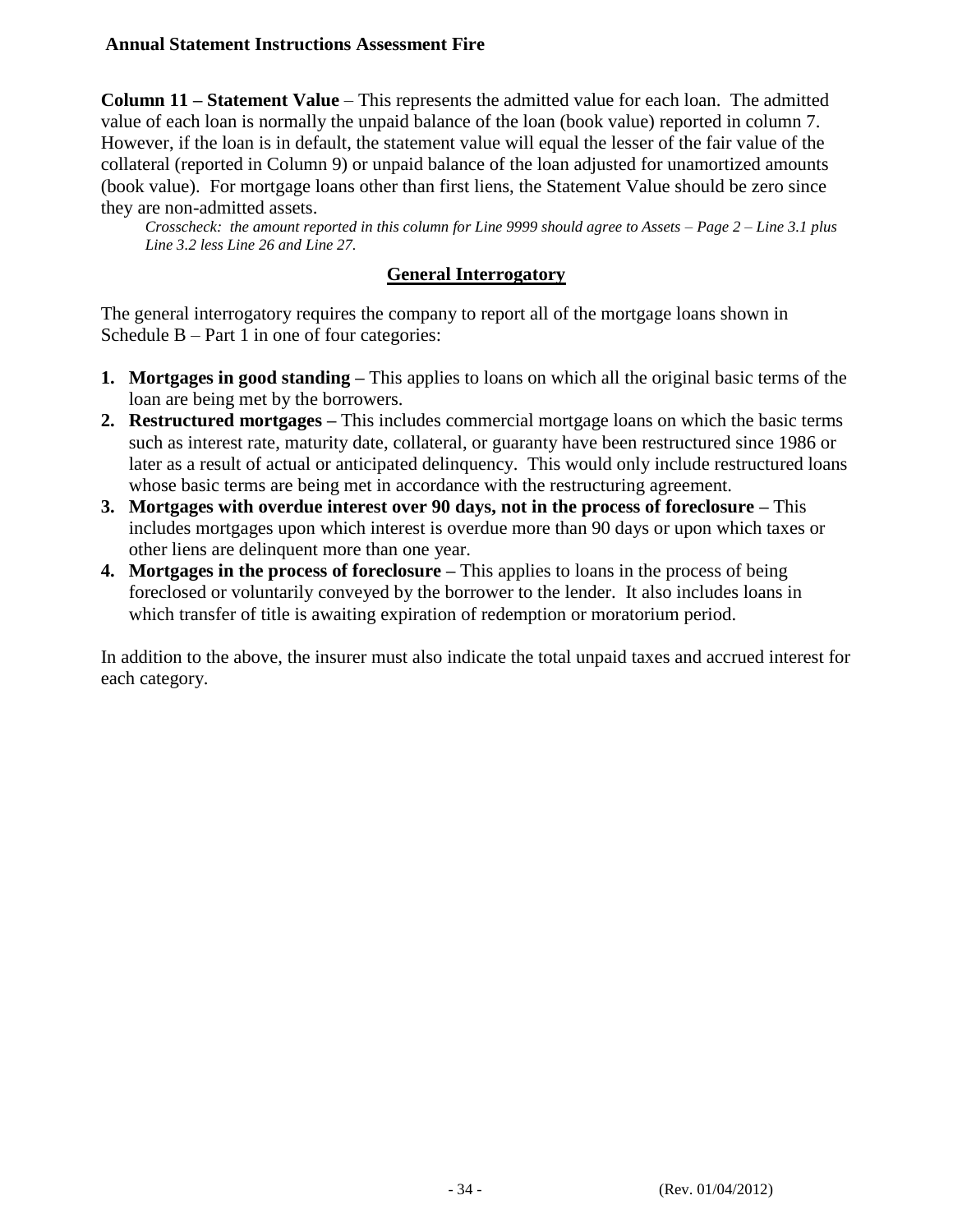## **Schedule B – Part 2, Mortgage Loans Sold, Transferred or Paid In Full During Year**

This schedule reports all mortgage loans sold, transferred or paid in full during the year.

**Column 1 – Loan Number –** Indicate the mortgage number assigned by the company for control purposes.

**Column 2 & 3 – Location – City and State –** If the property is located within the United States, list the city and state where the mortgage is actually recorded. If the city is unknown, report the county in Column 2. Use the postal service's two-letter code for the appropriate state. If the property is located outside the United States, list the city or province in Column 2 and the country in Column 3.

**Column 4 – Loan Type –** This column is used to highlight mortgage loans granted to related parties. If the mortgage loan was made to an officer or director of the insurer, a subsidiary or an affiliate, enter "E." If the loan was made directly to a subsidiary or affiliate, enter "S." If neither of these conditions exist, leave the column blank.

**Column 5 – Year Acquired –** Enter the date the company original acquired the mortgage loan (issued or purchased).

**Column 6 – Book Value Previous Year –** Report the book value of the mortgage loan as of the end of the prior year. This amount should agree to Schedule  $B - Part 1$ , Column 7 of the prior year Annual Statement.

**Column 7 – Increase or (Decrease) by Adjustment in Book Value** – This column may contain several types of adjustments. Examples include any write-ups or capitalized items to the book value, any impaired mortgage loan amount written down during the year, current year amortization of premium or accrual of discount, amortization of fee income and any other increase or decrease affecting book value.

**Column 8 – Book Value at Disposition –** Report the book value of the mortgage loan as of the date of sale or transfer.

**Column 9 – Consideration Received –** Report the total amount received during the year from the sale of a mortgage. For mortgage transferred to another category, report only the amounts received up to the time of transfer.

**Column 10 – Profit or (Loss) on Sale –** Report any market gain or loss realized from the sale, transfer or maturity of the mortgage. The total of this column should agree to the Underwriting and Investment Exhibit-Part 1B, Page 5.1, Line 4, Column 1.

*Crosscheck: the total amount reported on Line 9999 for this column should tie to Underwriting and Investment Exhibit-Part 1B (Page 5.1), Line 4, Column 1.*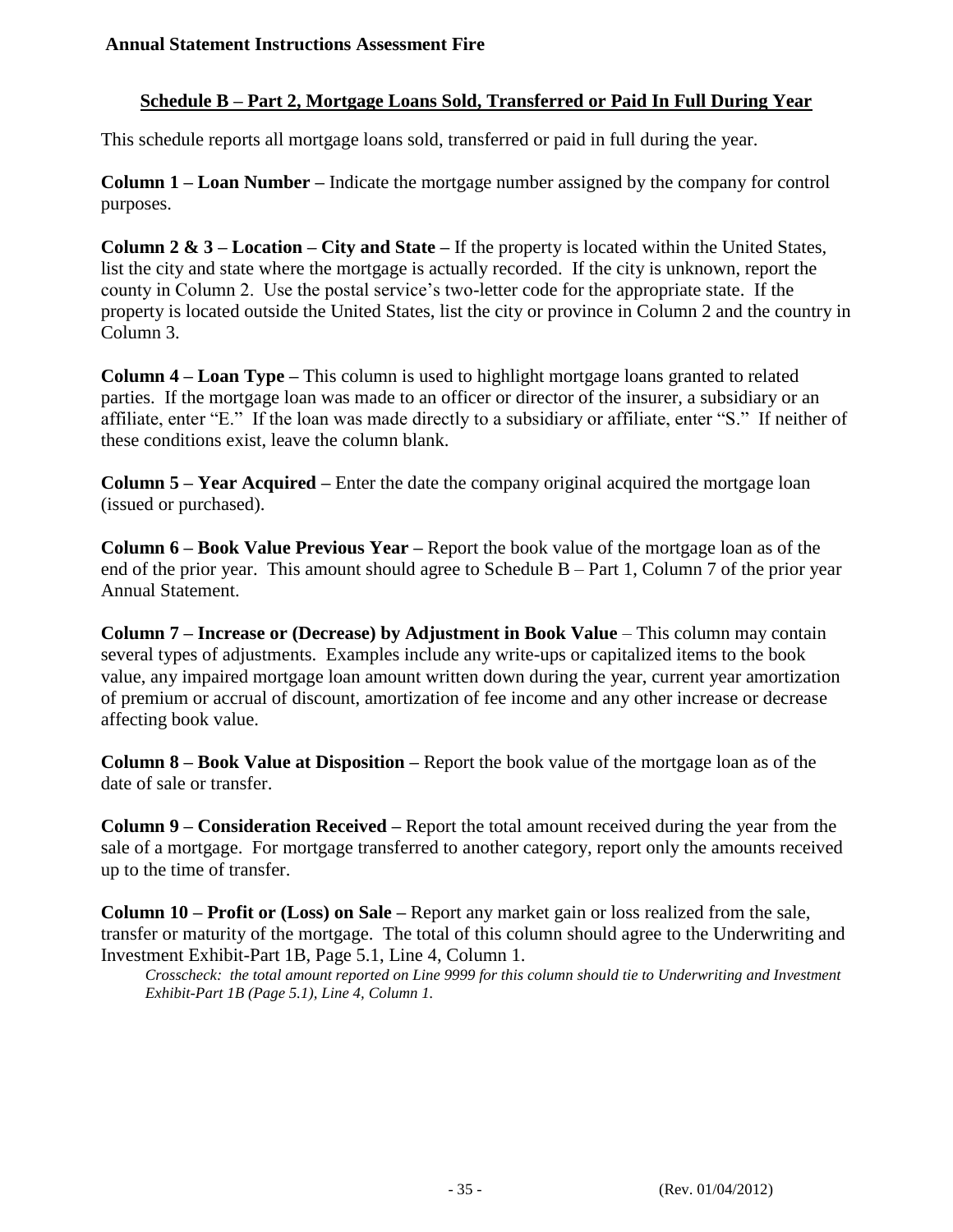## **Schedule B – Verification Between Years**

This schedule reconciles the current year-end book value to the year-end book value of the prior year. The reconciliation brings forward totals from Schedule B – Part 1 and 2 and assures that all current year activity affecting book value is accounted for in the Annual Statement. However, Schedule B does not have a schedule of acquisitions. Therefore, the acquisitions lines of the Verification Between Years cannot be obtained from any other part of the Annual Statement.

**Line 1 – Book Value, December 31, Prior Year –** The amount from Assets, Page 2, Line 3.1 and 3.2, Column 2, should be carried over to this line.

#### **Line 2 – Amount Loaned During Year –**

- a.) Actual cost at time of acquisition The actual amount originally loaned should be reported here including capitalized costs incurred acquiring the asset.
- b.) Additional investment made after acquisition Any increases to mortgage loans subsequent to the time the mortgage loan was originally acquired (i.e. additional lendings) are to be reported on this line.

**Line 3 – Accrual of Discount and Mortgage Interest Points and Commitment Fees –** The total discount accretion recognized on mortgage loans during the year should be reported here. In addition, loan fee amortization required to be amortized over the life of the loan should also be reported here.

**Line 4 – Increase (Decrease) by Adjustment –** The amount from Schedule B – Part 1, Column 8, Line 9999 Plus Schedule B – Part 2, Column 7, Line 9999 should be reported here.

**Line 5 – Total Profit (Loss) on Sales –** The amount from Schedule B – Part 2, Column 10, Line 9999 should be carried over to this line. This should also tie to Underwriting and Investment Exhibit-Part 1B, Page 5.1, Line 4, Column 1.

**Line 6 – Amounts Paid on Account or in Full During the Period –** Report the consideration received on mortgage loans repaid during the year. This would include principal reductions, loans paid in full, and consideration received on loans sold during the year.

**Line 7 – Amortization of Premium –** The total amortization of premium recognized on mortgage loans during the year should be reflected here.

**Line 8 – Book Value, December 31, Current Year –** Line 1, Plus Line 2, Plus Line 3, Plus/Minus Line 4, Plus/Minus Line 5, Minus Line 6, Minus Line 7. This amount should tie to Schedule B – Part 1, Column 7, Line 9999 and Assets – Page 2, Line 3.1 and 3.2.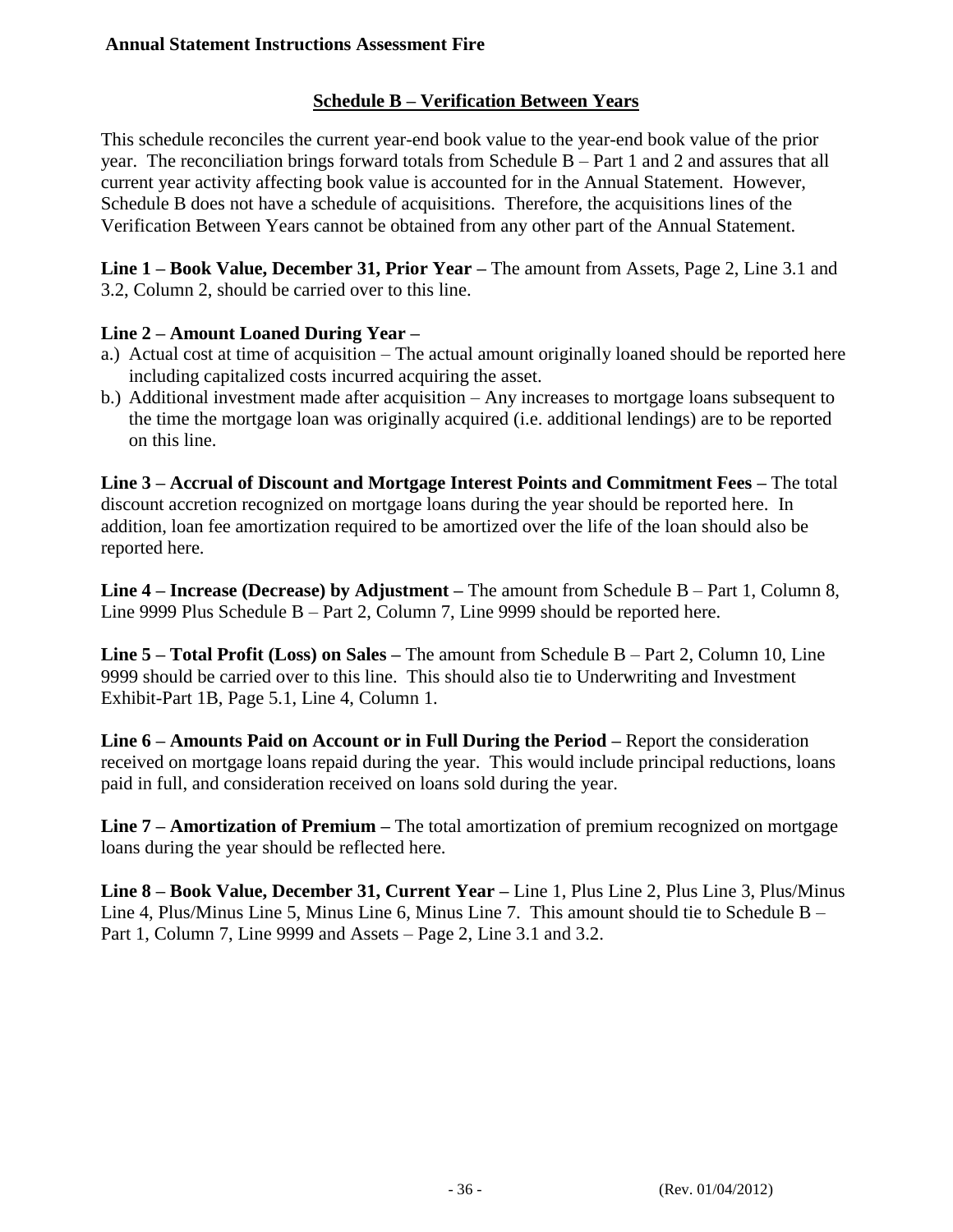## **Schedule D – Part 1, Bonds Owned**

Schedule D - Part 1 is an inventory of all bonds owned as of the current year-end. It contains various descriptive information for each bond including interest rate, interest due date, maturity date, and acquisition date. It includes valuation information such as par value, market value, actual cost and book value. Income information provided includes interest income collected, interest income accrued, and income adjustments from accrual of discount and amortization of premium. Together, this information provides detailed support for the value of bonds and accrued interest income reported in the statutory balance sheet (Asset Page) and the bond income collected and accrued reported in the underwriting and investment exhibit – Part 1A, Interest, Dividends and Real Estate Income. Mutual Funds that must invest 100% of its total assets in U.S. Government Bonds that are issued or guaranteed as to payment of principal and interest by agencies and instrumentalities of the U.S. government, including single or multi-class mortgage-backed/asset backed securities, and collateralized repurchase agreements comprised of those obligations at all times. (i.e. U.S. Treasuries, Federal National Mortgage Association (FNMA), Federal Home Loan Mortgage Corporation (FHLMC), Federal Home Loan Banks (FHL), Government National Mortgage Association (GNMA), etc.) should be reported as bonds.

**Column 1 – CUSIP Identification –** CUSIP numbers for all publicly purchased issued securities is available from the brokers' confirmation or the certificate. The CUSIP number should be comprised of nine digits.

**Column 2 – Description** V Give a complete and accurate description of all bonds owned as listed on brokers confirmation or the certificate. If bonds are "serial" issues, give amount maturing each year.

**Column 3a – Rate of Interest –** Report the stated or coupon rate of interest for each bond.

**Column 3b** – **How Paid –** Insert initial letters of months in which interest is payable. For example, if interest is paid in February and August then "FA" should be shown. If the interest is paid quarterly (for example, January, April, July and October), then "JAJO" shown be shown. If interest is paid monthly then use "MTLY."

**Column 4 – Year Acquired** – Indicate the year in which each bond was acquired. This would correspond to the year that the bond appeared in Schedule  $D - Part 3$  which discloses bond and stock acquisitions.

**Column 5 – Maturity Date –** Show the maturity date of each bond. It reflects the year and month in which the bond is scheduled to be paid in full. Use the following format MM/YY.

**Column 6 – Book Value –** This value represents the bond value as recorded on the company's general ledger. Generally, book value is equal to actual cost adjusted for accumulated amortization of premium or accrual of discount from the purchase date through year-end. If the company does not amortize bond premium or accrue bond discount, book value will generally agree to actual cost. Differences may result from a write-down of the investment due to impairment.

**Column 7 – Par Value** – Enter the principal balance of the bond to be received at maturity. For mortgage-backed or asset-backed securities, enter the remaining principal of the underlying loans to which the investor has claim. Reductions in principal are reflected in Schedule D-Part 4.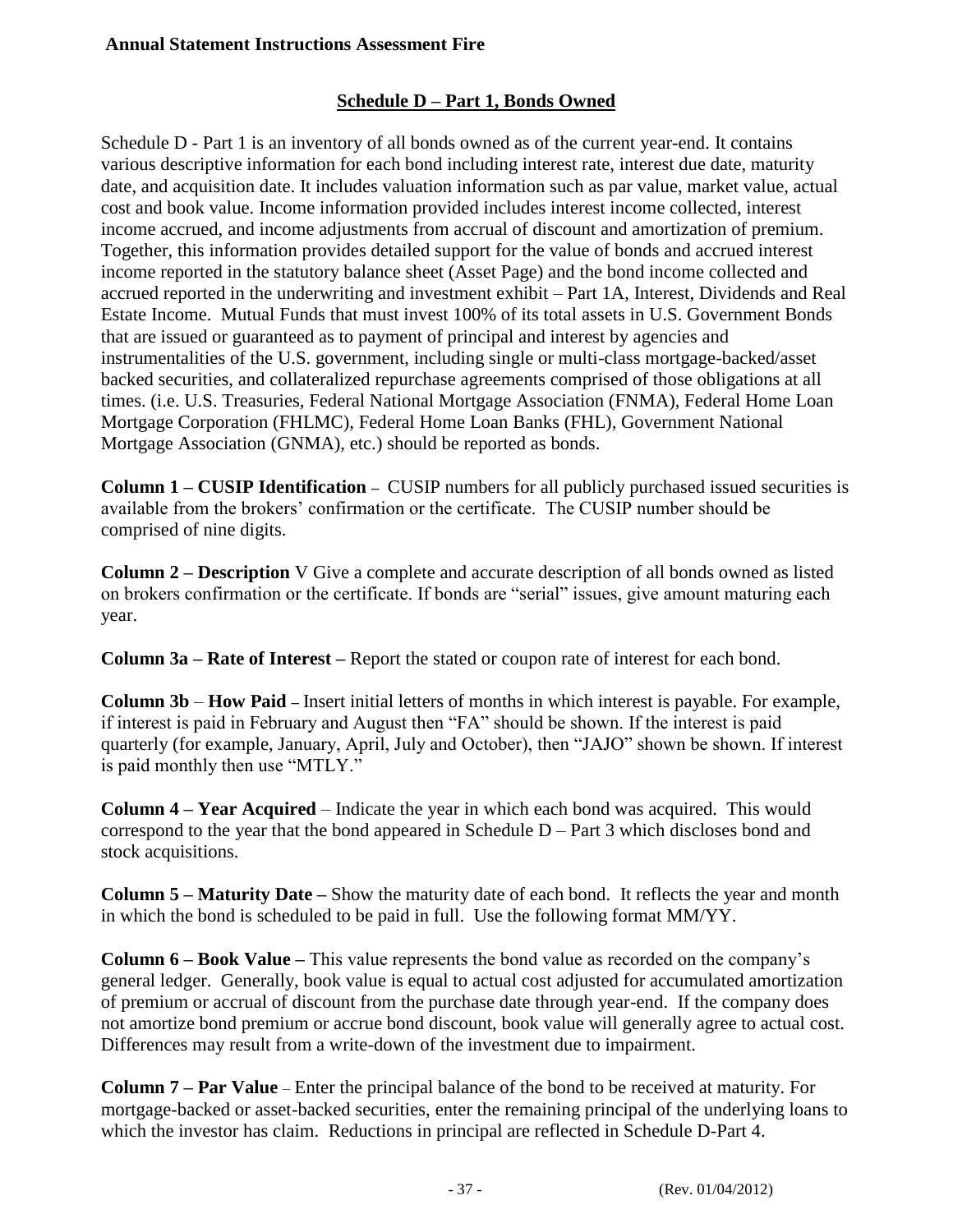**Column 8 – Rate Used to Obtain Market Value –** This column represents the market value per \$100 of par value. This rate times the par value (column 7) will provide the market value (column 9). A rate should be obtained from a registered U.S. exchange (your broker may be able to provide this information).

**Column 9 – Market Value –** Par Value (column 7) times Rate Used to Obtain Market Value (column 8). Assessment Fire insurers should admit bond investments at current market value. The total market value of all bonds is reported on Assets (Page 2), Line 1. Any bond investment that exceeds investment limitations pursuant to Subtitle 7 is non-admitted and reported on Line 28. Market Value less non-admitted amounts (reported on Line 28) equals the admitted value or Statement Value (reported in Column 14).

*Crosscheck: the amount reported on Line 9999 for this column should agree to Assets (Page 2), Line 1, Column 1*

**Column 10 – Actual Cost –** Enter the original cost of acquiring the bonds. The cost should include brokerage commissions and other fees incurred in the acquisition and should exclude amounts paid for interest accrued on the bonds through the dates of purchase. For mortgage backed/asset backed securities, the cost should be reduced as principal payments are received with the activity reflected in Schedule D-Part 4.

**Column 11.1 – Interest: Amount Due and Accrued December 31 of Current Year on Bonds not in Default –** This column shows interest income earned but not received as of year-end for bonds that are not in default. Accrued interest on bonds in default should be reported in Column 13.

*Crosscheck: Line 9999 for this column should agree to Underwriting and Investment Exhibit– Part 1A (Page 5.1), Line 1, Column 4*

**Column 11.2 – Interest: Gross Amount Received During Year –** Enter the total amount of interest income received on each bond during the current Annual Statement period, including cash or interest reinvested in additional shares. Exclude those amounts appearing in column 13 for interest due and accrued on bonds in default as to principal and interest.

**Column 12 – Increase or (Decrease) by Adjustment in Book Value During Year –** This column reflects the increase (accrual of discount) or decrease (amortization of premium) in the value of the bond during the year. The column also shows write-downs in book value for impairment due to the bond being in default.

**Column 13 – Amount of Interest Due and Accrued December 31 Current Year on Bonds in Default as to Principal and Interest –** This column should reflect accrued interest on bonds in default. The total non-admitted interest accrual is not carried forward to any exhibit. Therefore, some companies do not post amounts in column 13.

**Column 14 – Statement Value December 31 of Current Year –** This column represents the admitted value of all bonds. Bonds are admitted on the Annual Statement at its current market value less non-admitted amounts due to violations of investment limitations. The non-admitted investments are reported on Line 28 of the Assets Page (Page 2). If the company is compliant with investment limitations, Statement Value will equal the Market Value (as reported in Column 9).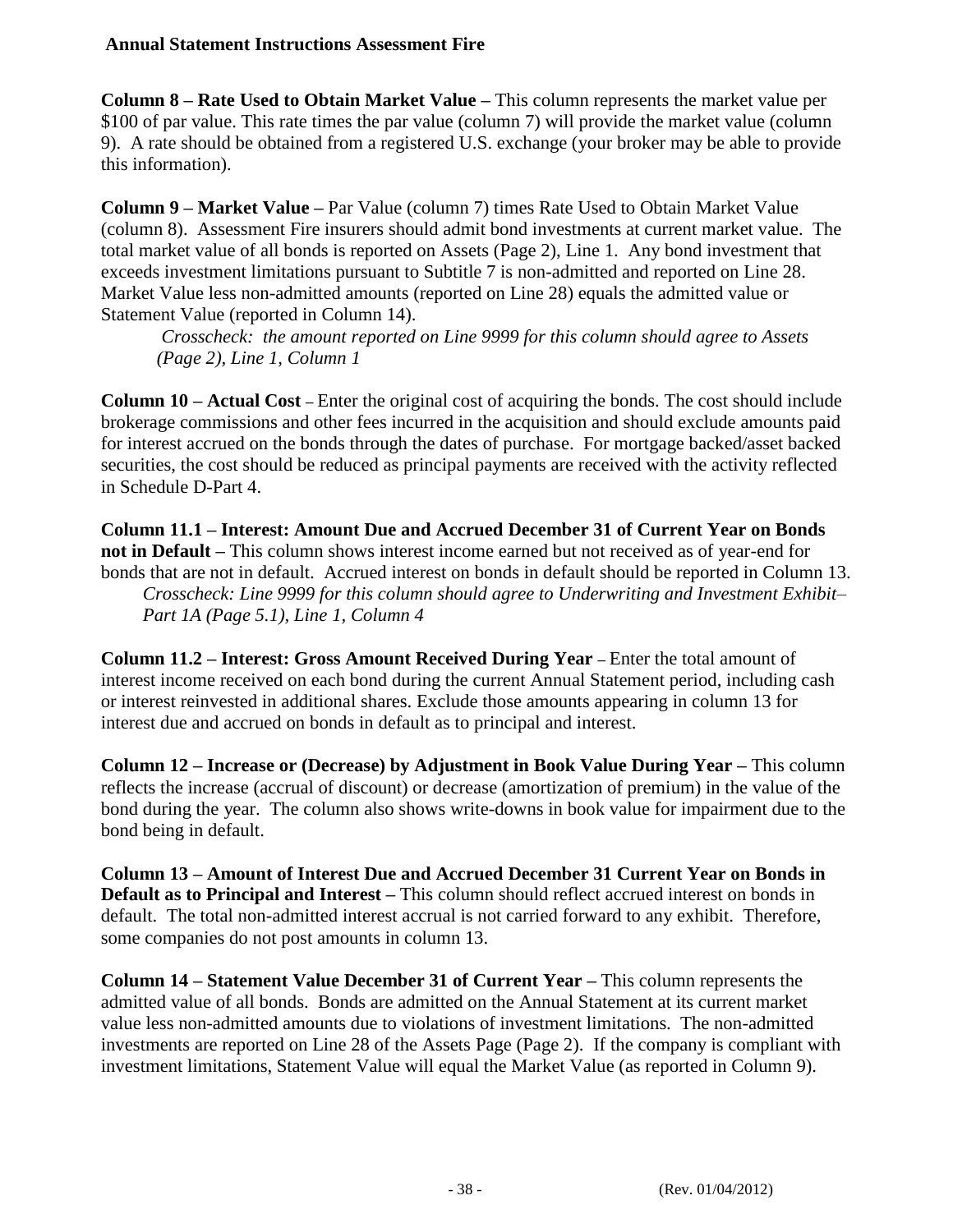## **Schedule D – Part 2 – Section 1, Preferred Stocks Owned**

Schedule  $D$  - Part  $2$  – Section 1 is an inventory of all preferred stocks owned as of the current year-end. It contains various descriptive information for each stock including number of shares, par value, book value, rate per share, statement value and cost. It also includes income information such as dividends accrued and dividends received. Together, this information provides detailed support for the admitted value of preferred stocks and dividends accrued reported in the balance sheet (Page 2) and the stock income collected and accrued reported in the investment income exhibit (Underwriting and Investment Exhibit-Part 1A, Page 5.1).

**Column 1 – CUSIP Identification –** CUSIP numbers for all publicly purchased issued securities is available from the brokers' confirmation or the stock certificate.

**Column 2 – Description –** Give a complete and accurate description of all stocks owned as listed on brokers confirmation or the certificate.

**Column 3 – Number of Shares –** Record the number of shares of stock owned as of the current year-end. The number of shares should be adjusted for activity occurring during the year including non-cash transactions such as stock splits and stock dividends (stock splits and stock dividends should be reflected in Schedule  $D - Part 3$ ).

**Column 4 – Par Value per Share –** State the par value per share. Report zero if the stock does not have a par value.

**Column 5 – Book Value –** Enter the book value for the total shares owned as of the current yearend. Normally this would be the original cost unless there is an amortization feature or an unusual write-down has been recorded.

**Column 6 – Rate per Share –** The amount in this column represents the amount per share used in determining the *statement value* and is multiplied times the number of shares reflected in column 3 to obtain the statement value in column 7. Preferred stock is admitted on the Annual Statement at its market value reduced for non-admitted amounts due to investment limitations. Generally, this column will be the market value per share.

**Column 7 – Statement Value –** This column represents the admitted value of each preferred stock. Preferred stock is admitted on the Annual Statement at its market value reduced for amounts that are non-admitted due to investment limitations. Non-admitted amounts are reported on Line 28 of the Assets Page (Page 2). If the company is compliant with investment limitations, this column will agree to the amount reported in column 9, Market Value.

**Column 8 – Rate Used to Obtain Market Value –** This column represents the market price as of December 31 of one share of stock. This rate times the number of shares (column 3) will provide the market value (column 9). A rate should be obtained from a registered U.S. exchange (your broker may be able to provide this information).

**Column 9 – Market Value –** Number of shares (Column 3) times Rate Used to Obtain Market Value (column 8). Assessment Fire insurers are allowed to admit preferred stock at its current market value. The total market value of preferred stock is included in the Gross Assets total (Line 17) on the Assets Page (Page 2) and reported on Line 2.1. Any preferred stock that exceeds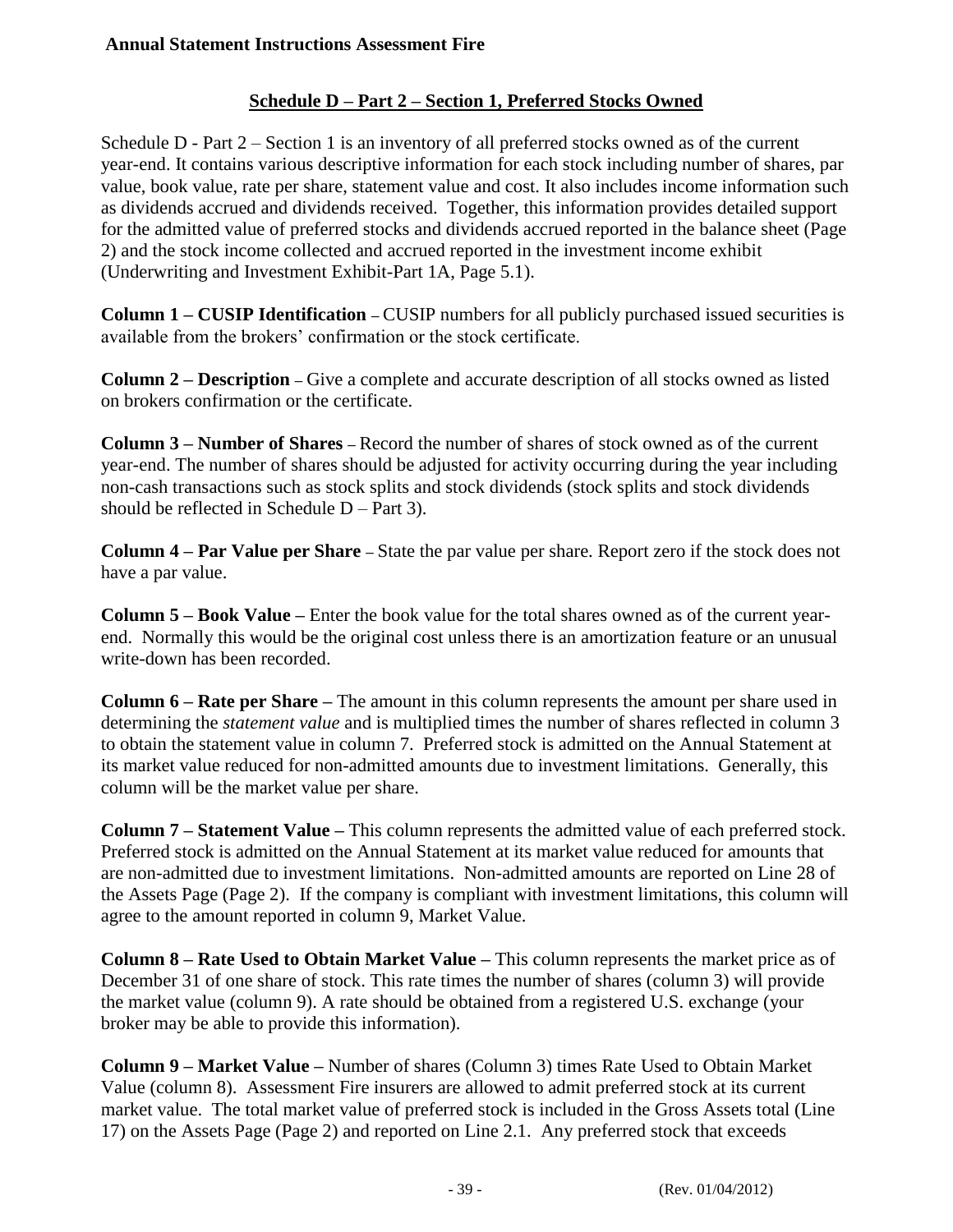investment limitations is non-admitted and reported on Line 28. If the company is compliant with investment limitations, Market Value will agree to Statement Value as reported in Column 7. *Crosscheck: Line 9999 for this column will agree to Assets (Page 2), Line 2.1, Column 1*

**Column 10 – Actual Cost –** Enter the original cost of acquiring the stocks. The cost should include brokerage commissions and other fees incurred or related to the acquisition and should exclude amounts paid for dividends declared but unpaid on the preferred stocks through the date of purchase. Any dividends received which are declared by the issuer as a return of capital should be used to reduce the original cost. Return of capital should be reflected in Schedule D - Part 4. Stock dividends or stock splits reduce the cost per share on a pro rata basis but do not affect the total cost of the shares held.

**Column 11.1 – Dividends: Declared but unpaid –** Include all dividends declared by the issuer before year-end but not received as of year-end.

*Crosscheck: Line 9999 for this column should agree to Underwriting and Investment Exhibit– Part 1A (Page 5.1), Line 2, Column 4*

**Column 11.2 – Dividends: Amounts Received During Year** – Include the total cash dividend income received on each preferred stock during the current year.

**Column 12 – Increase or (Decrease) by Adjustment in Book Value During Year –** Include adjustments made to book value as a result of discount accrual or premium amortization. Writedowns due to permanent decline in value are also included in this column.

**Column 13 – Year Acquired** – Indicate the year in which each preferred stock was acquired. This would correspond to the year that the preferred stock appeared in Schedule D–Part 3 which discloses bond and stock acquisitions.

**Column 14 – Publicly Traded** – Enter "Yes" if the stock is publicly traded on a stock exchange (New York Stock Exchange, American Stock Exchange or NASDAQ), otherwise enter "No."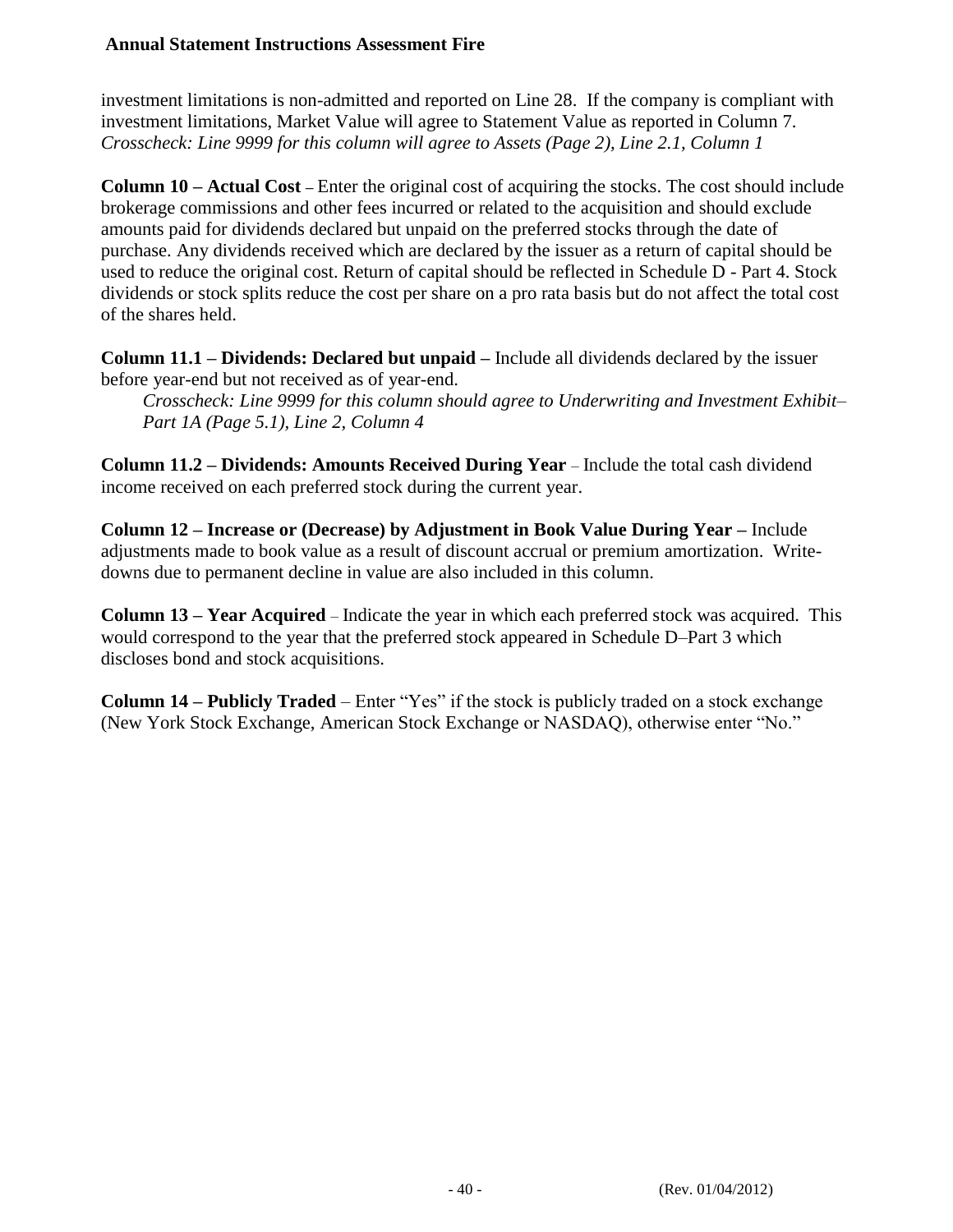## **Schedule D – Part 2 – Section 2, Common Stocks Owned**

Schedule D - Part 2 – Section 2 is an inventory of all common stocks and mutual funds owned as of the current year-end. Mutual funds reported on Schedule  $D - Part 2$  are those funds whose underlying assets are NOT comprised entirely of bonds. Mutual funds whose underlying assets are comprised entirely of bonds are classified as bonds on Schedule D-Part 1. It contains various descriptive information for each common stock including number of shares, par value, book value, rate per share, statement value and cost. It also includes income information such as dividends accrued and dividends received. Together, this information provides detailed support for the admitted value of common stocks and dividends accrued reported in the balance sheet (Page 2) and the stock income collected and accrued reported in the investment income exhibit (Underwriting and Investment Exhibit-Part 1A, Page 5.1).

Mutual Funds – Investments in mutual funds should be treated as common stock investments and reported in Schedule D – Part 2 – Section 2. Generally, this treatment does not vary depending on the types of securities in which the mutual fund invests. A mutual fund investing in corporate bonds is still treated as a common stock investment rather than a bond investment. The only exception where mutual funds may be treated differently is when a mutual fund must invest 100% of its total assets in U.S. Government Bonds that are issued or guaranteed as to payment of principal and interest by agencies and instrumentalities of the U.S. government. This includes single or multiclass mortgage-backed/asset backed securities, and collateralized repurchase agreements comprised of those obligations at all times. (i.e. U.S. Treasuries, Federal National Mortgage Association (FNMA), Federal Home Loan Mortgage Corporation (FHLMC), Federal Home Loan Banks (FHL), Government National Mortgage Association (GNMA), etc). These mutual funds should be reported as bonds.

**Column 1 – CUSIP Identification** – CUSIP numbers for all publicly purchased issued securities is available from the brokers' confirmation or the stock certificate.

**Column 2 – Description** – Give a complete and accurate description of all common stocks owned as contained in the broker's confirmation or the stock certificate.

**Column 3 – Number of Shares** – Record the number of shares of stock owned as of the current year-end. The number of shares should be adjusted for activity occurring during the year including non-cash transactions such as stock splits and stock dividends (stock splits and stock dividends should be reflected in Schedule  $D - Part 3$ .

**Column 4 – Book Value –** Enter the book value for the total shares owned as of the current yearend. This is generally the original cost unless an unusual write-down has been recorded.

**Column 5 – Rate Used to Obtain Market Value –** This column represents the market price as of December 31 of one share of stock. This rate times the number of shares (column 3) will provide the market value (column 6). A rate should be obtained from a registered U.S. exchange (your broker may be able to provide this information).

**Column 6 – Market Value –** Amounts in this column represent the total market value of common shares owned as of the current year-end. It is the product of the number of shares in column 3 times the rate per share used to obtain market value in column 5. This column is the statement value or the admitted value for common stocks reported on the Assets page prior to any non-admitted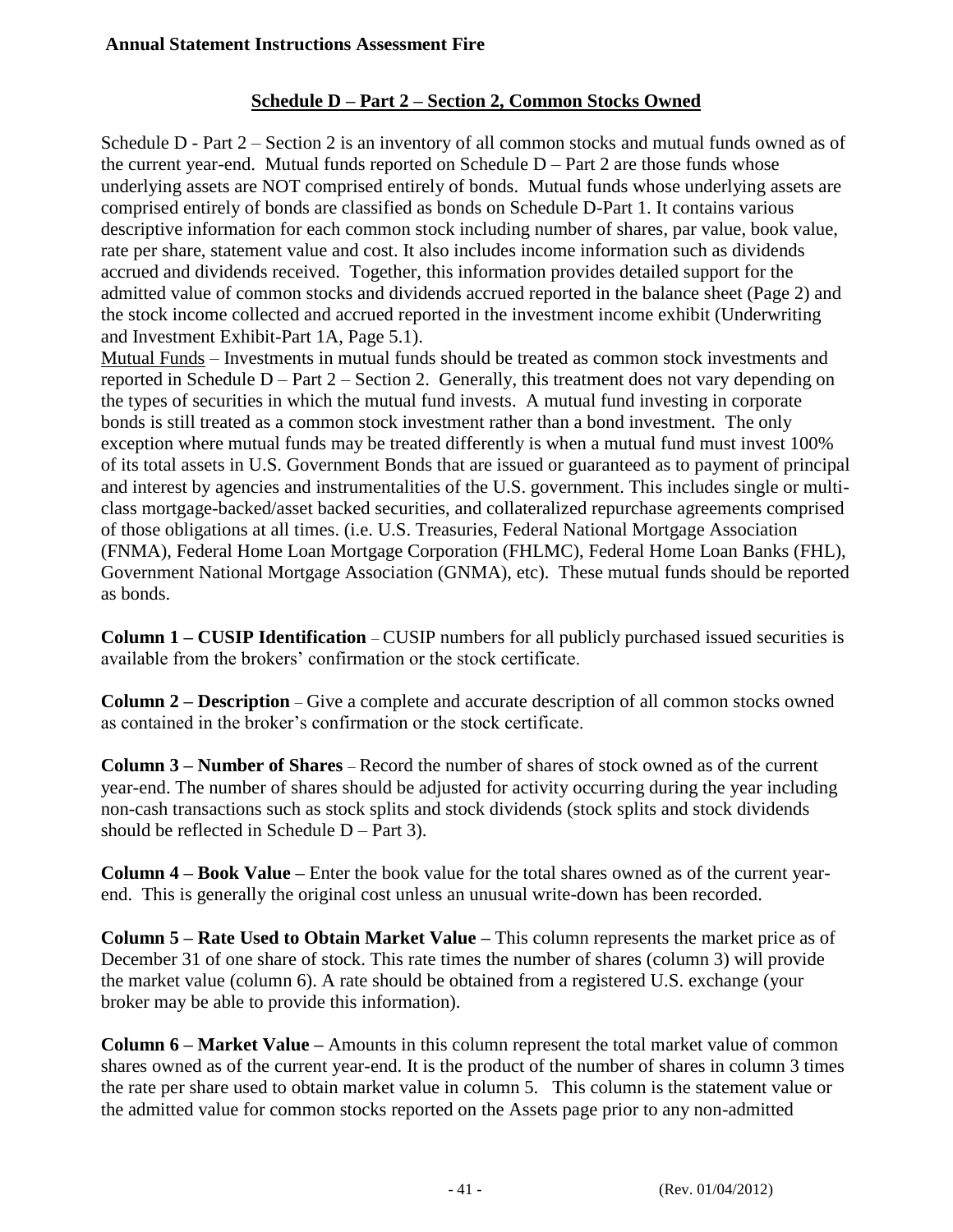amounts due to investment limitations. Amounts that are non-admitted due to investment limitations are reported on Line 28 of the Assets Page (Page 2).

*Crosscheck: Line 9999 for this column should agree to the amount reported on the Assets (Page 2), Line 2.2, Column 1.*

**Column 7 – Actual Cost –** Enter the original cost of acquiring the stocks. The cost should include brokerage commissions and other fees incurred or related to the acquisition and should exclude amounts paid for dividends declared but unpaid on the common stocks through the date of purchase. Any dividends received that are declared by the issuer as a return of capital should be used to reduce the original cost. Return of capital should be reflected in Schedule D - Part 4. Stock dividends or stock splits reduce the cost per share on a pro rata basis but do not affect the total cost of the shares held. Column 7 will also agree to book value in column 4 if there is no unusual increase or decrease by adjustment to the book value of common stock.

**Column 8.1 – Dividends: Declared but unpaid –** Include all dividends declared by the issuer before year-end but not received as of year-end.

*Crosscheck: Line 9999 for this column amount should agree to the amount reported on the Underwriting and Investment Exhibit – Part 1A, Page 5.1, Line 3, Column 4.*

**Column 8.2 – Dividends: Amounts Received During Year** – Include the total cash dividend income received on each common stock during the current year.

**Column 9 – Increase or (Decrease) by Adjustment in Book Value During Year –** In special cases, a write-down may occur during the year in the book value of common stock. Such a writedown would be due to a permanent decline in value and would be recorded in column 9.

**Column 10 – Year Acquired –** Indicate the year in which each common stock was acquired. This would correspond to the year that the common stock appeared in Schedule D–Part 3 which discloses bond and stock acquisitions.

**Column 11 – Publicly Traded –** Enter "Yes" if the stock is publicly traded on a stock exchange, otherwise enter "No."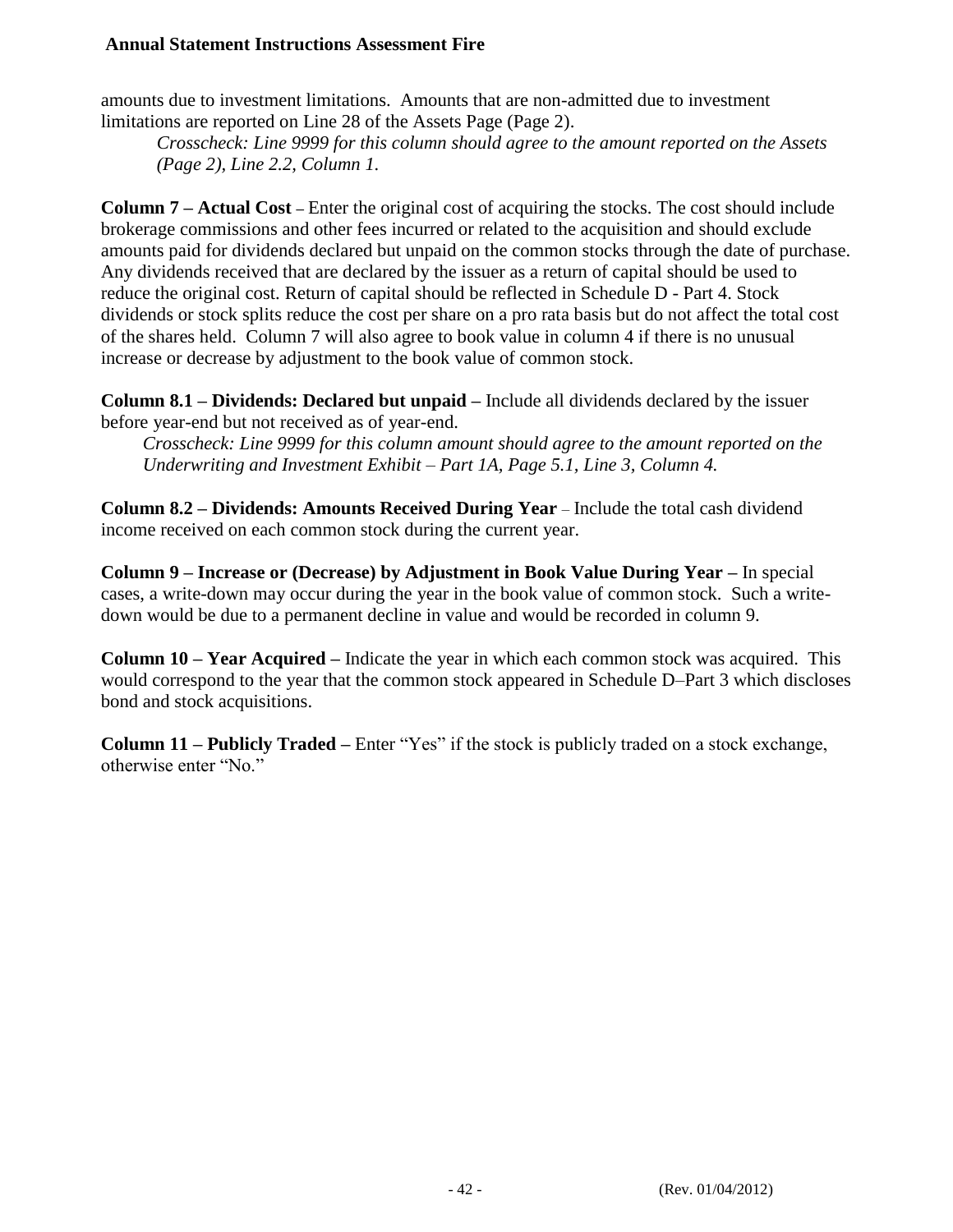## **Schedule D – Part 3, Bonds and Stocks Acquired During Year**

This schedule reports the total of all acquisitions of bonds and stocks that occurred during the current year. Bonds, preferred stocks and common stocks are to be grouped separately, showing a subtotal for each category. Part 3 reports the details of bonds and stocks acquired during the year and owned on December 31, plus the totals from Part 5 on bonds and stocks acquired (and disposed of) during the year.

**Column 1 – CUSIP Identification** – CUSIP numbers for all publicly purchased issued securities is available from the brokers' confirmation or the stock certificate.

**Column 2 – Description** – Give a complete and accurate description of all bonds and stocks acquired.

**Column 3 – Date Acquired** – For public placements use trade date, not settlement date. For private placements, use funding date. For bonds or stocks of the same issue that were acquired during the year, the insurer may aggregate them on one line and report the date of the last acquisition as the date acquired.

**Column 4 – Name of Vendor –** Enter the name of the vendor from whom the bond or stock was acquired. If the insurer has acquired multiple lots of the same security from different vendors, enter "Various." If the transaction is a stock split, stock dividend, or other similar transaction initiated by the issuer of the stock then enter a description of the transaction in column 4 (For example, "Stock Split of 3 for 1").

**Column 5 – Number of Shares of Stock –** The number of shares of stock acquired should be recorded in this column. For bond acquisitions, this column is blank.

**Column 6 – Actual Cost –** These amounts represent the original cost of acquiring the bonds or stocks. The cost should include commissions and other brokerage fees incurred in the acquisition and should exclude amounts paid for accrued interest or dividends declared but unpaid (see column 8). Stock dividends and stock splits would normally have no cost reflected in column 6.

**Column 7 – Par Value –** The par value of bonds (principal balance of the bond to be received at maturity) should be recorded in this column. For common stock acquisitions, this column is blank. Enter the par value per share, if any, for preferred stock.

**Column 8 – Paid for Accrued Interest and Dividends –** Accrued interest and dividends declared but unpaid which were acquired by the insurer in its purchase of the bond or stock are reported here.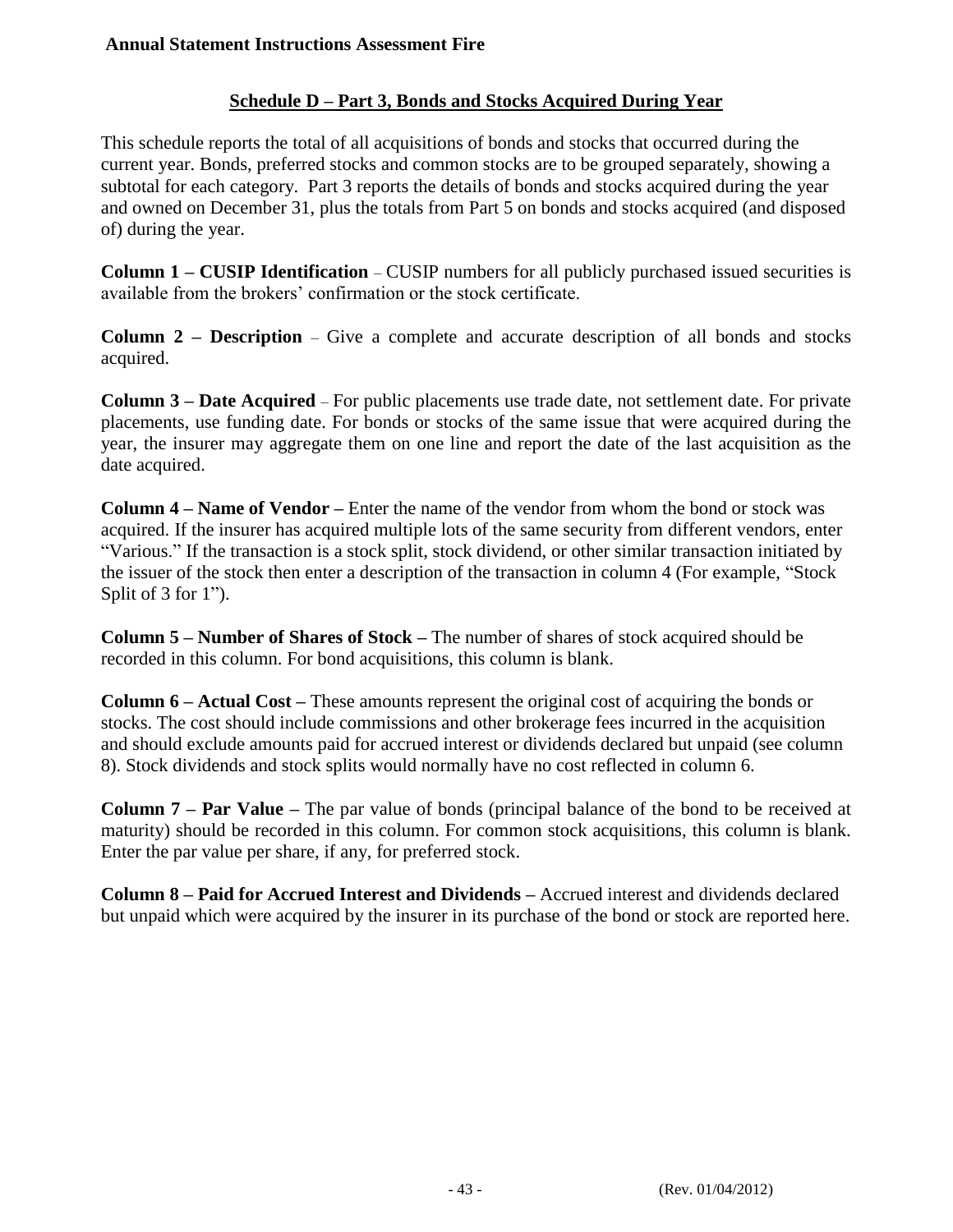## **Schedule D – Part 4, Bonds and Stocks Sold, Redeemed or Otherwise Disposed of During Year**

This schedule reports the totals of all disposals of bonds and stocks that occurred during the current year. Part 4 reports the details of bonds and stocks that were sold, redeemed or otherwise disposed of during the year and that were owned on December 31 of the preceding year, plus the totals from Part 5 on bonds and stocks sold, redeemed or otherwise disposed of during the year that were acquired during the year. Bonds, preferred stocks and common stocks are to be grouped separately, showing a subtotal for each category.

The information appearing in Part 4 also includes the interest and dividends on bonds and stocks sold, the consideration received and profit or loss realized on disposal. The profit and loss amounts can be reconciled to the Underwriting and Investment Exhibit - Part 1B. Bond reductions include maturities, partial redemptions, calls and periodic principal payments under credit tenant loans, single class and multi-class securities.

**Column 1 – CUSIP Identification** – CUSIP numbers for all publicly purchased issued securities is available from the brokers' confirmation or the stock certificate.

**Column 2 – Description** – Give a complete and accurate description of all bonds and stocks disposed of.

**Column 3 – Disposal Date** – Enter the trade date. For bonds or stocks of the same issue that were called, matured, redeemed or sold during the year, the insurer may aggregate them on one line and omit the disposal date.

**Column 4 – Name of Purchaser –** This column reflects the name of the entity that acquired the security. If the transaction is a maturity or a redemption then that should be denoted in column 4. If a security was called before maturity, state the call price. Periodic principal payments, as with single class securities, could be labeled "principal receipt", "scheduled redemption", "paydown" or a similar term.

**Column 5 – Number of Shares of Stock –** The number of shares of stock disposed of should be recorded in this column. For bond dispositions, this column is blank.

**Column 6 – Consideration –** Disclose the proceeds received from the sale, maturity, redemption or principal payment less any applicable commissions, taxes, or fees. Accrued interest and dividends received as part of the disposition should be excluded from this column.

**Column 7 – Par Value –** The par value of bonds sold or matured. For common stock dispositions, this column is blank. Enter the par value per share, if any, for preferred stock.

**Column 8 – Actual Cost –** These amounts represent the original cost of acquiring the bonds and stocks. The cost should include commissions and other brokerage fees incurred in the acquisition and should exclude amounts paid for accrued interest and dividends declared but unpaid. For bonds, this column should correspond to amounts previously shown in Schedule D Part 1, column 10. For preferred stocks and common stocks, these correspond to the original cost amounts previously shown in Part 2 - Section 1, column 10 and Part 2 - Section 2, column 7, respectively.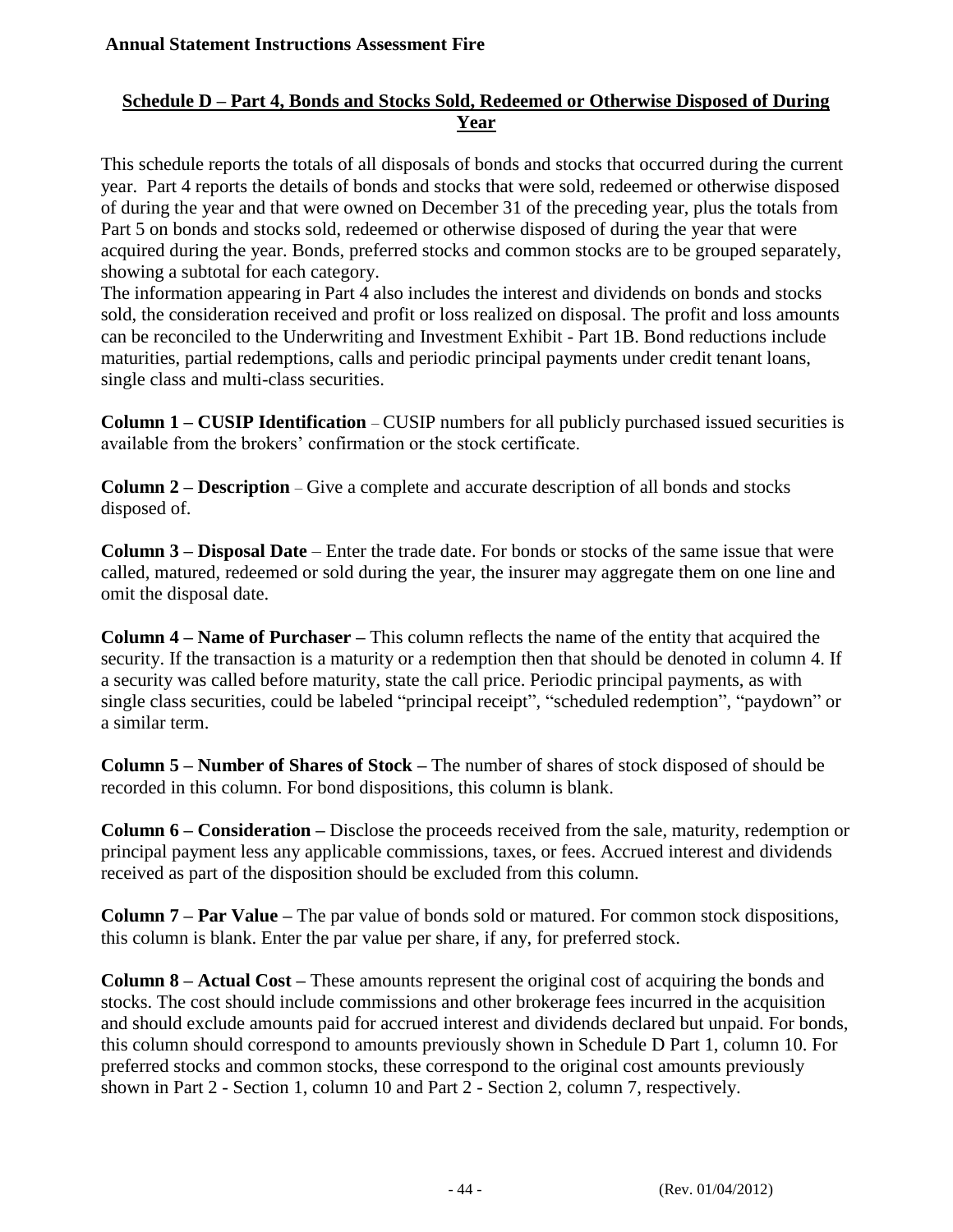**Column 9 – Book Value at Disposal Date –** For bonds and stocks, book value is generally the original cost adjusted for any impairment write-downs. If the bond or preferred stock is amortized, the book value would be the amortized value at the date of disposal.

**Column 10 – Increase or (Decrease) by Adjustment in Book Value During Year –** These amounts would include discount accrual and amortization of any bond premium during the year.

**Column 11 – Profit or (Loss) on Disposal –** The profit or (loss) on disposal is the consideration in column 6 less the book value at disposal date in column 9. The total for this column should agree to the Underwriting and Investment Exhibit–Part 1B, column 1, lines 1 through 3.

*Crosscheck: Line 1999 should agree to the Underwriting and Investment Exhibit-Part 1B (Page 5.1), Line 1, Column 1. Line 2999 should agree to the Underwriting and Investment Exhibit-Part 1B (Page 5.1), Line 2, Column 1. Line 3999 should agree to the Underwriting and Investment Exhibit-Part 1B (Page 5.1), Line 3, Column 1.*

**Column 12 – Interest on Bonds or Dividends on Stocks Received During Year –** Include here the total dividends received on each preferred and common stock disposed of during the year including the accrued dividends received as part of the disposition.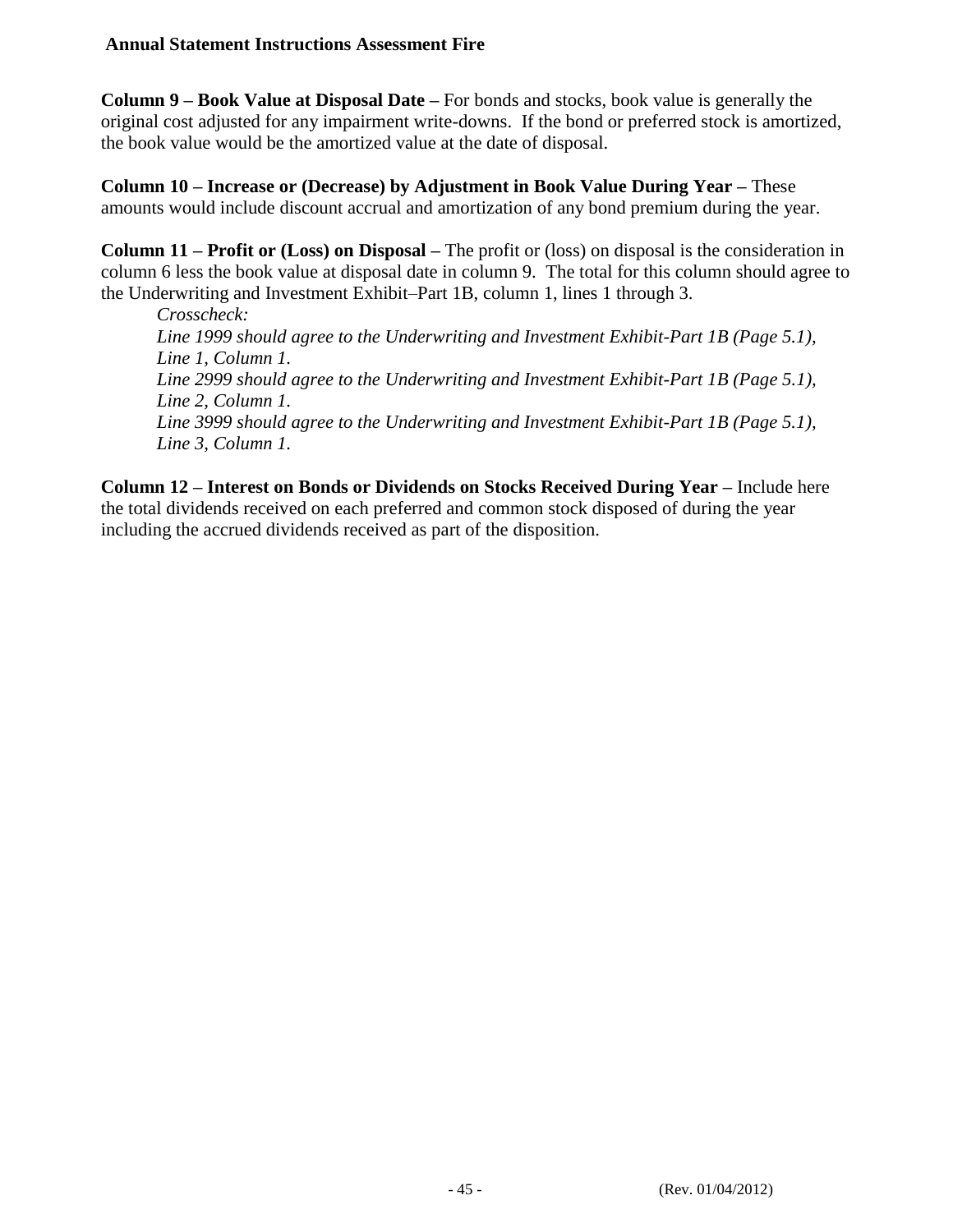## **Schedule D – Part 5, Bonds and Stocks Acquired During The Current Year and Fully Disposed of During The Current Year**

Bonds and stocks that were both acquired in and disposed of during the current year are reflected in detail in Schedule D - Part 5. This avoids having to list these bonds and stocks twice, once in Part 3 for acquisitions and once in Part 4 for dispositions. The subtotals in Part 5 for bonds, preferred stocks and common stocks are carried forward to the appropriate columns in Parts 3 and 4. The investments in Part 5 should not be in the current year or the prior year Schedule D - Parts 1 and 2.

**Column 1 – CUSIP Identification** – CUSIP numbers for all publicly purchased issued securities are available from the broker's confirmation or the stock certificate.

**Column 2 – Description** – Give a complete and accurate description of all bonds and stocks disposed of.

**Column 3 – Date Acquired** – For public placements, use trade date. For private placements, use funding date. For bonds or stocks of the same issue that were acquired during the year, the insurer may aggregate them on one line and report the date of the last acquisition as the date acquired.

**Column 4 – Name of Vendor –** Enter the name of the vendor from whom the bond or stock was acquired. If the insurer has acquired multiple lots of the same security from different vendors, enter "various." If the transaction is a stock split, stock dividend, or other similar transaction initiated by the issuer of the stock then enter a description of the transaction in column 4 (For example, "Stock Split of 3 for 1").

**Column 5 – Disposal Date** – Enter the trade date. For bonds or stocks of the same issue that were called, matured, redeemed or sold during the year, the insurer may aggregate them on one line and omit the disposal date.

**Column 6 – Name of Purchaser –** This column reflects the name of the entity that acquired the security. If the transaction is a maturity or a redemption, the appropriate description should be entered.

**Column 7 – Par Value (Bonds) or Number of Shares (Stocks) –** The par value of the bonds sold or redeemed or the number of shares of stock sold should be recorded in this column.

**Column 8 – Actual Cost –** These amounts represent the original cost of acquiring bonds and stocks. The cost includes commissions and other brokerage fees incurred in the acquisition and should exclude amounts paid for accrued interest and dividends declared but unpaid.

**Column 9 – Consideration –** Disclose the proceeds received from the sale, maturity, or redemption less any applicable commissions, taxes, or fees. Accrued interest and dividends received as part of the disposition should be excluded from this column.

**Column 10 – Book Value at Disposal Date –** For bonds and stocks, book value is generally the original cost adjusted for any impairment write-downs. If the bond or preferred stock is amortized, the book value would be the amortized value at the date of disposal.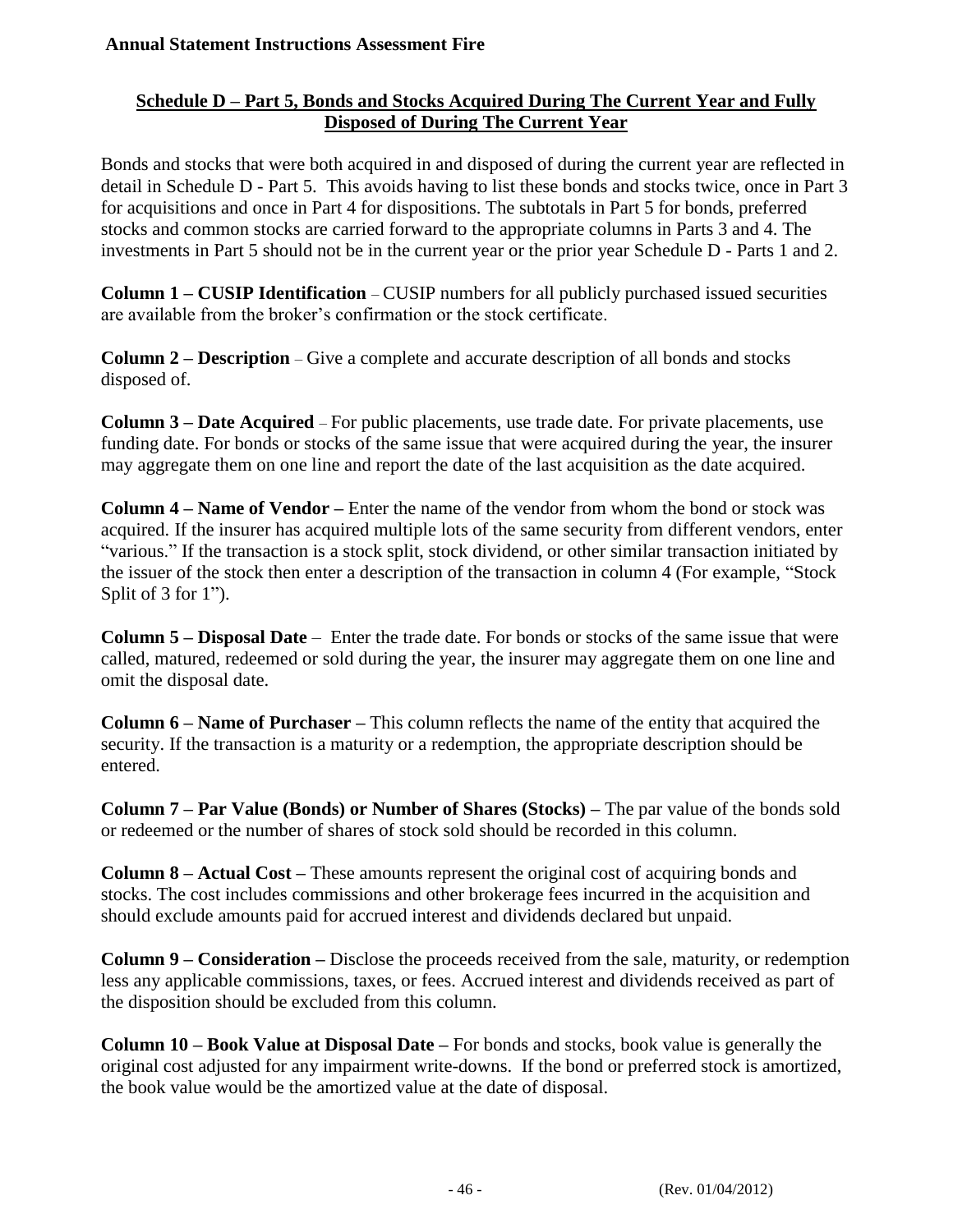**Column 11 – Increase or (Decrease) by Adjustment in Book Value During Year –** These amounts would include discount accrual and amortization of any bond premium during the year.

**Column 12 – Profit or (Loss) on Disposal –** The profit or (loss) on disposal is the consideration in column 9 less the book value at disposal date in column 10.

**Column 13 – Interest on Bonds or Dividends on Stocks Received During Year –** This column displays the interest actually received on bonds and the dividends received on preferred and common stocks from the date acquired through the disposal date. This amount should include accrued interest and dividends (excluded from column 9) received upon the disposition of the security by the insurer.

**Column 14 – Paid for Accrued Interest and Dividends –** Accrued interest and dividends declared but unpaid, which were acquired by the insurer in its purchase of the bond or stock, are reported here.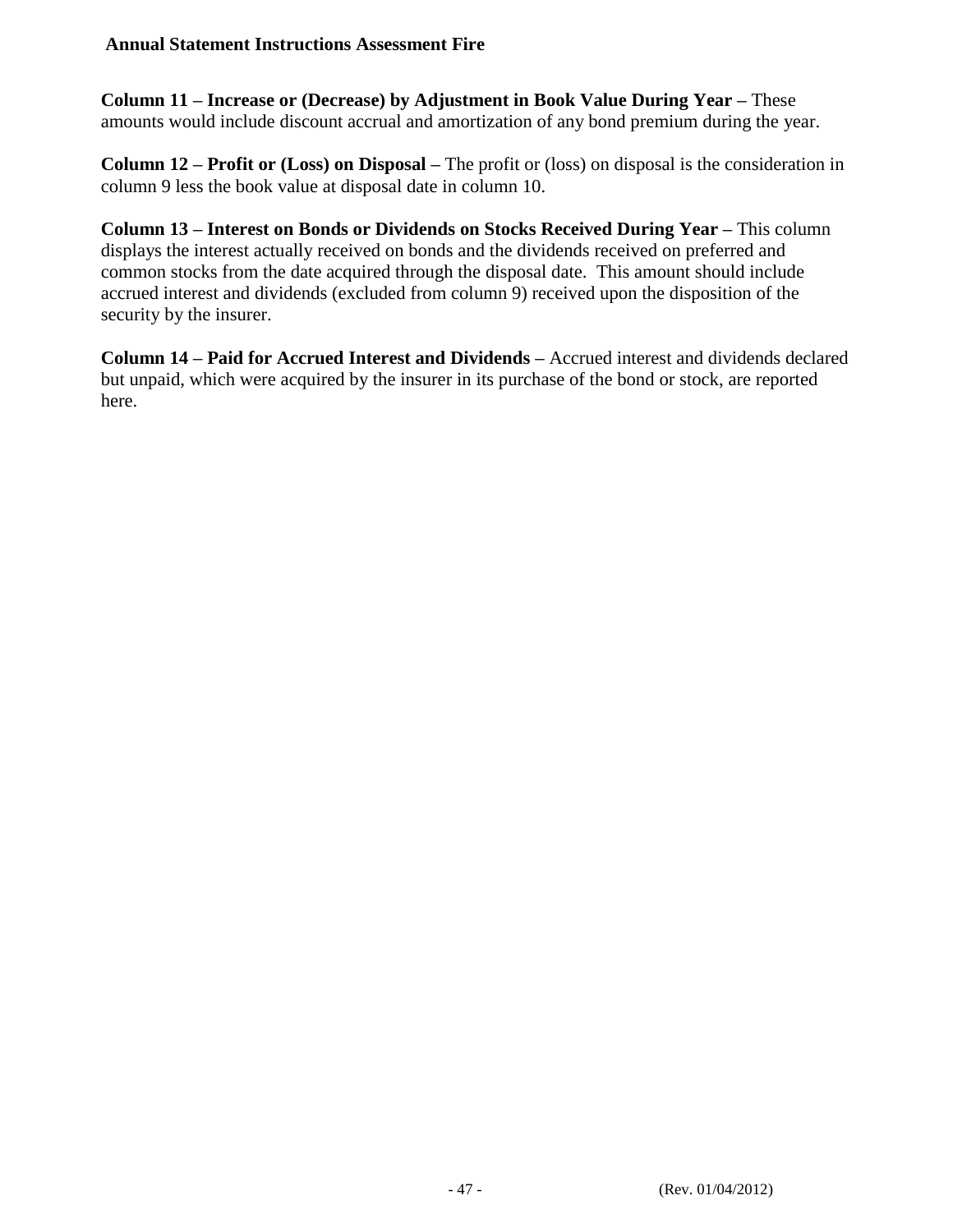## **Schedule E – Cash and Cash Equivalents**

The schedule displays banks, trusts and savings and loan associations in which the company has maintained cash balances during the year. The amount of interest received during the current year, the amount of interest accrued at December 31, the rate of interest earned on the account and the year-end reconciled *book* balance is disclosed for each institution presented. Cash equivalents such as certificates of deposit, money market and other short-term investments are also reported on this schedule.

**Line 1999 –** The total should include cash balances maintained during the year in banks, trusts and savings and loan associations.

**Line 2999 –** The total should include cash equivalents such as certificates of deposit, money market accounts.

**Line 3999 –** The total should include cash maintained in the company's office such as petty cash.

**Column 1 – Description –** Enter the full name and location of the depository. If the item relates to a certificate of deposit, the date of maturity should be disclosed. The full name of each money market or account should be disclosed.

**Column 2 – Rate of Interest –** If applicable, indicate the rate of interest earned on each balance displayed. Since commercial checking accounts do not earn interest, this would apply to certificates of deposit or time deposits.

**Column 3 – Amount of Interest Received During Year –** Enter the interest income collected during the current year. The total should generally agree to the Underwriting and Investment Exhibit–Part 1A (Page 5.1), Line 6, Column 1.

**Column 4 – Amount of Interest Accrued December 31 of Current Year –** Enter the amount of interest income earned but not received as of December 31. The total should agree to the Underwriting and Investment Exhibit–Part 1A (Page 5.1), Line 6, Column 4.

**Column 5 – Balance –** Enter the year-end reconciled *book* balance for each depository and cash equivalent. The total on Line 9999 should agree to Assets (Page 2), Line 5, Column 1.

**Totals of Depository Balances on the Last Day of Each Month During the Current Year –** Enter the reconciled *book* month-end balances for each month of the year for cash accounts maintained in banks, trusts, and savings and loan associations (those reported in Line 1999).